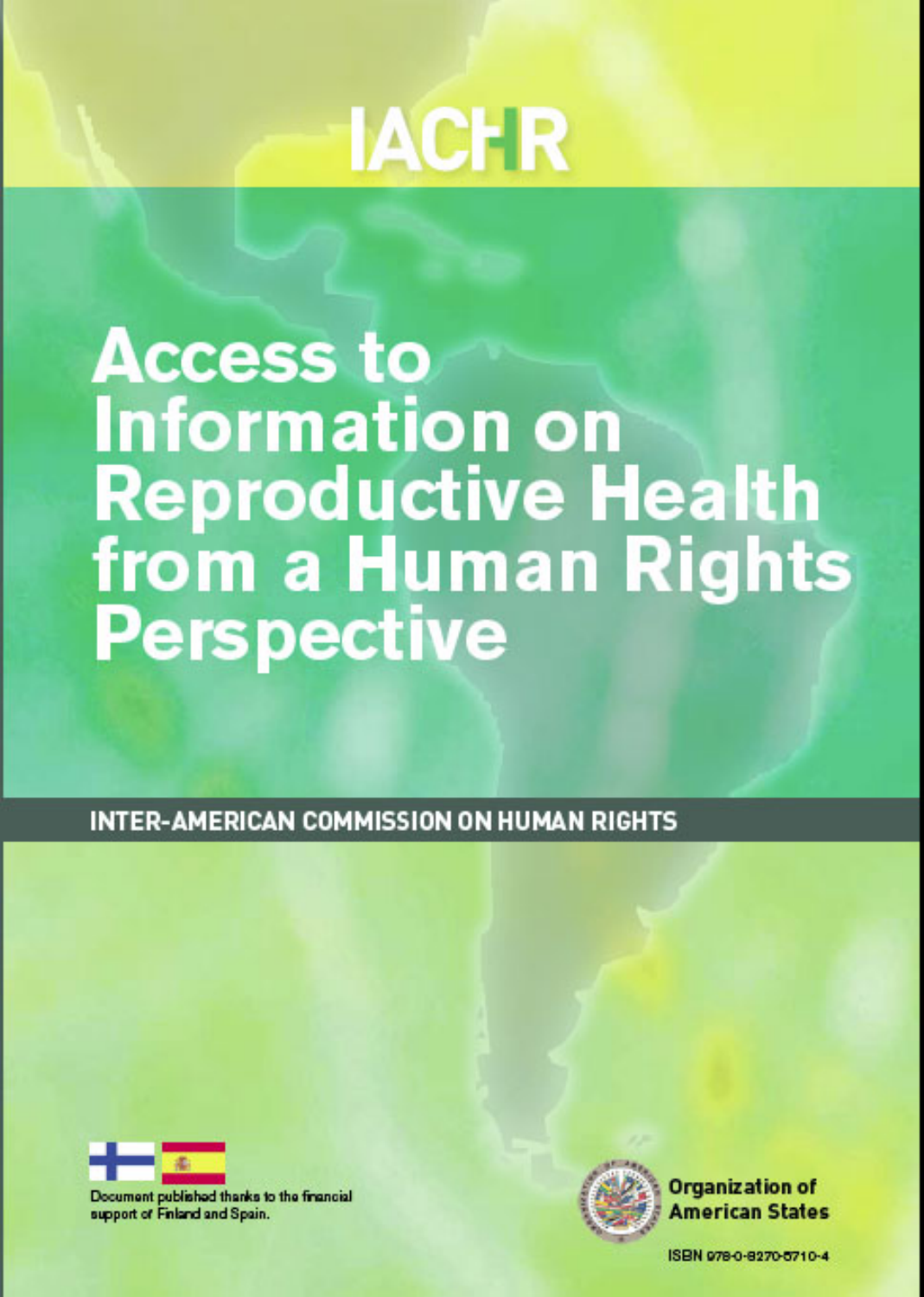



#### **INTER‐AMERICAN COMMISSION ON HUMAN RIGHTS**

OEA/Ser.L/V/II. Doc. 61 22 November 2011 Original: Spanish

## **ACCESS TO INFORMATION ON REPRODUCTIVE HEALTH FROM A HUMAN RIGHTS PERSPECTIVE**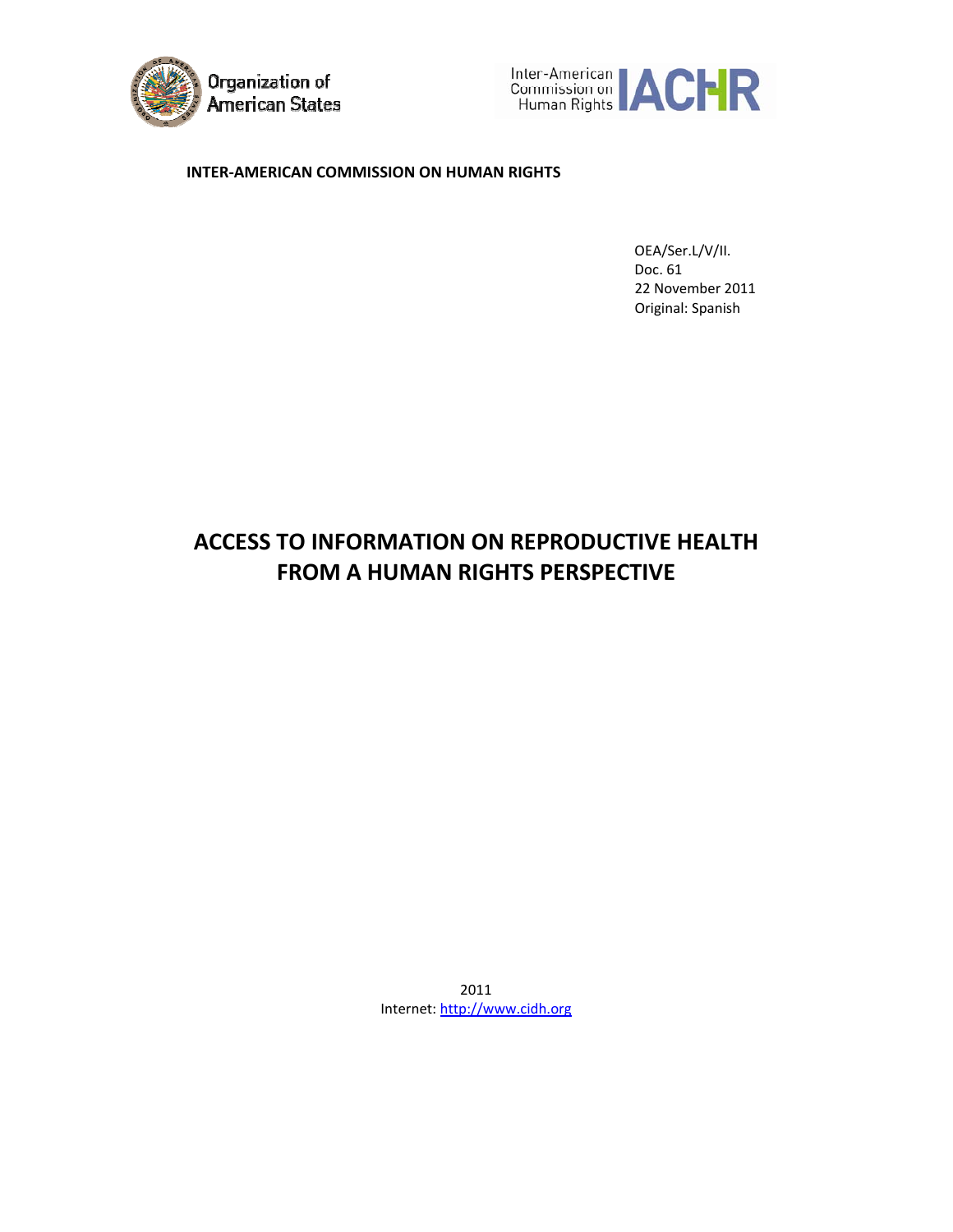#### **OAS Cataloging‐in‐Publication Data**

Inter‐American Commission on Human Rights.

Acceso a la información en materia reproductiva desde una perspectiva de derechos humanos = Access to information on reproductive health from a human rights perspective.

p. ; cm. (OEA documentos oficiales ; OEA Ser.L/V/II. Doc.61)

(OAS official records ; OEA Ser.L/V/II. Doc.61)

ISBN 978‐0‐8270‐5710‐4

1. Reproductive health--America. 2. Freedom of information--America. 3. Communication in reproductive health‐‐America. 4. Women's health services‐‐ America. 5. Medical records‐‐Access control‐‐America. I. Title. II. Title: Access to information on reproductive health from a human rights perspective. III. Series. IV. Series. OAS official records ; OEA/Ser.L/V/II. Doc.61

OEA Ser.L/V/II. Doc.61

Document published thanks to the financial support of Spain and Finland. Positions herein expressed are those of the Inter‐American Commission on Human Rights and do not reflect the views of Spain or Finland.

Approved by the Inter‐American Commission on Human Rights on November 22, 2011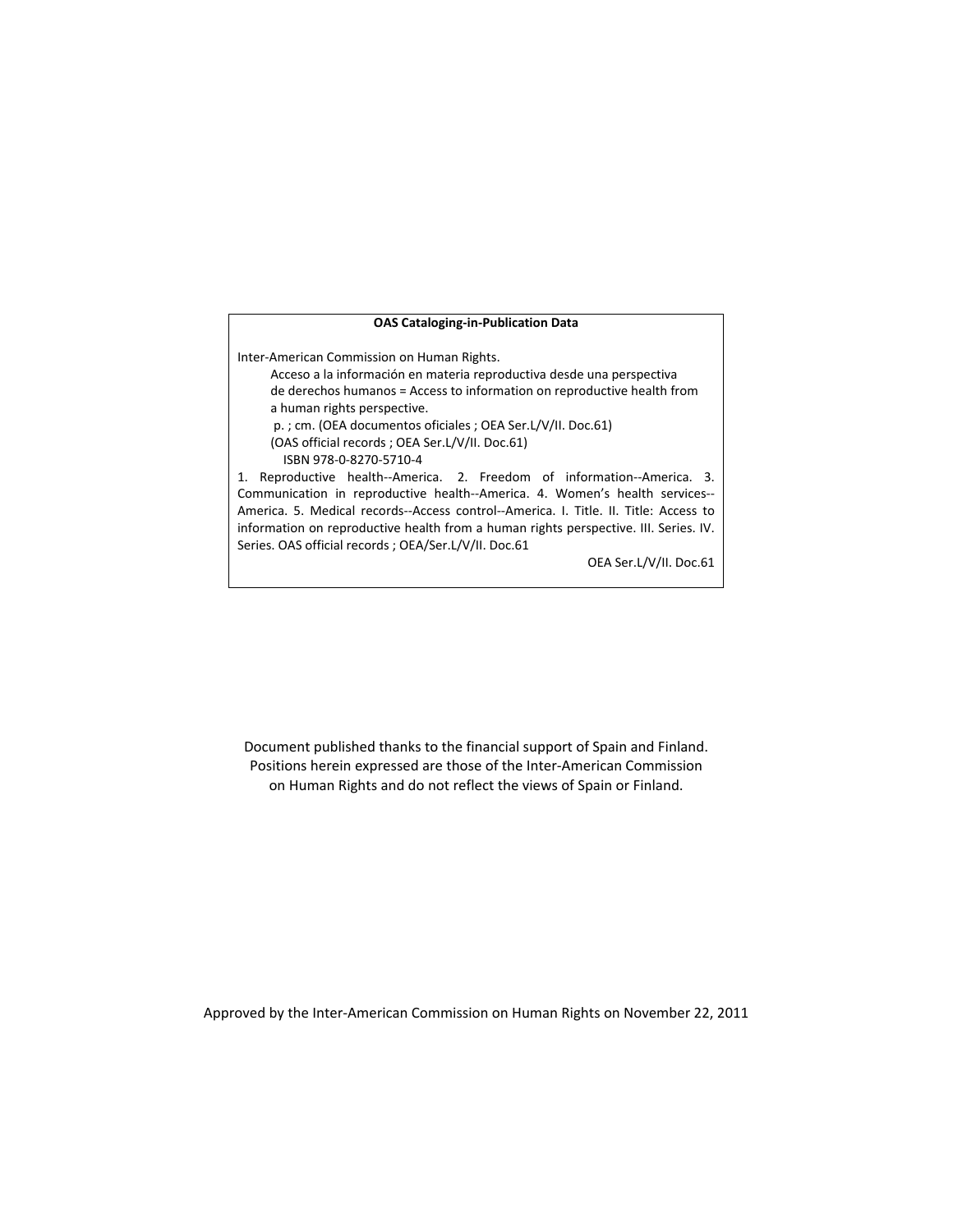#### **INTER‐AMERICAN COMMISSION ON HUMAN RIGHTS**

#### **MEMBERS**

Dinah Shelton

José de Jesús Orozco Henríquez

Rodrigo Escobar Gil

Paulo Sérgio Pinheiro

Felipe González

Luz Patricia Mejía Guerrero

María Silvia Guillén

**\*\*\*\*\*\***

Executive Secretary: Santiago A. Canton

Assistant Executive Secretary: Elizabeth Abi‐Mershed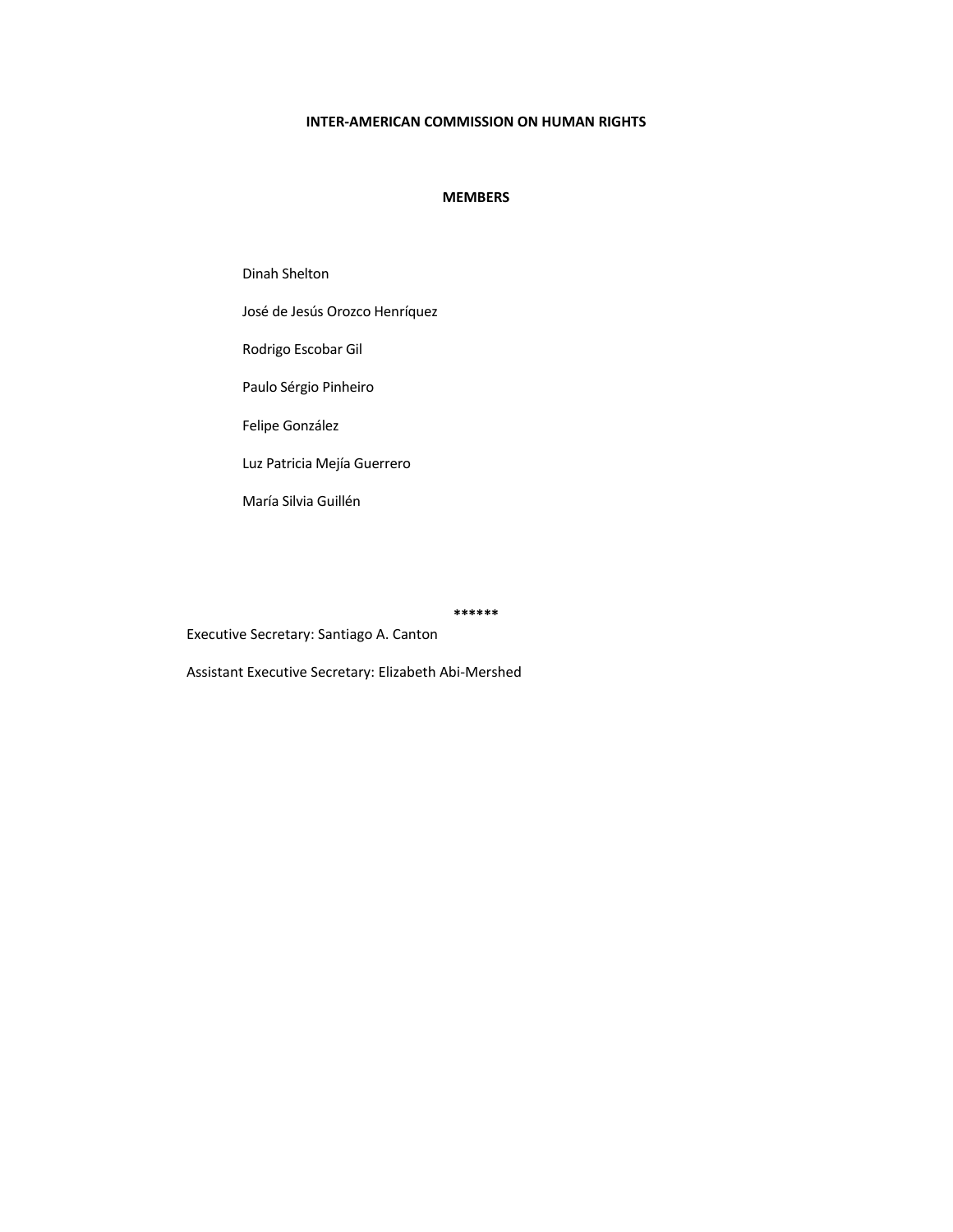#### **ACCESS TO INFORMATION ON REPRODUCTIVE HEALTH FROM A HUMAN RIGHTS PERSPECTIVE**

#### TABLE OF CONTENTS

| STANDARDS ON ACCESS TO INFORMATION AS A HUMAN RIGHT3 |                                                                                                                                     |                                                                                                                                                                                  |  |
|------------------------------------------------------|-------------------------------------------------------------------------------------------------------------------------------------|----------------------------------------------------------------------------------------------------------------------------------------------------------------------------------|--|
|                                                      |                                                                                                                                     | STANDARDS ON THE RIGHT TO ACCESS TO INFORMATION ON REPRODUCTIVE                                                                                                                  |  |
| А.                                                   |                                                                                                                                     |                                                                                                                                                                                  |  |
|                                                      | 1.                                                                                                                                  | Informing patients about the nature of the procedure, treatment<br>options, and reasonable alternatives, including the potential<br>benefits and risks of proposed procedures 13 |  |
|                                                      | 2.                                                                                                                                  | Providing appropriate information, taking into account the<br>person's needs and ensuring that the person understands                                                            |  |
|                                                      | 3.                                                                                                                                  | Ensuring that any consent provided is free and voluntary18                                                                                                                       |  |
| В.                                                   |                                                                                                                                     | Access to information and the protection of confidentiality22                                                                                                                    |  |
| C.                                                   | Access to information and the obligation to provide information<br>that is timely, complete, accessible, reliable, and proactive 25 |                                                                                                                                                                                  |  |
|                                                      | 1.                                                                                                                                  | Access to information and conscientious objection27                                                                                                                              |  |
| D.                                                   |                                                                                                                                     | Access to information and access to medical records 29                                                                                                                           |  |
| Ε.                                                   |                                                                                                                                     | Access to information and the obligation to produce reliable statistics 31                                                                                                       |  |
|                                                      |                                                                                                                                     |                                                                                                                                                                                  |  |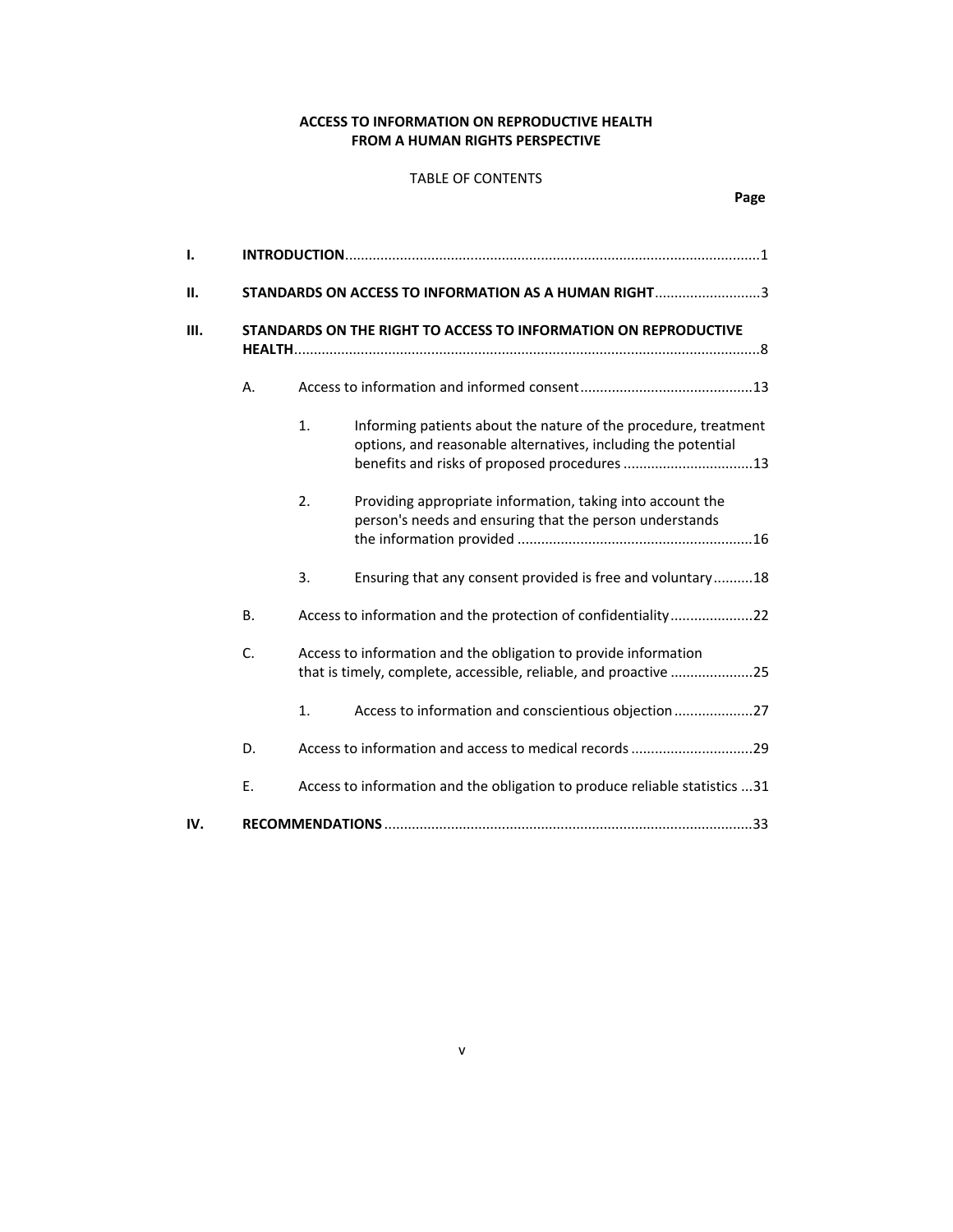#### **ACCESS TO INFORMATION ON REPRODUCTIVE HEALTH FROM A HUMAN RIGHTS PERSPECTIVE**

#### I. **INTRODUCTION**

j

1. The Inter-American Commission on Human Rights (hereinafter "the Inter-American Commission", "the Commission", or the "IACHR") has consistently, through its various mechanisms, received information on the various barriers women in the Americas face in gaining access to information on health, particularly in the area of sexual and reproductive health. Women who have historically been marginalized based on their race, ethnicity, economic status, or age are those who face the most barriers in access to information on health, and these barriers become even greater when the information has to do with matters related to sexual and reproductive health. Access to information is closely linked to the attainment of other human rights; thus, a failure to respect and guarantee this right for women can lead to an infringement of other rights, such as their right to personal integrity, the right to privacy, rights of the family, and the right to be free from violence and discrimination. This report identifies and analyzes, from a human rights perspective, international and regional standards on access to information on reproductive health, with a view that the States might eliminate barriers and effectively guarantee and protect this right of women without discrimination.

2. Access to information is a basic tool for building citizenship in a democratic system.<sup>[1](#page-5-0)</sup> The American Convention on Human Rights (hereinafter "the Convention¨) expressly enshrines the concept of access to information in its Article 13, and the Inter‐American Court of Human Rights (hereinafter the "Inter‐American Court") has interpreted it as a human right. The Court indicated that by expressly stipulating, in Article 13, the right to "seek" and "receive" information, the Convention protects everyone's right to access information.

3. The right to access to information is especially relevant in the area of health, and specifically in the area of sexuality and reproduction, since it helps to ensure that everyone is prepared to make free and informed decisions with regard to intimate aspects of their life. In the inter‐American system, access to information on sexual and reproductive health involves a series of rights such as the right to freedom of expression, to personal integrity, to the protection of the family, to privacy, and to be free from violence and discrimination.

4. In this regard, the IACHR notes that in recent decades, access to information on sexual and reproductive matters has gained considerable relevance at the regional and international level. In fact, the IACHR has established that it is not possible for women to attain the full enjoyment of human rights without timely access to comprehensive healthcare services, as well as to information and education in this area, so that they can make free, informed, and responsible decisions regarding reproduction,

<span id="page-5-0"></span><sup>1</sup> IACHR, *The Inter‐American Legal Framework regarding the Right to Access to Information*. Office of the Special Rapporteur for Freedom of Expression, December 30, 2009.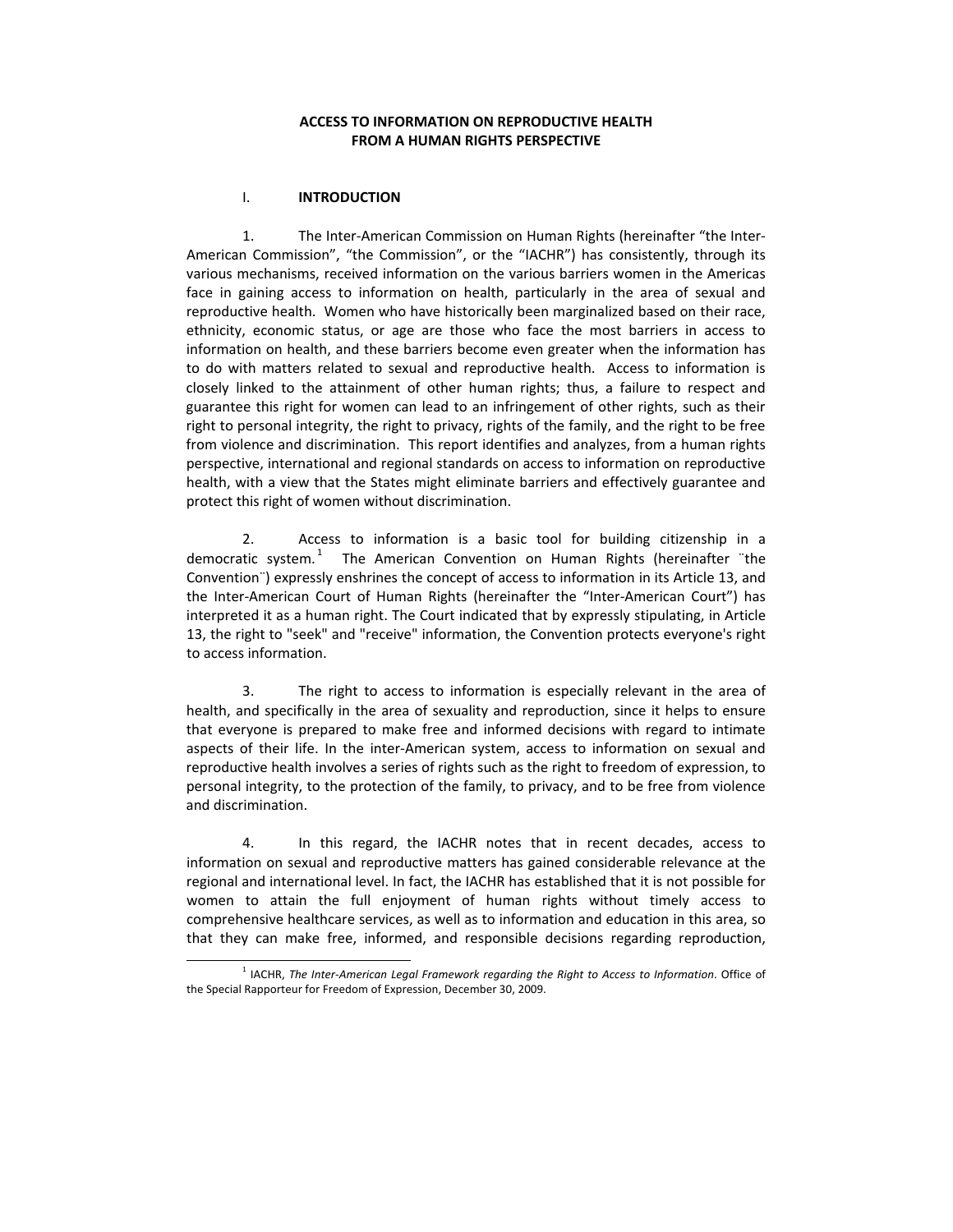including family planning. $2$  The Commission has also said that information and education enables women to make decisions at all levels and in all areas of their lives, especially in the sphere of health, sexuality, and reproduction.

5. At the international level, the provisions contained in the Convention on the Elimination of All Forms of Discrimination against Women (hereinafter "CEDAW") establish the obligation of the States Parties to ensure, on a basis of equality of men and women, the same rights to decide freely and responsibly on the number and spacing of their children and to have access to the information, education, and means to enable them to exercise these rights. Specifically, the Committee on the Elimination of Discrimination against Women (hereinafter the "CEDAW Committee") has emphasized that the States' duty to ensure, on a basis of equality, access to healthcare services, information, and education "implies an obligation to respect, protect and fulfil women's rights to health care."<sup>[3](#page-6-1)</sup> For its part, the Committee on Economic, Social and Cultural Rights (hereinafter the "ESCR Committee") has interpreted the right to health as an inclusive right extending not only to timely and appropriate health care but also to the underlying determinants of health, such as "access to health-related education and information, including on sexual and reproductive health".<sup>[4](#page-6-2)</sup>

6. Nevertheless, the Inter‐American Commission has consistently, through its various mechanisms, received information regarding various barriers women in the Americas face in their access to information on sexual and reproductive health. For example, the limited access to information on family‐planning services despite a high unmet need for such services.<sup>[5](#page-6-3)</sup> In addition, the Commission has received information about problems in access to basic information and adequate medical and social services related to reproductive health, $<sup>6</sup>$  $<sup>6</sup>$  $<sup>6</sup>$  as well as about distortions in the information on</sup> reproductive matters provided by public servants for the purpose of dissuasion.<sup>[7](#page-6-5)</sup> The Commission has also received information and processed individual petitions regarding the practice of sterilizing women without their consent in some OAS Member States, a practice that in some cases has led to their deaths.<sup>[8](#page-6-6)</sup>

 $\overline{a}$ 

<sup>3</sup> United Nations, CEDAW Committee, General Recommendation 24, Women and health, para. 13.

<sup>4</sup> United Nations Committee on Economic, Social and Cultural Rights. The right to the highest attainable standard of health (article 12 of the International Covenant on Economic, Social and Cultural Rights), General Comment 14, August 11, 2000, para. 11.

<span id="page-6-1"></span><span id="page-6-0"></span><sup>5</sup> IACHR, *Fifth Report on the Situation of Human Rights in Guatemala*, OEA/Ser.L/V/II.111, doc. 21, April 6, 2001, see Chapter XIII, The Rights of Women; IACHR, *Third Report on the Situation of Human Rights in Paraguay*, OEA/Ser./L/VII.110 doc. 52, March 9, 2001, see Chapter VIII, Women's Rights. Available at: <http://www.cidh.oas.org/countryrep/Paraguay01eng/chap8.htm>.

<span id="page-6-2"></span><sup>6</sup> IACHR, *Fifth Report on the Situation of Human Rights in Guatemala*, see Chapter XIII, The Rights of Women.

<span id="page-6-3"></span><sup>7</sup> IACHR, Report No. 21/07, Petition 161/02, Friendly Settlement, *Paulina del Carmen Ramírez Jacinto* (Mexico), March 9, 2007.

<span id="page-6-6"></span><span id="page-6-5"></span><span id="page-6-4"></span><sup>8</sup> IACHR, Report No. 71/03, Petition 12.191, Friendly Settlement, *María Mamérita Mestanza Chávez* (Peru), October 3, 2003.

 $^{2}$  IACHR, Report No. 21/07, Petition 161/02, Friendly Settlement, Paulina del Carmen Ramírez Jacinto (Mexico), March 9, 2007.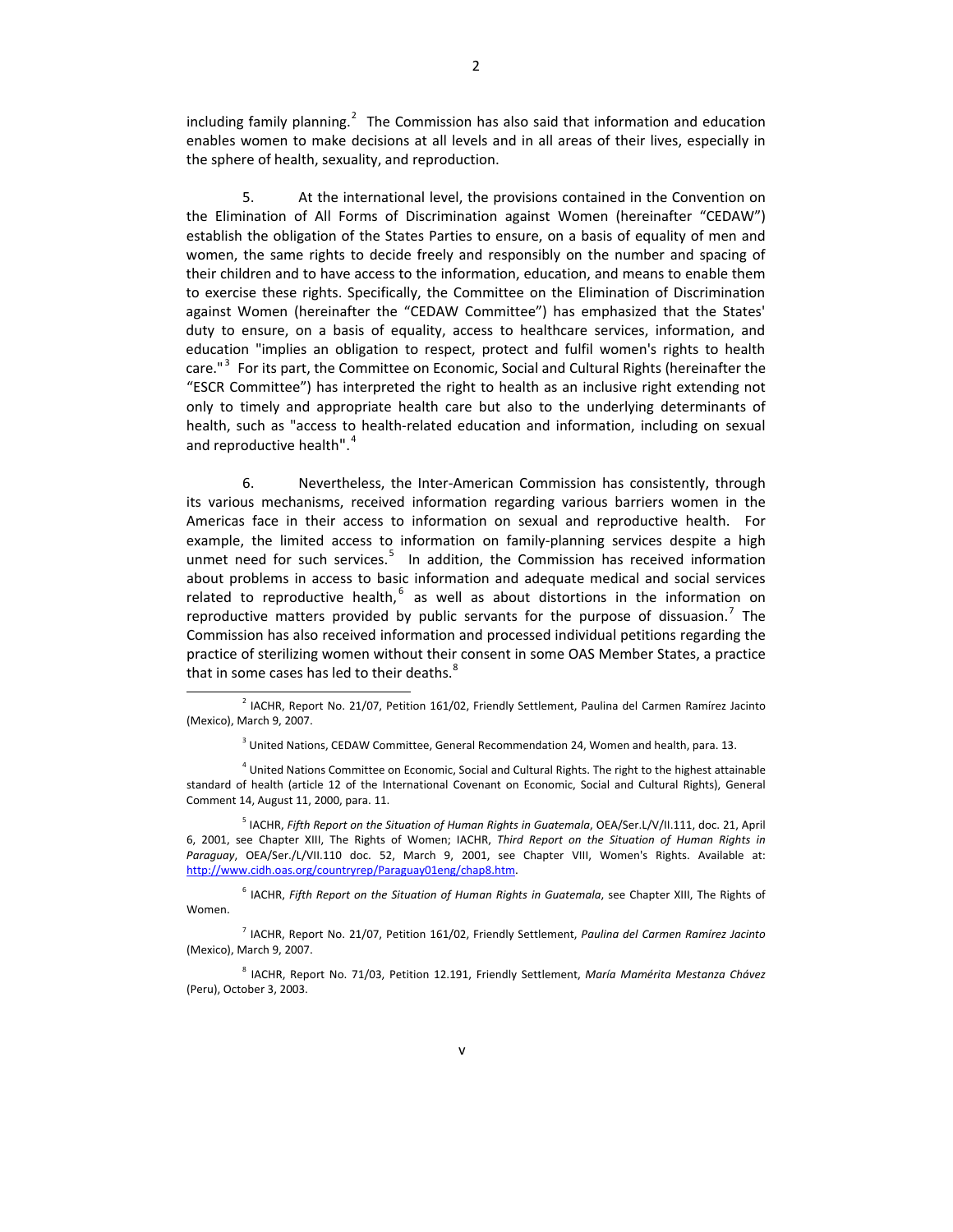7. In particular, women who are poor, indigenous, and/or of African descent, women who live in rural areas and migrant women, are the ones who face greater obstacles in their access to information on sexual and reproductive health. In some cases, the barriers are of such a magnitude that they may constitute violations of women's rights to personal integrity, privacy, and family life, and the right to be free from violence and discrimination in contravention of the obligations the States of the Americas have assumed in the area of human rights. $^{9}$  $^{9}$  $^{9}$  One example of this situation is the sterilization of women without their consent.

8. Consequently, the Inter‐American Commission on Human Rights decided to prepare this report, thanks to the support of the Governments of Spain and Finland, in order to identify and analyze regional and international human rights standards on access to information on reproductive health, with a view that the States might eliminate barriers and effectively guarantee and protect this right of women without discrimination.

9. This report is divided into three sections. The first section describes standards on the right to access to information and the second section details standards on the right to access to information on reproductive health. In that section, the IACHR addresses several dimensions of access to information that should be taken into account to guarantee this right. The third section addresses some recommendations to the States in this area.

### **II. STANDARDS ON ACCESS TO INFORMATION AS A HUMAN RIGHT**

10. Article 13 of the American Convention establishes the following:

1. Everyone has the right to freedom of thought and expression. This right includes freedom to seek, receive, and impart information and ideas of all kinds, regardless of frontiers, either orally, in writing, in print, in the form of art, or through any other medium of one's choice.

2. The exercise of the right provided for in the foregoing paragraph shall not be subject to prior censorship but shall be subject to subsequent imposition of liability, which shall be expressly established by law to the extent necessary to ensure:

a. respect for the rights or reputations of others; or

b. the protection of national security, public order, or public health or morals.

<span id="page-7-0"></span>j  $9$  The IACHR has noted that the protection of women's right to integrity under conditions of equality is achieved in the area of maternal health through the provision of information and education on the subject so that women will adopt free, well-founded, and responsible decisions regarding reproduction, including on family planning.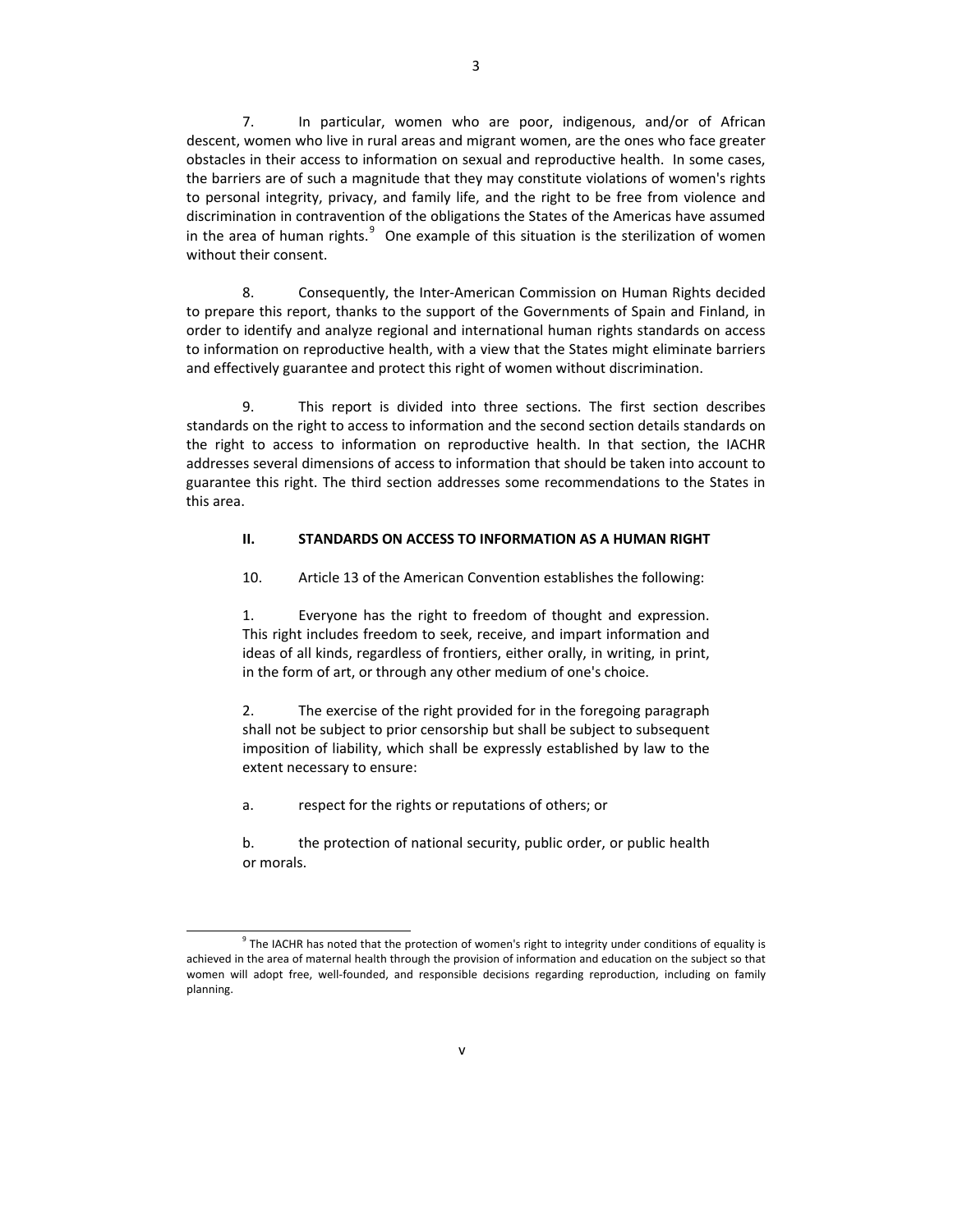3. The right of expression may not be restricted by indirect methods or means, such as the abuse of government or private controls over newsprint, radio broadcasting frequencies, or equipment used in the dissemination of information, or by any other means tending to impede the communication and circulation of ideas and opinions.....

11. The American Declaration of the Rights and Duties of Man (hereinafter the "American Declaration"), in Article IV, enshrines "the right to freedom of investigation, of opinion, and of the expression and dissemination of ideas, by any medium whatsoever," as a right inherent to every human being. In addition, Article XXIV of the Declaration establishes that everyone "has the right to submit respectful petitions to any competent authority, for reasons of either general or private interest, and the right to obtain a prompt decision thereon."

12. Moreover, the IACHR Declaration of Principles on Freedom of Expression establishes, in Principle 2, that "Every person has the right to seek, receive and impart information and opinions freely under terms set forth in Article 13 of the American Convention on Human Rights," and that "All people should be afforded equal opportunities to receive, seek and impart information...."

13. In its Advisory Opinion OC-5/85, the Inter-American Court stated that "a democratic society requires the guarantee of the widest possible circulation of news, ideas and opinions as well as the widest access to information by society as a whole...." It also found that it is "inherent in the American Convention that the right of each individual to express himself freely and that of society as a whole to receive information be scrupulously respected."

14. According to the Inter-American Court, under the protection granted by the American Convention, the right to freedom of thought and expression includes "not only the right and freedom to express one's own thoughts, but also the right and freedom to *seek, receive and impart* information and ideas of all kinds."[10](#page-8-0) Like the American Convention, other international human rights instruments, such as the Universal Declaration of Human Rights and the International Covenant on Civil and Political Rights, establish a positive right to seek and receive information.<sup>[11](#page-8-1)</sup> As has been explained in case law, freedom of information is a right in and of itself and not just a manifestation of the right of freedom of expression of which it is a part.<sup>[12](#page-8-2)</sup>

<sup>10</sup> I/A Court H.R., *Claude‐Reyes et al. v. Chile Case*. Merits, Reparations and Costs. Judgment of September 19, 2006. Series C No. 151, para. 76. *López Álvarez v. Honduras Case*. Judgment of February 1, 2006. Series C No. 141, para. 163; *Ricardo Canese v. Paraguay Case*. Judgment of August 31, 2004. Series C No. 111, para. 77; and *Herrera Ulloa v. Costa Rica Case*. Judgment of July 2, 2004. Series C No. 107, para. 108.

<span id="page-8-2"></span><span id="page-8-1"></span><span id="page-8-0"></span><sup>11</sup> I/A Court H.R., *Claude‐Reyes et al. v. Chile Case*. Merits, Reparations and Costs. Judgment of September 19, 2006. Series C No. 151, para. 76.

<sup>12</sup> IACHR, *2008 Annual Report*, Office of the Rapporteur for Freedom of Expression, para. 141.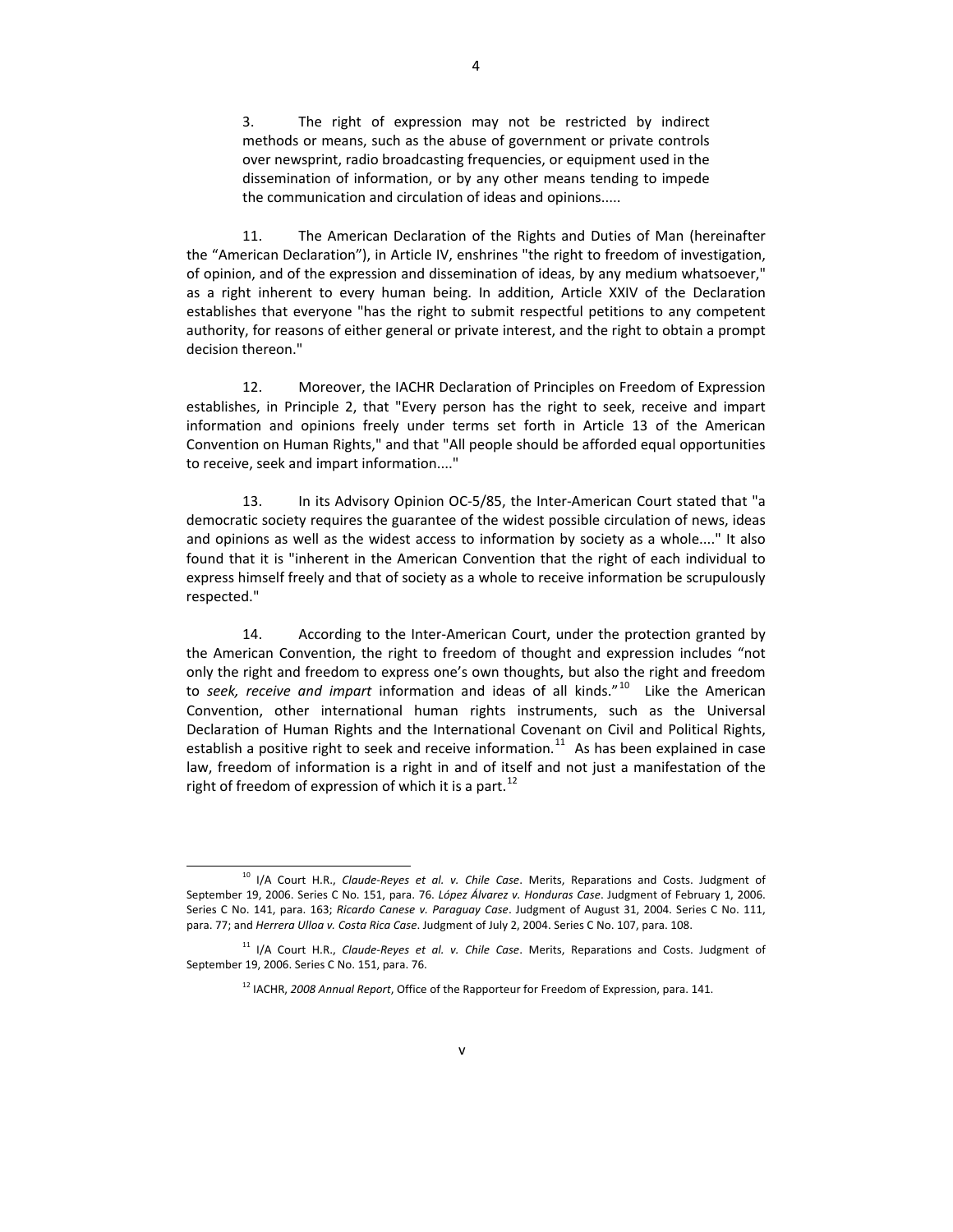15. So then, the right of access to information falls within the general framework of freedom of expression.<sup>[13](#page-9-0)</sup> As the Inter-American Commission has interpreted it, Article 13 of the American Convention includes a positive obligation on the part of the State to provide citizens with access to information in its power, and a related right of individuals to access information held by the State. Along these lines, the IACHR Declaration of Principles on the Right to freedom of Expression establishes the following, in Principle 3: "Every person has the right to access...information about himself or herself or his/her assets expeditiously and not onerously, whether it be contained in databases or public or private registries, and if necessary to update it, correct it and/or amend it." In Principle 4, it establishes: "Access to information held by the state is a fundamental right of every individual. States have the obligation to guarantee the full exercise of this right."

16. The IACHR has established that to guarantee the full and effective exercise of the right of access to information, the public administration must follow the principles of maximum disclosure and good faith. $14$  The principle of maximum disclosure calls for the design of a legal regime in which transparency and the right of access to information are the general rule, subject only to strict and limited exceptions.<sup>[15](#page-9-2)</sup> The principle of good faith implies that those bound to guarantee this right act in good faith; that is, that they interpret the law in such as way that it meets the aims of the right of access and that they ensure the strict application of the right, provide the necessary measures of assistance to petitioners, promote a culture of transparency, contribute to making public administration more transparent, and act with due diligence, professionalism, and institutional lovalty.<sup>[16](#page-9-3)</sup>

17. The Office of the Special Rapporteur for Freedom of Expression has maintained that the right of access to information creates obligations for all public persons of all branches of government and autonomous bodies at all levels of government.<sup>[17](#page-9-4)</sup> This right also affects those who carry out public functions, provide public services, or manage public funds on behalf of the State. Reiterating existing case law, the Resolution of the Inter-American Juridical Committee on "Principles on the Right of Access to Information" states the following in Principle 2: "The right of access to information applies to all public bodies, including the executive, legislative and judicial branches at all levels of government, constitutional and statutory bodies, bodies which are owned or controlled by government, and organizations which operate with public funds or which perform public functions."<sup>[18](#page-9-5)</sup>

<sup>13</sup> *Ibid.*, para. 142.

<sup>14</sup> IACHR, *The Inter‐American Legal Framework regarding the Right to Access to Information*, para. 8.

<span id="page-9-2"></span><span id="page-9-1"></span><span id="page-9-0"></span><sup>&</sup>lt;sup>15</sup> The IACHR has maintained that the following consequences are derived from this principle: (1) the right of access must be subject to a limited regime of exceptions, and these exceptions must be interpreted restrictively; (2) denials of information must be reasoned, and in this sense the burden of proving that the requested information cannot be released falls to the State; and (3) the right of access to information should take precedence in the event of doubts or legal vacuums. IACHR, The Inter‐American Legal Framework regarding the Right to Access to Information, para. 10.

<sup>16</sup> IACHR, *The Inter‐American Legal Framework regarding the Right to Access to Information*, para. 15.

<sup>17</sup> *Ibid.*, para. 20.

<span id="page-9-5"></span><span id="page-9-4"></span><span id="page-9-3"></span><sup>18</sup> *Ibid.*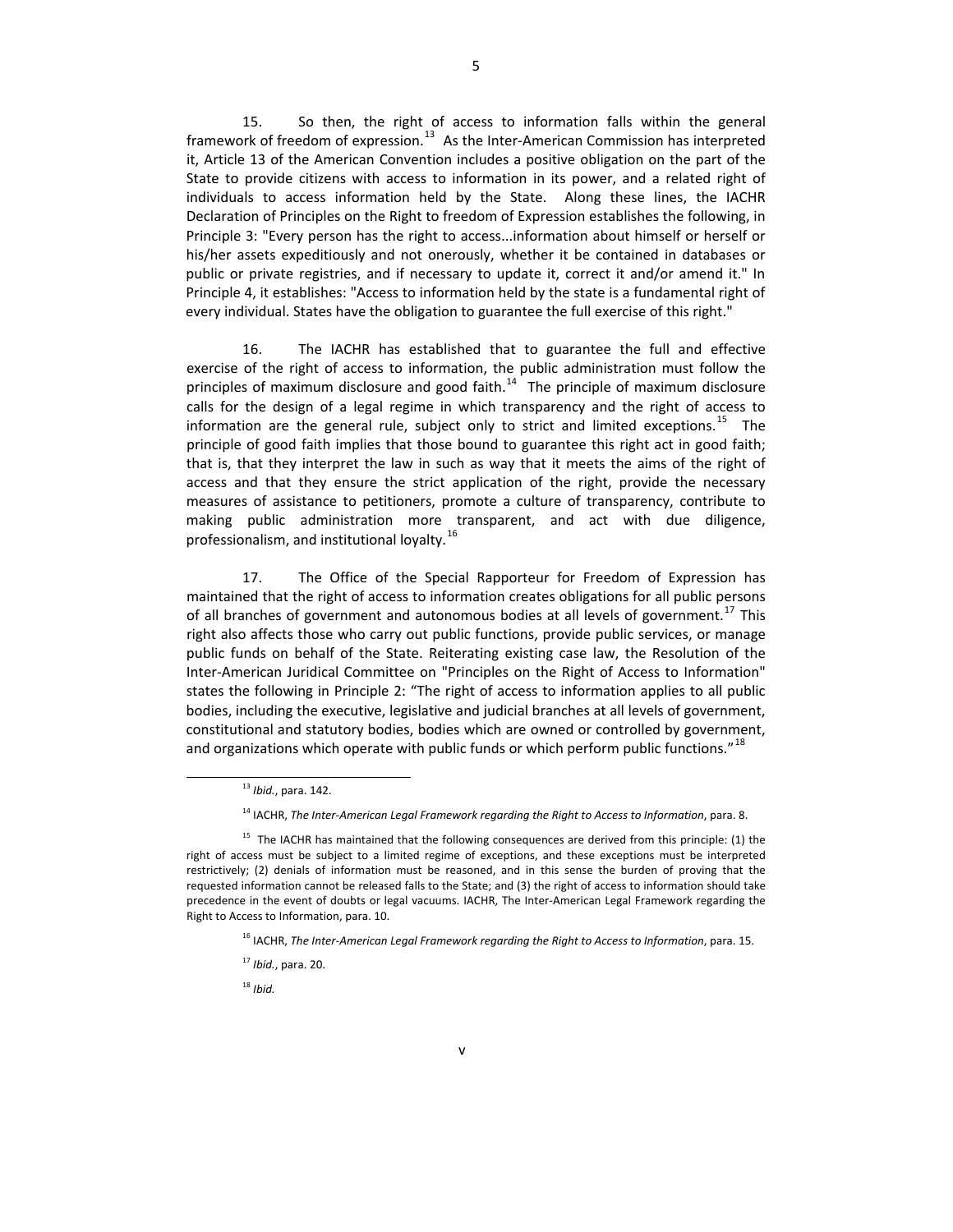18. In addition, the exercise of the right to information pertains to different types of information that is, or should be, in the possession of the authorities or private citizens.<sup>[19](#page-10-0)</sup> The types of information that this right covers include the following in particular: information in the State's custody, management, or possession; information the State produces, or information it is obliged to produce; information in the possession of those who manage public services or public funds; information the State receives, or is required to collect in the course of performing its duties; and information concerning one's own personal data (*habeas data*) or property held by those who administer private

19. The Inter-American Court of Human Rights, in a historic judgment, interpreted that Article 13 of the American Convention establishes access to information as a human right. $^{21}$  $^{21}$  $^{21}$  The Court stated:

databases or registries and are legally required to provide it.<sup>[20](#page-10-1)</sup>

[T]he Court finds that, by expressly stipulating the right to "seek" and "receive" "information," Article 13 of the Convention protects the right of all individuals to request access to State‐held information, with the exceptions permitted by the restrictions established in the Convention. Consequently, this article protects the right of the individual to receive such information and the positive obligation of the State to provide it, so that the individual may have access to such information or receive an answer that includes a justification when, for any reason permitted by the Convention, the State is allowed to restrict access to the information in a specific case. $^{22}$  $^{22}$  $^{22}$ 

20. The Court moreover indicated that the information "should be provided without the need to prove direct interest or personal involvement in order to obtain it, except in cases in which a legitimate restriction is applied. The delivery of information to an individual can, in turn, permit it to circulate in society, so that the latter can become acquainted with it, have access to it, and assess it. In this way, the right to freedom of thought and expression includes the protection of the right of access to State‐held information, which also clearly includes the two dimensions, individual and social, of the right to freedom of thought and expression that must be guaranteed simultaneously by the State."<sup>[23](#page-10-4)</sup>

<sup>19</sup> IACHR, *2008 Annual Report*, Office of the Rapporteur for Freedom of Expression, para. 154.

<sup>20</sup> IACHR, *2008 Annual Report*, Office of the Rapporteur for Freedom of Expression, para. 155. See IACHR, The Inter‐American Legal Framework regarding the Right to Access to Information, para. 21.

<sup>21</sup> I/A Court H.R., *Claude‐Reyes et al. v. Chile Case*. Merits, Reparations and Costs. Judgment of September 19, 2006. Series C No. 151.

<span id="page-10-0"></span><sup>22</sup>*.* I/A Court H.R., *Claude‐Reyes et al. v. Chile Case*. Merits, Reparations and Costs. Judgment of September 19, 2006. Series C No. 151, para. 77.

<span id="page-10-4"></span><span id="page-10-3"></span><span id="page-10-2"></span><span id="page-10-1"></span><sup>23</sup> I/A Court H.R., *Claude‐Reyes et al. v. Chile Case*. Merits, Reparations and Costs. Judgment of September 19, 2006. Series C No. 151*,* para. 77; I/A Court H. R., *López Álvarez v. Honduras Case*. Judgment of February 1, 2006. Series C No. 141, para. 163; *Ricardo Canese v. Paraguay Case*. Judgment of August 31, 2004. Series C No. 111, para. 80; and *Herrera Ulloa v. Costa Rica Case*. Judgment of July 2, 2004. Series C No. 107, paras. 108‐111.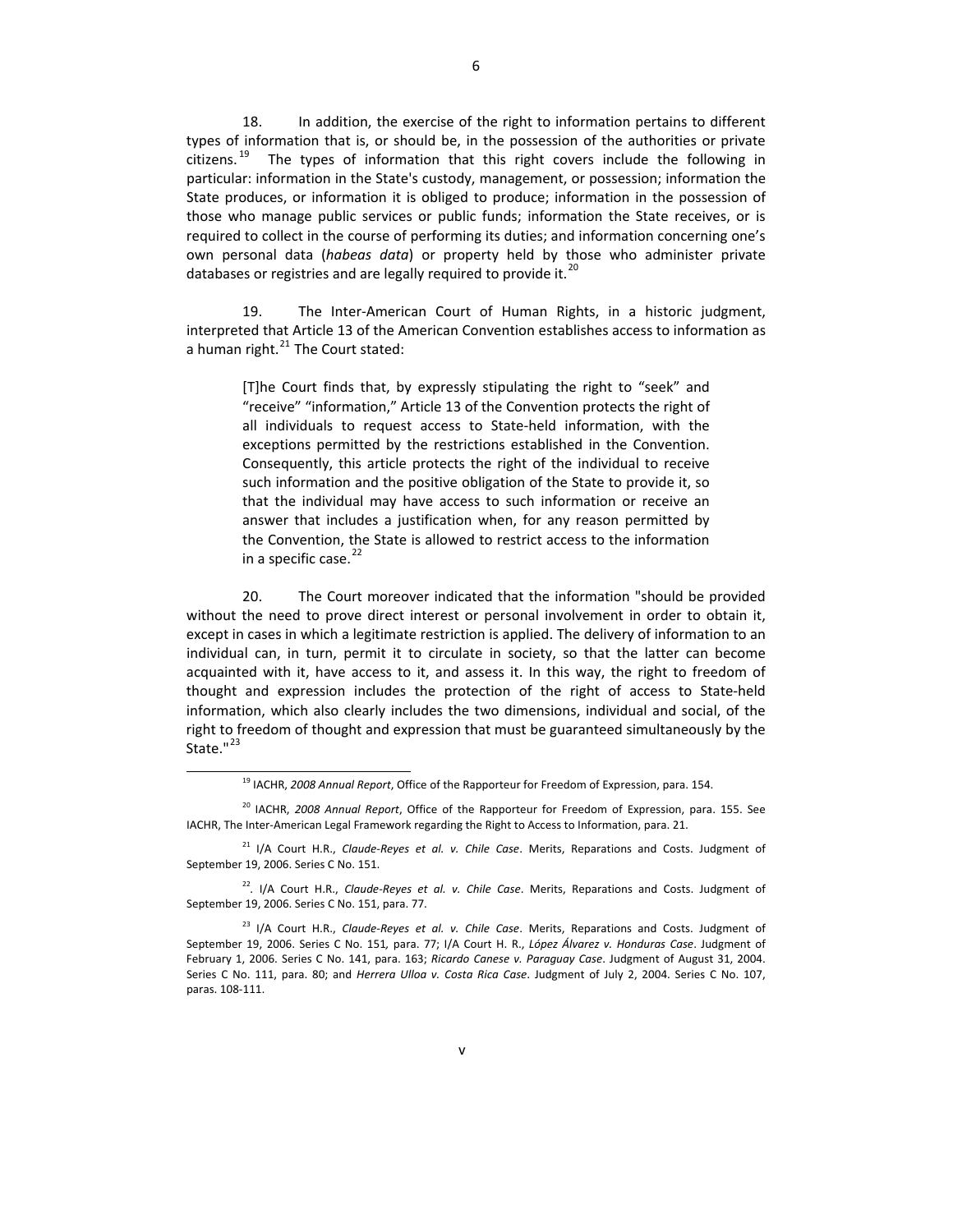21. In a resolution on recommendations regarding access to information, the Permanent Council of the Organization of American States summed up the following guidelines on Article 13 established by the Inter-American Court in its decision:<sup>[24](#page-11-0)</sup>

- That by expressly stipulating the rights "to seek and receive information," Article 13 of the Convention protects the right of all persons to have access to information held by the state, with the safeguards permitted under the Convention's system of restrictions.
- That the state must follow the principles of the public nature of information, transparency, and maximum disclosure—the latter of which establishes the presumption that all information is accessible, subject only to a narrow system of exceptions.
- That silence cannot be a response to a request for information.
- That this right has the counterpart of specific obligations by the state.
- That the state must eliminate norms and practices that result in the violation of the rights protected by the Convention, and enact laws and develop practices leading to the effective respect for these guarantees.
- That the state must guarantee the efficacy of an appropriate administrative procedure for processing and responding to requests for information, with deadlines for response and delivery of the information, handled by duly trained officials.
- That the state must guarantee the right to be heard and provide a rapid and simple remedy for exercising this right.
- That the state must train agencies, officials, and public agents in access to information.

22. The IACHR has established the following State obligations generated by the right of access to information: the obligation to respond to requests in a timely, complete, and accessible manner; to offer a legal recourse that satisfies the right of access to information; to provide an adequate and effective legal remedy for reviewing denials of requests for information; to provide the maximum quantity of information proactively (also called the obligation of active transparency); to produce or gather information; to create a culture of transparency; to adequately implement access laws; and to adjust domestic legislation to the demands of the right of access to information.<sup>[25](#page-11-1)</sup>

<span id="page-11-1"></span><span id="page-11-0"></span><sup>&</sup>lt;sup>24</sup> Permanent Council of the Organization of American States, Committee on Juridical and Political Affairs. Recommendations on Access to Information. CP/CAJP‐2599/08 , April 21, 2008.

<sup>25</sup> IACHR, *The Inter‐American Legal Framework regarding the Right to Access to Information*, pp. 6‐12.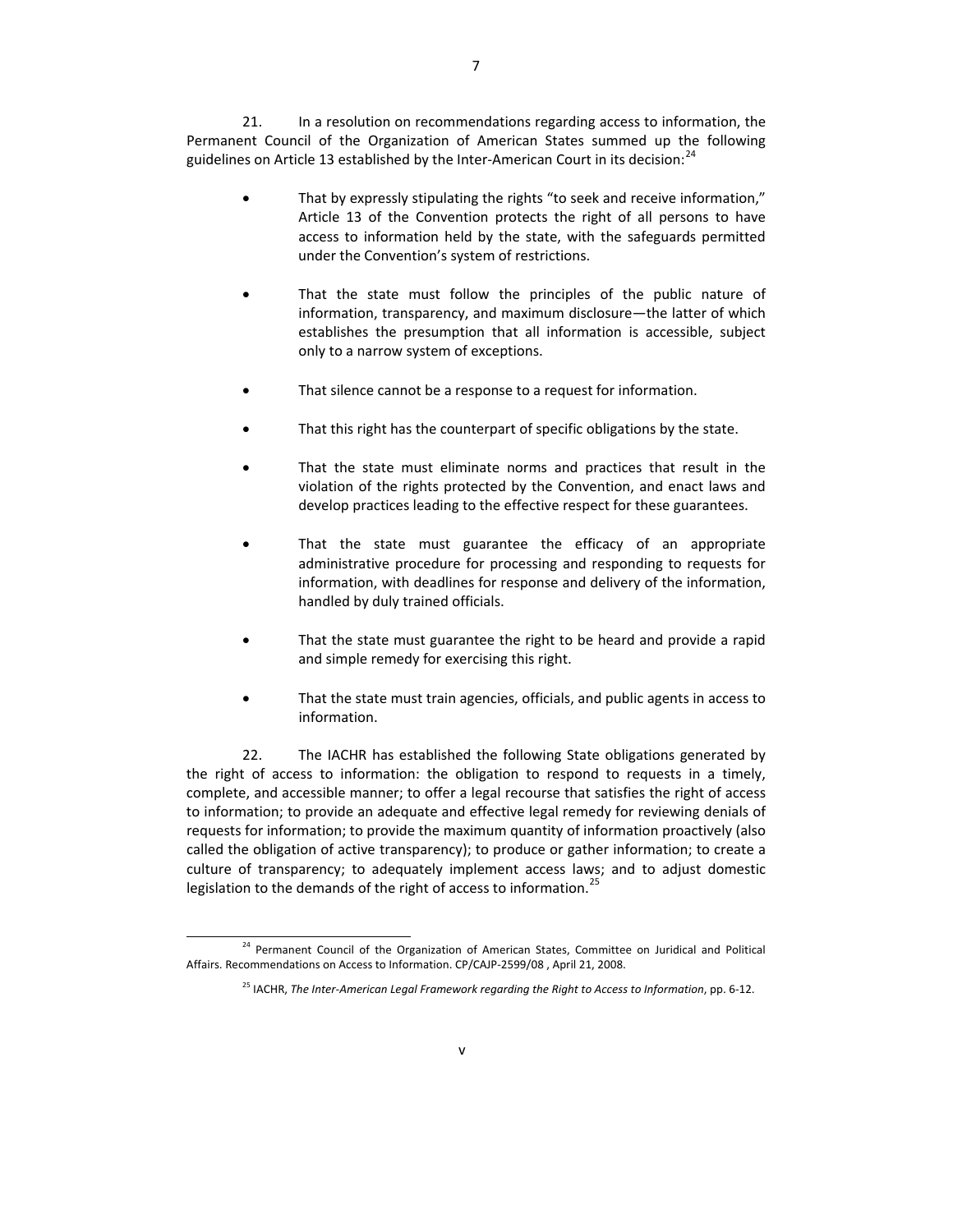23. Moreover, as this is one of the protected forms of the right to freedom of expression, limitations to the right of access to information must be prescribed by law expressly and in advance, and their establishment must be sufficiently clear and specific so as to not grant an excessive degree of discretion to the public officials who decide whether or not to disclose the information.<sup>[26](#page-12-0)</sup> Thus, the American Convention establishes that any laws establishing restrictions to the right of access to information must be expressly established to the extent necessary to ensure respect for the rights or reputations of others or protect national security, public order, or public health or morals.<sup>[27](#page-12-1)</sup> Moreover, any limitations imposed on the right of access to information must be necessary in a democratic society to satisfy a compelling public interest. Among several options for accomplishing this objective, the one least restrictive to the right must be chosen, and the restriction must be conducive to the attainment of the objective, be proportionate to the interest that justifies it, and interfere to the least extent possible with the effective exercise of the right. $^{28}$  $^{28}$  $^{28}$ 

24. There is a regional consensus among the States that make up the Organization of American States regarding the importance of access to public information and the need to protect it. This right has been the subject of specific resolutions issued by the OAS General Assembly.<sup>[29](#page-12-3)</sup> For example, in a resolution dated June 4, 2009, the OAS General Assembly resolved to "urge member states to respect and promote respect for everyone's access to public information and to promote the adoption of any necessary legislative or other types of provisions to ensure its recognition and effective application."<sup>[30](#page-12-4)</sup>

#### **III. STANDARDS ON THE RIGHT TO ACCESS TO INFORMATION ON REPRODUCTIVE HEALTH**

25. The IACHR believes that the obligation to provide information proactively (also called the obligation of active transparency) lays the groundwork for the States' obligation to provide public information that is essential for people to be able to exercise their fundamental rights or satisfy their basic needs in this area. This is particularly relevant when the information has to do with issues related to sexuality and reproduction, since such information helps people be prepared to make free and informed decisions concerning these aspects that are so intimate to their lives.

<sup>26</sup> IACHR, *The Inter‐American Legal Framework regarding the Right to Access to Information*, para. 49.

 $27$  Article 13(2) of the American Convention.

<sup>28</sup> IACHR, *The Inter‐American Legal Framework regarding the Right to Access to Information*, para. 53.

<span id="page-12-1"></span><span id="page-12-0"></span><sup>29</sup> See judgment of I/A Court H.R., *Claude‐Reyes et al. v. Chile Case*. Merits, Reparations and Costs. Judgment of September 19, 2006. Series C No. 151, para. 78. Resolution AG/RES. 1932 (XXXIII‐O/03) of June 10, 2003, on "Access to Public Information: Strengthening Democracy"; Resolution AG/RES. 2057 (XXXIV‐O/04) of June 8, 2004, on "Access to Public Information: Strengthening Democracy"; Resolution AG/RES. 2121 (XXXV‐O/05) of June 7, 2005, on "Access to Public Information: Strengthening Democracy"; and AG/RES. 2252 (XXXVI‐O/06) of June 6, 2006, on "Access to Public Information: Strengthening Democracy."

<span id="page-12-4"></span><span id="page-12-3"></span><span id="page-12-2"></span><sup>&</sup>lt;sup>30</sup> Resolution AG/RES. 2514 (XXXIX-O/09) of June 4, 2009, on "Access to Public Information: Strengthening Democracy," resolution point 2.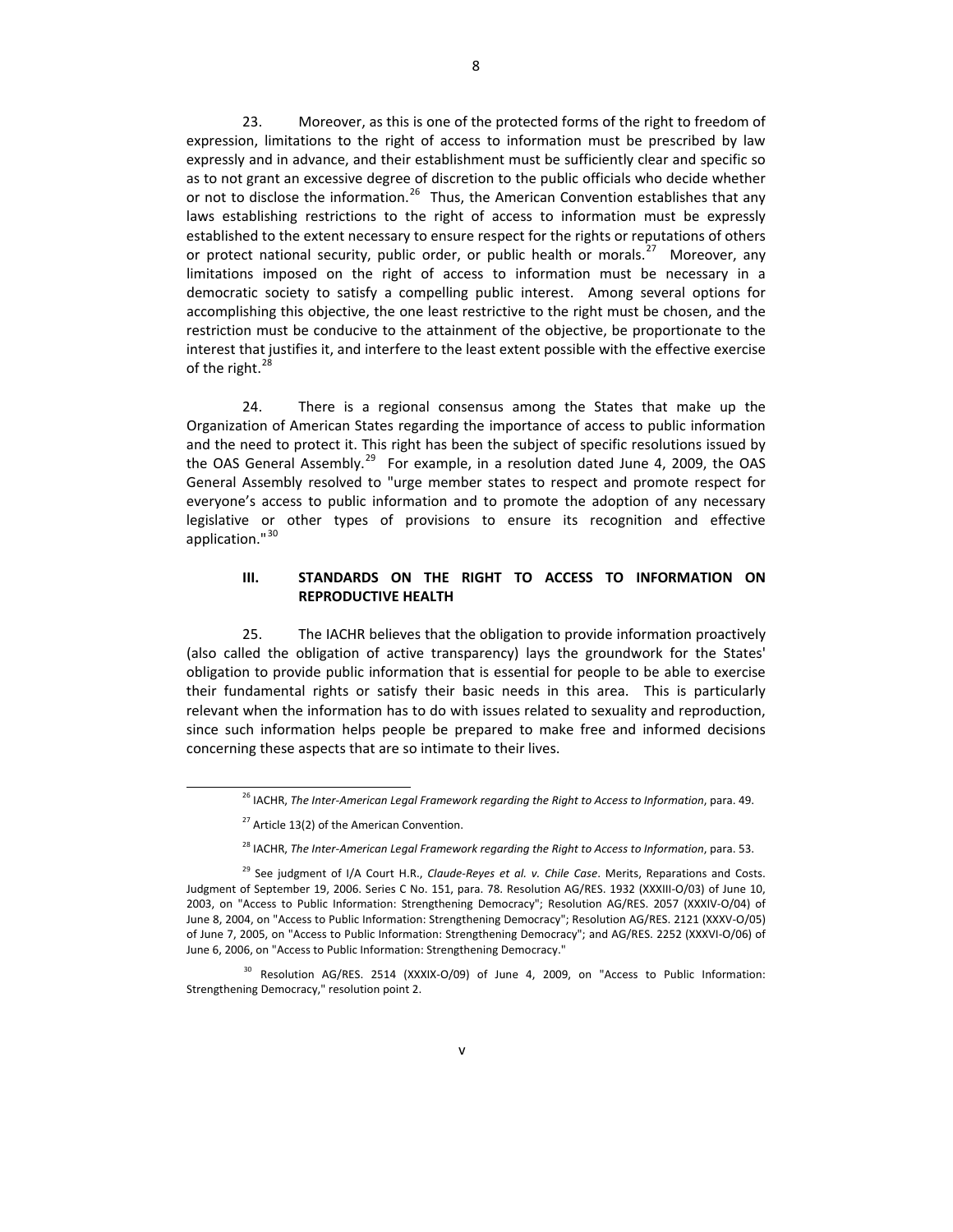26. In this regard, women's right of access to information on reproductive health gives rise to a proactive obligation by the State, due to the recognition of the limitations that tend to affect women—particularly those who are poor, indigenous, and/or of African descent, or who live in rural areas—in terms of accessing reliable, complete, timely, and accessible information that allows them to exercise their rights or meet their needs. In these cases, as will be set forth below, the right of access to information takes on an instrumental nature that is usually, though not necessarily, associated with the satisfaction of other human rights enshrined in the American Convention.

27. The IACHR began to address the issue of access to information on reproductive matters some time ago. In its 1998 regional report on the status of women in the Americas, the Commission established, based on responses sent in by the States on health and reproductive health, the existence in the region of serious problems of access to basic information and adequate medical care and social services. The IACHR recommended that the States adopt measures to keep proper statistical data and to have the necessary resources in order to ensure plans and programs that allow women to fully exercise the right to health.

28. In its country visits, the IACHR has expressed its concern over the limited access to these services despite a high level of unmet needs. $31$  On this point, the IACHR has indicated that ongoing limitations on family‐planning information and services are related to barriers in access to public health care and education.<sup>[32](#page-13-1)</sup>

29. Moreover, the IACHR has established that information and education enable women to make decisions at all levels, in all aspects of their lives, especially in the area of health, sexuality, and reproduction. Specifically in the area of maternal health, the IACHR has emphasized that protecting women's right to integrity under conditions of equality is achieved by providing information and education on the subject so that women will make free, well‐founded, and responsible decisions regarding reproduction, including family planning. Moreover, to address the high rates of maternal mortality, the IACHR has recommended implementing measures and publicity campaigns, targeted to the general public, on the duty to respect women's civil, political, economic, social, cultural, sexual, and reproductive rights.<sup>[33](#page-13-2)</sup>

30. The Commission has also maintained that it is important that women and their families and communities be aware of health services and that they also be able to identify warning signs that require medical attention.<sup>[34](#page-13-3)</sup> Thus, it has stated that the lack of information on reproductive health acts as a barrier to obtaining access to maternal health

<sup>31</sup> IACHR, *Fifth Report on the Situation of Human Rights in Guatemala*, Chapter XIII, The Rights of Women.

<sup>32</sup> IACHR, *Fifth Report on the Situation of Human Rights in Guatemala*, Chapter XIII, The Rights of Women; IACHR, *Third Report on the Situation of Human Rights in Paraguay*, Chapter VIII, Women's Rights.

<span id="page-13-3"></span><span id="page-13-2"></span><span id="page-13-1"></span><span id="page-13-0"></span><sup>33</sup> IACHR, *Access to Justice and Social Inclusion: The Road towards Strengthening Democracy in Bolivia*, June 28, 2007, see Chapter V, Women's Rights.

<sup>34</sup> IACHR, *Access to Maternal Health Services from a Human Rights Perspective*, June 7, 2010, para. 33.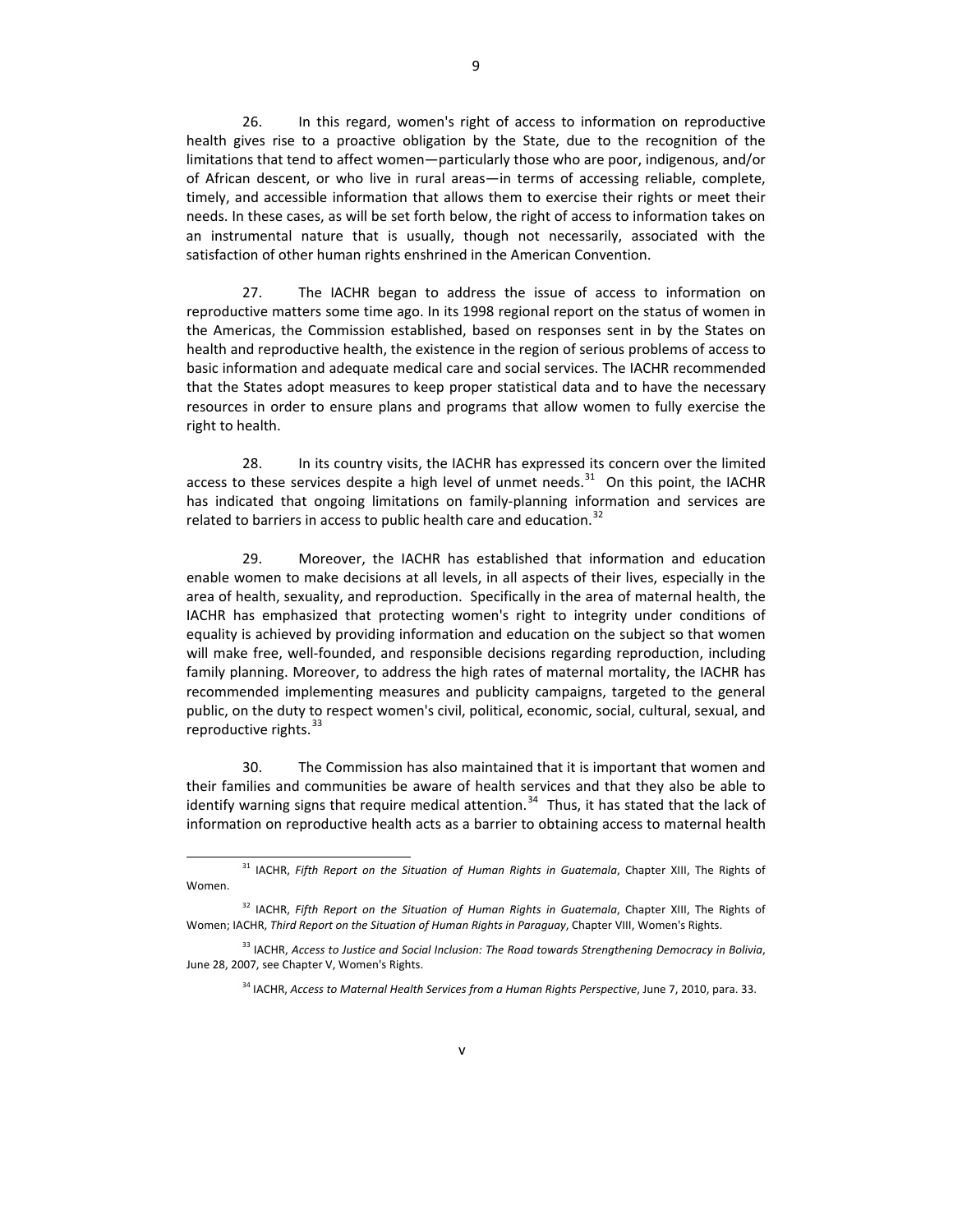services because it prevents women from making free and informed decisions about their health, resulting in a lack of appropriate prevention and health promotion behaviors to protect their own health and that of their children.<sup>[35](#page-14-0)</sup>

31. For its part, the Office of the Rapporteur for Freedom of Expression has stated that "the right of access to information is a key instrument for the exercise of other human rights, particularly by the most vulnerable individuals."<sup>[36](#page-14-1)</sup> With respect to access to information on reproductive matters, it has indicated that women throughout the region are entitled to have the State fully guarantee to them the right of access to information on their sexual and reproductive rights through its mass and targeted campaigns, for example, at all centers providing basic health care.  $37$ 

32. Specifically with respect to adolescent girls' access to information on reproductive health, the Committee on the Rights of the Child has established States' obligation to provide them with access to information on the potential harm that can be caused by early pregnancy. It has also established that adolescent girls who become pregnant should have access to health services that are sensitive to their rights and particular needs.<sup>[38](#page-14-3)</sup>

33. The IACHR draws attention to the comprehensive treatment of this issue by the Committee on Economic, Social and Cultural Rights (hereinafter, "the ESCR Committee"). The ESCR Committee has expounded on the importance of access to information in the field of health, including reproductive health. It interpreted the right to health as an inclusive right that extends not only to timely and appropriate health care but also to the underlying determinants of health, such as access to health‐related education and information, including on sexual and reproductive health.<sup>[39](#page-14-4)</sup>

34. According to the ESCR Committee, the right to health is closely related to and dependent upon the realization of other human rights, including that of access to information. $40$  Moreover, in laying out the dimensions of the right to health, the ESCR Committee established that access to information includes the right to seek, receive, and impart information and ideas concerning health issues. $41$  Specifically the ESCR Committee established that the realization of women's right to health as regards reproduction

<sup>35</sup> IACHR, *Access to Maternal Health Services from a Human Rights Perspective*, June 7, 2010*,* para. 33.

<sup>36</sup> IACHR, *2008 Annual Report*, Office of the Rapporteur for Freedom of Expression, para. 147.

<sup>37</sup> *Ibid.*, para. 91. See also, IACHR, *Fifth Report on the Situation of Human Rights in Guatemala*, 6 April, 2001, Cahpter XIII, The Rights of Women, para. 36.

<sup>&</sup>lt;sup>38</sup> United Nations, Committee on the Rights of the Child, General Comment No. 4.

<span id="page-14-6"></span><span id="page-14-5"></span><span id="page-14-4"></span><span id="page-14-3"></span><span id="page-14-2"></span><span id="page-14-1"></span><span id="page-14-0"></span><sup>&</sup>lt;sup>39</sup> United Nations, Committee on Economic, Social and Cultural Rights. The right to the highest attainable standard of health, General Comment No. 14, para. 11.

<sup>40</sup> *Ibid.*, para. 3.

<sup>41</sup> *Ibid.*, para. 12.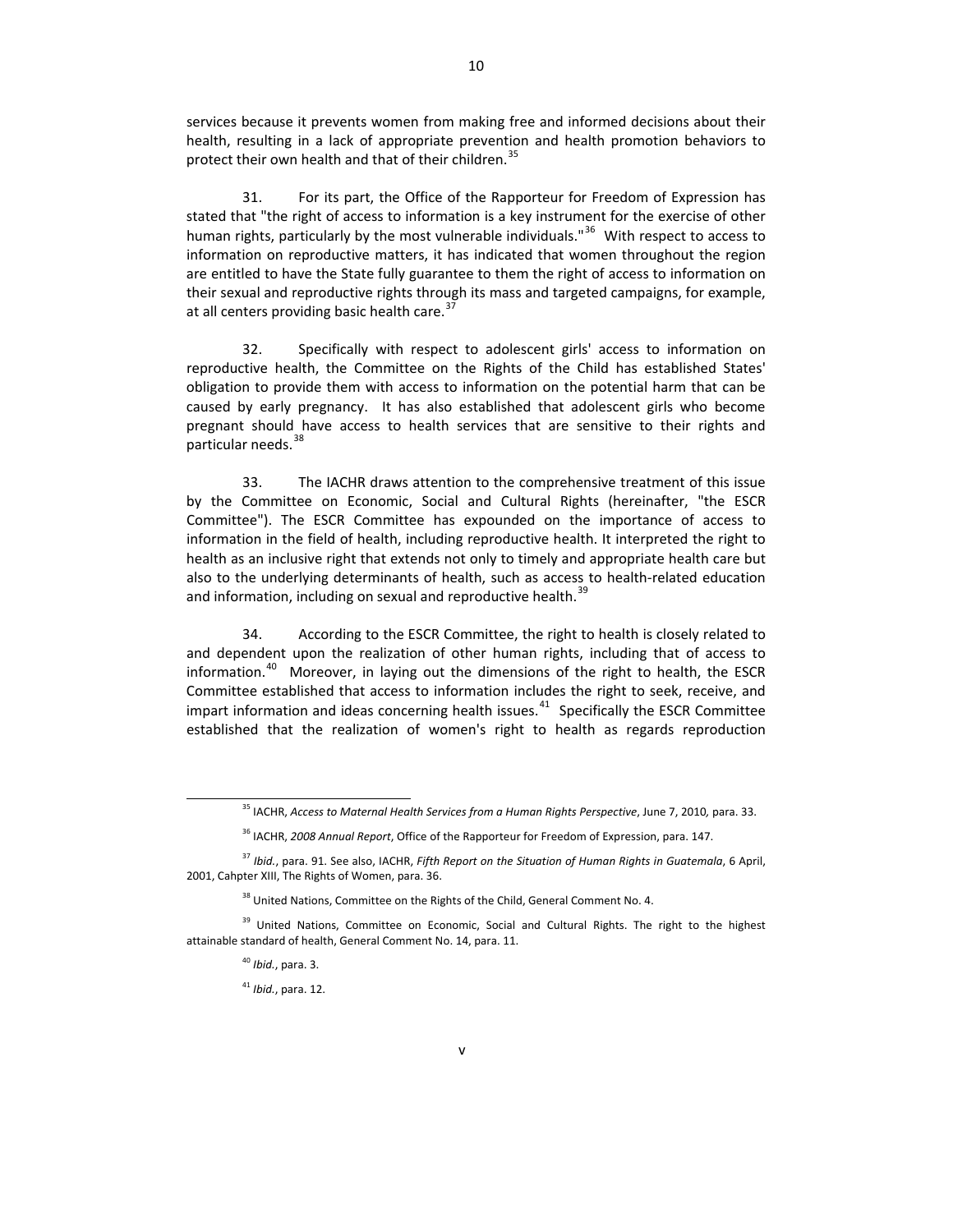"requires the removal of all barriers interfering with access to health services, education and information, including in the area of sexual and reproductive health." $42$ 

35. In terms of States' obligations to respect, protect, and fulfill the right to health in relation to access to information on reproductive matters, the ESCR Committee indicated that the States must have a role in ensuring that third parties do not restrict people's access to information and health-related services. It also stated that other obligations include the promotion of medical research and health education, as well as information campaigns, in particular with respect to HIV/AIDS, sexual and reproductive health, traditional practices, and domestic violence.

36. Meanwhile, the provisions contained in the CEDAW underscore the importance of guaranteeing access to information, particularly as regards health. Article 10, paragraph (h), establishes States' obligation to adopt all appropriate measures to eliminate discrimination against women, in order to ensure to them equal rights with men in the field of education and in particular to ensure, on a basis of equality of men and women, "access to specific educational information to help ensure the health and well-being of families."<sup>[43](#page-15-1)</sup>

37. Moreover, Article 16, paragraph 1, subparagraph (e), of CEDAW establishes the obligation of States Parties to ensure, on a basis of equality of men and women, the same rights to decide freely and responsibly on the number and spacing of their children, and to have access to the information, education, and means to enable them to exercise these rights. Along these lines, the CEDAW Committee has stated the following:

The duty of States parties to *ensure, on a basis of equality between men and women, access to health care* services, information and education implies an obligation to respect, protect and fulfil women's rights to health care. States parties have the responsibility to ensure that legislation and executive action and policy comply with these three obligations.[44](#page-15-2)

38. Meanwhile, the CEDAW Committee has emphasized that adult women and adolescent girls in many countries lack sufficient access to necessary information and services to ensure sexual health. This is particularly relevant in the case of women and adolescents who are in a situation of exclusion. Thus it has maintained that "States parties should ensure, without prejudice and discrimination, the right to sexual health information, education and services for all women and girls."<sup>[45](#page-15-3)</sup> In particular, the CEDAW Committee has noted States' obligation to ensure the necessary information and services to address issues

<sup>42</sup> *Ibid.*, para. 21.

<sup>&</sup>lt;sup>43</sup> United Nations, Convention on the Elimination of All Forms of Discrimination against Women, Article 10(h).

<span id="page-15-3"></span><span id="page-15-2"></span><span id="page-15-1"></span><span id="page-15-0"></span><sup>&</sup>lt;sup>44</sup> United Nations, Committee on the Elimination of Discrimination against Women, General Recommendation No. 24, Women and health, para. 13.

<sup>45</sup> *Ibid.*, para. 28.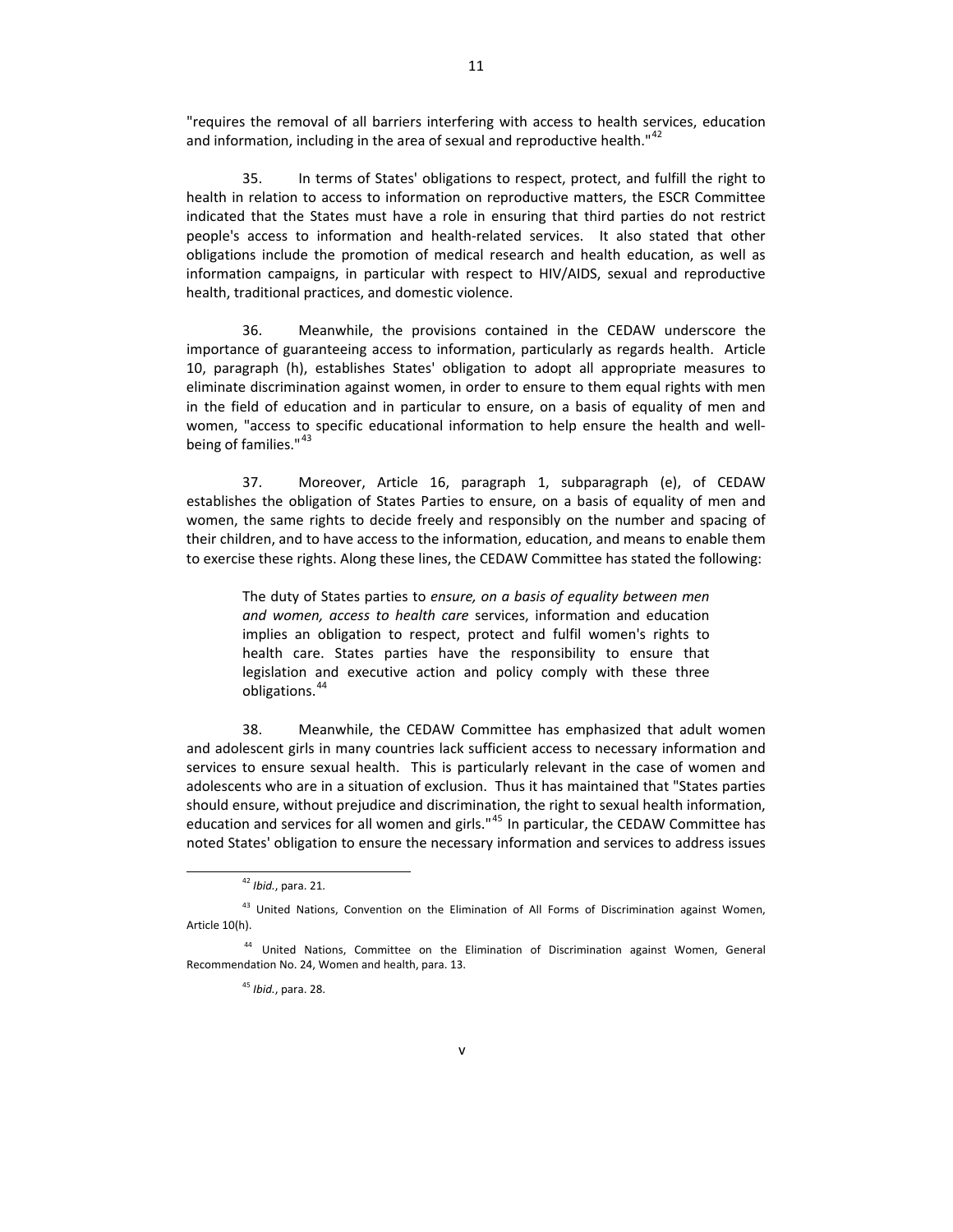12

related to HIV/AIDS and other sexually transmitted diseases, including information and counseling on all methods of family planning.<sup>[46](#page-16-0)</sup>

39. The IACHR notes that the Inter‐American Court, in its judgment in *Claude‐ Reyes et al. v. Chile*, reiterated that "the general obligation contained in Article 2 of the Convention involves the elimination of norms and practices of any type that result in violations of the guarantees established in the Convention, as well as the enactment of laws and the development of practices conducive to the effective observance of these guarantees."<sup>[47](#page-16-1)</sup> This reasoning, applied in the sphere of access to information in the area of reproduction, implies that States have the obligation to adopt the necessary measures to ensure protection of the right of access to information. This should include guaranteeing the effectiveness of an appropriate administrative procedure for processing and deciding on requests for information, one which sets deadlines for making a determination and providing the information, and which falls under the responsibility of properly trained officials.

40. The IACHR believes that Article 2 of the American Convention, with regard to access to information on reproductive matters, presupposes the provision of effective, accessible, and transparent accountability mechanisms in the event that States fail to fulfill their international obligations in this area.

41. The Court, in the *Case of Claude‐Reyes*, went a step further and ordered the State to provide training to the public entities, authorities, and agents responsible for responding to requests for access to State‐held information on the laws and regulations governing this right. Based on this premise, the States have the obligation to train their professionals to inform women regarding their health, including information on aspects related to reproductive health. Along these lines, the IACHR considers that access to information on sexual and reproductive matters requires a State response across sectors. While this report is based primarily on aspects of access to health‐related information, the right of access to information on sexual and reproductive matters requires various sectors to be involved in order to address this subject comprehensively.

42. The IACHR will now analyze certain specific standards on access to information on sexual and reproductive matters, which the States should observe in order to guarantee this right: (a) access to information and informed consent; (b) access to information and the protection of confidentiality; (c) access to information and the obligation to provide information that is timely, complete, accessible, reliable, and proactive; (d) access to information and access to medical records; and e) access to information and the obligation to produce reliable statistics.

<sup>46</sup> United Nations, Committee on the Elimination of Discrimination against Women, General Recommendation No. 24, Women and health.

<span id="page-16-1"></span><span id="page-16-0"></span><sup>47</sup> I/A Court H.R., *Claude‐Reyes et al. v. Chile Case*. Merits, Reparations and Costs. Judgment of September 19, 2006. Series C No. 151, para. 163.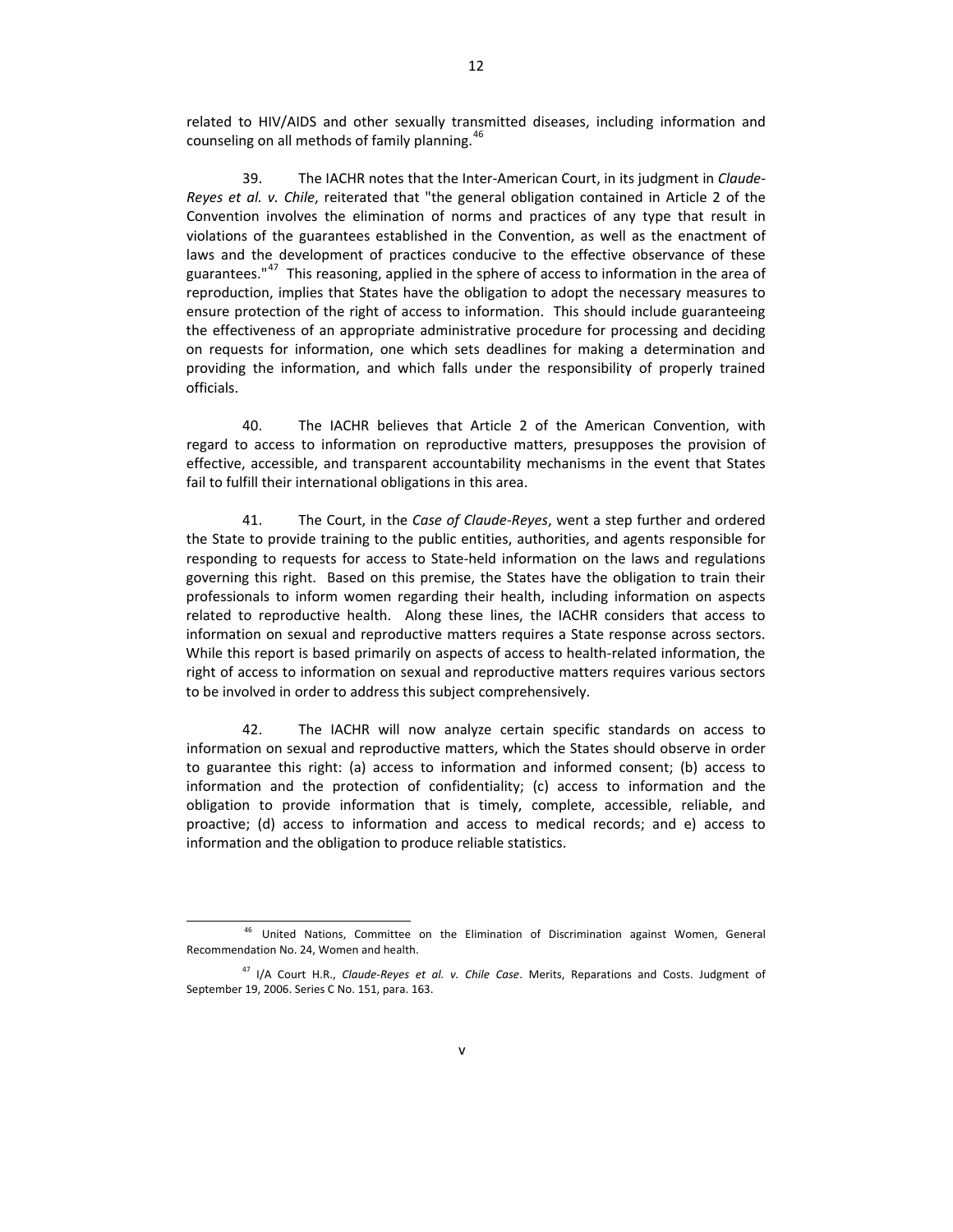## **A. Access to information and informed consent**

43. The IACHR recognizes that access to information is an essential factor to be able to receive medical care. Consent constitutes an ethical principle of respect for individual autonomy, one that requires that people understand the different treatment options among which they can choose. $48$  Informed consent, meanwhile, implies the existence of a horizontal relationship between doctor and patient. While health professionals are the ones who best understand the physical conditions of the patients' disorders and the most appropriate means for prevention and treatment, it is the patients who better understand their disposition and temperament, including their prior experience with earlier treatments, preferences, and fears.<sup>[49](#page-17-1)</sup>

13

44. As will be laid out below, the issue of informed consent in reproductive health has been subject to discussion and development by the various international, regional, and national bodies for the protection of human rights. The IACHR notes some factors that are an integral part of a process of informed consent: (i) informing patients about the nature of the procedure, treatment options, and reasonable alternatives, including the potential benefits and risks of proposed procedures; (ii) taking into account the person's needs and ensuring that the person understands the information provided; and (iii) ensuring that any consent provided is free and voluntary.

### **1. Informing patients about the nature of the procedure, treatment options, and reasonable alternatives, including the potential benefits and risks of proposed procedures**

45. Access to information on reproductive matters requires that women have sufficient information to make decisions about their health. To attain this objective, the information provided must be timely, complete, accessible, reliable, and proactive. It must also be understandable, using language that is accessible, and must be current. According to Rebecca Cook, information that health professionals should offer includes, in principle: $50$ 

- The patient's current reproductive health condition in terms of the risks of an unplanned pregnancy, sexually transmitted infections, the conception and birth of a child affected by a reasonably preventable disability, and infertility.
- Reasonable access to the medical, social, and other means that respond to the patient's conditions and reproductive intentions, including

 $\overline{a}$ <sup>48</sup> B.M. Dickens and R.J Cook, Dimensions of informed consent to treatment, Ethical and legal issues in reproductive health. International Journal of Gynecology & Obstetrics 85 (2004), pp. 309‐314.

 $49$  The phrase "informed consent" is the most commonly used term. However, some would argue that the term could be misinterpreted and that it should be replaced by the term "informed choice." This is due to the fact that the choice not to consent is essential to the overall concept of voluntariness, or consent granted voluntarily. See B.M. Dickens and R.J Cook, Dimensions of informed consent to treatment.

<span id="page-17-2"></span><span id="page-17-1"></span><span id="page-17-0"></span><sup>&</sup>lt;sup>50</sup> Rebecca J. Cook, Bernard M. Dickens, and Mahmoud F. Fathalla, Reproductive Health and Human Rights: Integrating Medicine, Ethics, and Law, p. 104.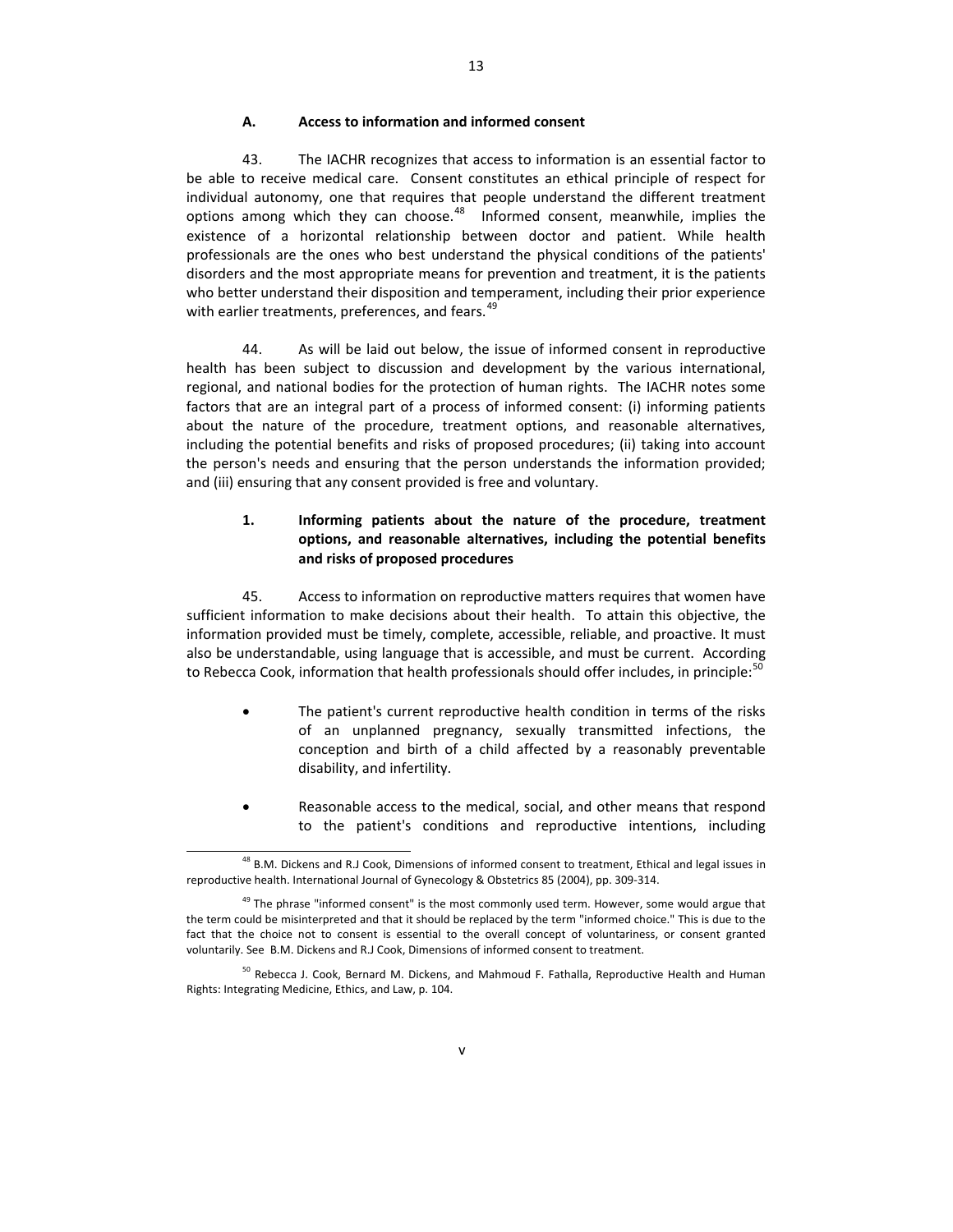expected rates of success, side effects, and the risks involved with each option.

- The implications for the patient's sexual and reproductive health, as well as for her general health and lifestyle, of declining any of the options.
- The provider's recommendations and the reasons behind them.

46. Through its various mechanisms, the CEDAW Committee has addressed the relevance of access to information on reproductive matters and has maintained that women "have the right to be fully informed, by properly trained personnel, of their options in agreeing to treatment or research, including likely benefits and potential adverse effects of proposed procedures and available alternatives."<sup>[51](#page-18-0)</sup>

47. Indeed, access to information helps women make informed decisions regarding the most intimate realm of their life, deciding to have children. On this point, the IACHR has established that a couple's decision to have children falls within the most intimate sphere of their private and family life.<sup>[52](#page-18-1)</sup> It also stated that the way in which couples arrive at that decision is part of a person's autonomy and identity, both as an individual and as a partner, and is therefore protected under Article 11 of the American Convention. The European Court of Human Rights established that the concept of private life, in addition to covering the physical and psychological integrity of a person, $53$  can embrace aspects of an individual's physical and social identity, including the right to personal autonomy, personal development, and the right to establish and develop relationships with other human beings and the outside world.<sup>[54](#page-18-3)</sup> It also held that the protection of private life incorporates the right to respect decisions regarding whether or not to become a parent.<sup>[55](#page-18-4)</sup> Moreover, the European Court recently determined that the right to timely access to information with regard to a prenatal genetic test falls within the ambit of private life and includes a right to obtain available information on one's condition.<sup>[56](#page-18-5)</sup>

48. The IACHR considers that for the OAS Member States to ensure women's right to access to information on reproductive matters, they should provide all available information with respect to family‐ planning methods as well as to other lawfully provided sexual and reproductive health services. With respect to family-planning services, this at the least includes making available all information regarding the family‐planning services

<sup>51</sup> United Nations, CEDAW Committee, General Recommendation 24, para. 20.

<sup>52</sup> Application to the Inter‐American Court of Human Rights, Gretel Artavia Murillo (*In Vitro* Fertilization).

<sup>53</sup> European Court of Human Rights, *Pretty v. The United Kingdom*, Application 2346/02, April 29, 2002, para. 61.

<span id="page-18-1"></span><span id="page-18-0"></span><sup>54</sup> European Court of Human Rights, *Tysiac v. Poland*, para. 107; European Court of Human Rights, *Pretty v. The United Kingdom*, para. 61.

<span id="page-18-5"></span><span id="page-18-4"></span><span id="page-18-3"></span><span id="page-18-2"></span><sup>55</sup> European Court of Human Rights, *Pretty v. The United Kingdom*, para. 61; European Court of Human Rights, *Evans v. The United Kingdom*, Application 6339/05, April 10, 2007, para. 71.

<sup>56</sup> European Court of Human Rights, *R.R. v. Poland*, Application 27617/04, May 26, 2011, para. 197.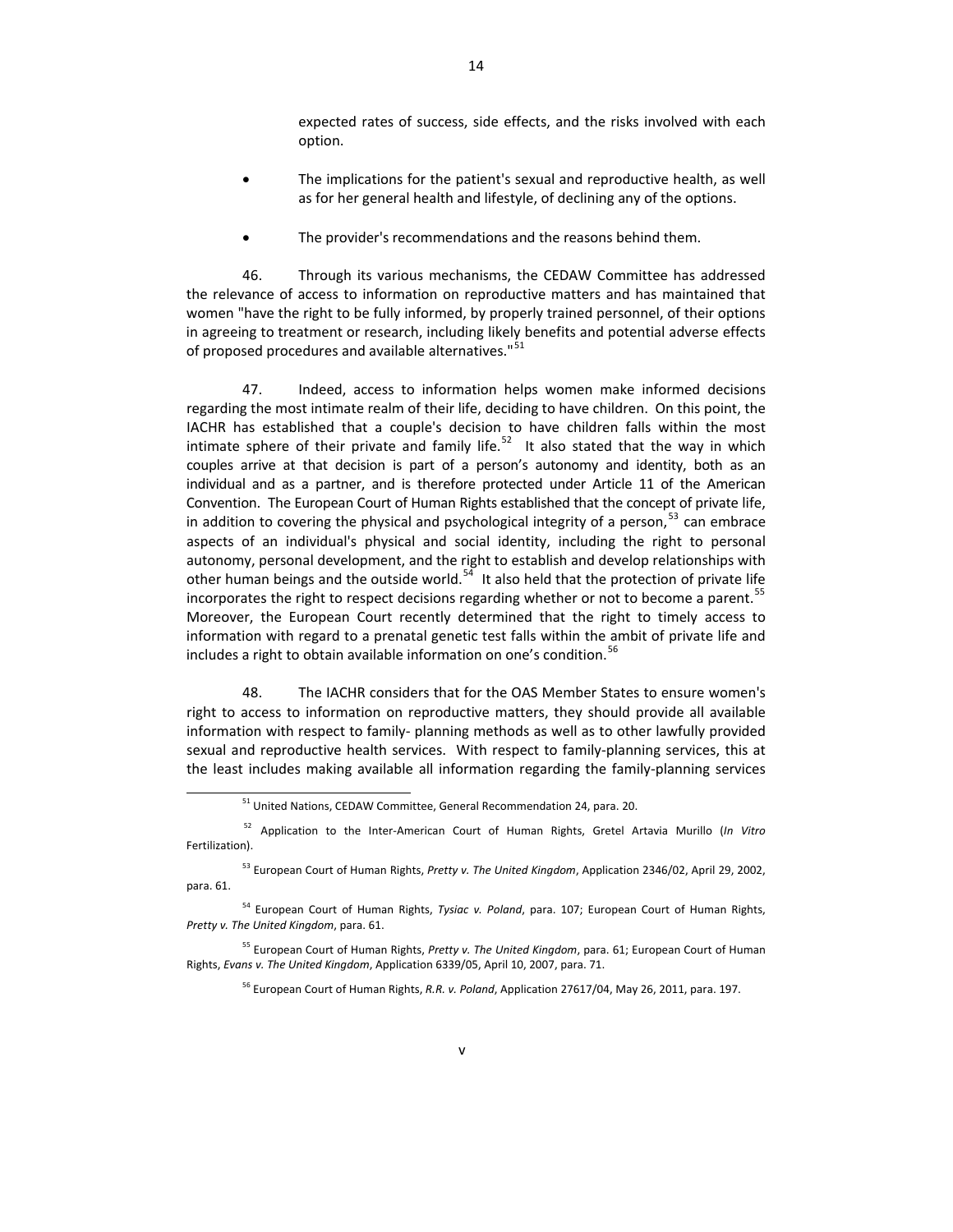allowed by law and the scope, risks, benefits, and side effects of each of them. With respect to sexual and reproductive health services, this includes information on the prevention of sexually transmitted infections, including HIV/AIDS, as well as a discussion of the nature of any medical procedures that may be required, reasonable alternatives to the proposed intervention, and information on the relevant risks and benefits. In both situations, as will be explained below, health professionals should assess the patient's level of understanding so that she can make a decision regarding the intervention or treatment. That involves taking into account the specific information needs that some groups of women may have due contexts of exclusion, marginalization or discrimination, including indigenous and Afro‐descendant women, adolescent girls, women who live in rural areas and migrant women<sup>[57](#page-19-0)</sup>.

49. It is important to note that in some States of the Americas, case law has developed the concept of access to information in the sphere of health as a guarantee obligation of the States. By way of illustration, the Supreme Court of Canada, in its judgment in *McIrney v. MacDonald*, established the positive obligation of healthcare professionals to provide information to patients regarding their diagnosis and treatment.<sup>[58](#page-19-1)</sup> For its part, the United States Court of Appeals for the District of Columbia, in *Canterbury v. Spence*, rejected the proposition that a patient must request information before the doctor is required to inform him or her. The Court indicated that the doctor has the obligation to provide information, even if it has not been requested, so that the patient can make an informed decision.<sup>[59](#page-19-2)</sup>

50. Along these same lines, the European Court of Human Rights sanctioned one of its Member States for failing to provide information on the health services permitted by law. The Court found that the failure to provide the information constituted a violation of the right to receive and impart information.<sup>[60](#page-19-3)</sup> The Court in particular underscored the possible prejudicial effects of the lack of information in some cases in which an injunction imposed to prevent information from being provided may have had more adverse effects on women who were not sufficiently resourceful or did not have the necessary level of education to have access to alternative sources of information. <sup>[61](#page-19-4)</sup>

51. In another decision, the Court established that during pregnancy, the condition and health of the fetus constitute an element of the pregnant woman's health. As a result, the effective exercise of the right of access to information is often decisive for the possibility of exercising personal autonomy by deciding, on the basis of such

<sup>61</sup> *Ibid.*, para. 77.

 $\overline{a}$ <sup>57</sup> The IACHR also highlights the specific needs on reproductive health information that women of age require.

<sup>58</sup> Supreme Court of Canada, *McIrney v. MacDonald* [1992] 2 S.C.R. 138.

<sup>59</sup> Court of Appeals for the District of Columbia Circuit, *Canterbury v. Spence* 464 F.2d 772 (D.C. Cir. 1972).

<span id="page-19-4"></span><span id="page-19-3"></span><span id="page-19-2"></span><span id="page-19-1"></span><span id="page-19-0"></span><sup>60</sup> European Court of Human Rights, *Open Door Counseling and Dublin Well Women v. Ireland* (1992). Judgment of October 29, 1992.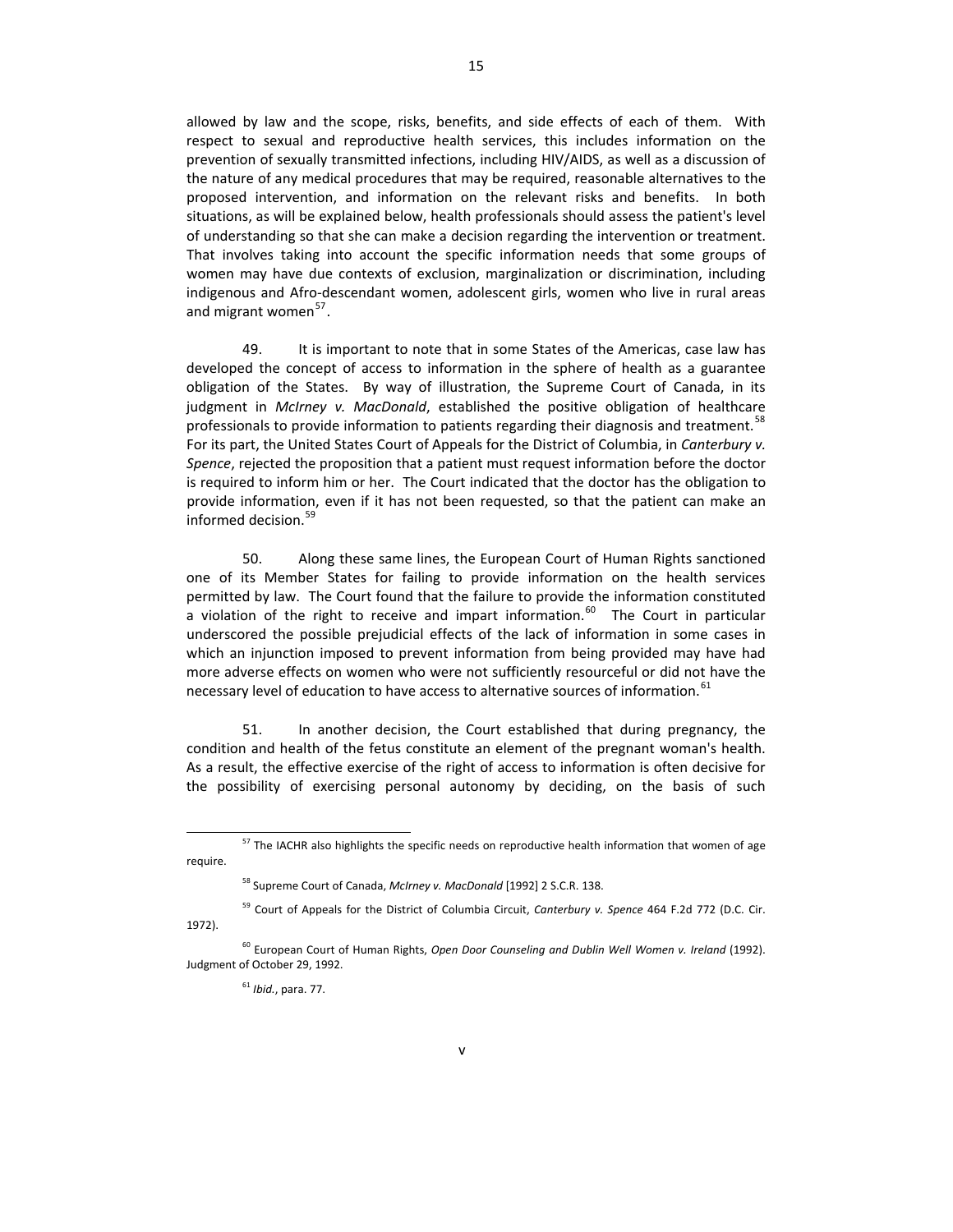information, on the future course of events relevant for the individual's quality of life.<sup>[62](#page-20-0)</sup> The Court indicated that timely access to information concerning a particular health condition "applies with particular force to situations where rapid developments in the individual's condition occur and his or her capacity to take relevant decisions is thereby reduced." It added that in the context of pregnancy, the effective access to relevant information on the health of the mother and the fetus is directly relevant for the exercise of personal autonomy, specifically where domestic legislation allows for abortion in certain situations. [63](#page-20-1)

52. Similarly, as will be laid out below, in *A.S. v. Hungary* the CEDAW Committee affirmed that Article 10 of CEDAW includes a right to receive specific information on family‐planning methods, in order to prevent procedures from being performed on women without their being able to make fully informed decisions.

### **2. Providing appropriate information, taking into account the person's needs and ensuring that the person understands the information provided**

53. The IACHR observes that healthcare professionals are under the obligation to guarantee that any decisions that women make regarding sexual and reproductive matters are made freely, for example when it comes to choosing a preferred contraceptive method. The IACHR has stated that when women's decision‐making freedom is compromised by circumstances such as poverty, or the fact that they belong to a particular race or social origin, their human rights are at risk. This is especially pertinent when it comes to certain groups of women who are particularly vulnerable, such as indigenous women, women of African descent, migrant women, women living in rural areas, and women living in poverty, who because of their particular circumstances face greater difficulties in accessing information on reproductive health.<sup>[64](#page-20-2)</sup>

54. According to the Inter-American Court, "any person who is in a vulnerable condition is entitled to special protection, which must be provided by the States if they are to comply with their general duties to respect and guarantee human rights."<sup>[65](#page-20-3)</sup> This requires the elimination of provisions or practices that discriminate against women, such as for example requiring that their partners be present to receive information about their health.

55. The former United Nations Special Rapporteur on the right of everyone to the enjoyment of the highest attainable standard of physical and mental health has indicated that States have a duty to ensure that health information and services are made available to vulnerable groups, in the context of their obligations to combat discrimination. As an example, he notes that States "must take steps to empower women to make

<sup>62</sup> European Court of Human Rights, *R.R. v. Poland*, para. 197.

<sup>63</sup> *Ibid.*

<sup>64</sup> IACHR, *Access to Maternal Health Services from a Human Rights Perspective*.

<span id="page-20-3"></span><span id="page-20-2"></span><span id="page-20-1"></span><span id="page-20-0"></span><sup>65</sup> I/A Court H.R., *Ximenes Lopes v. Brazil Case*. Judgment of July 4, 2006. Series C No. 149, para. 103.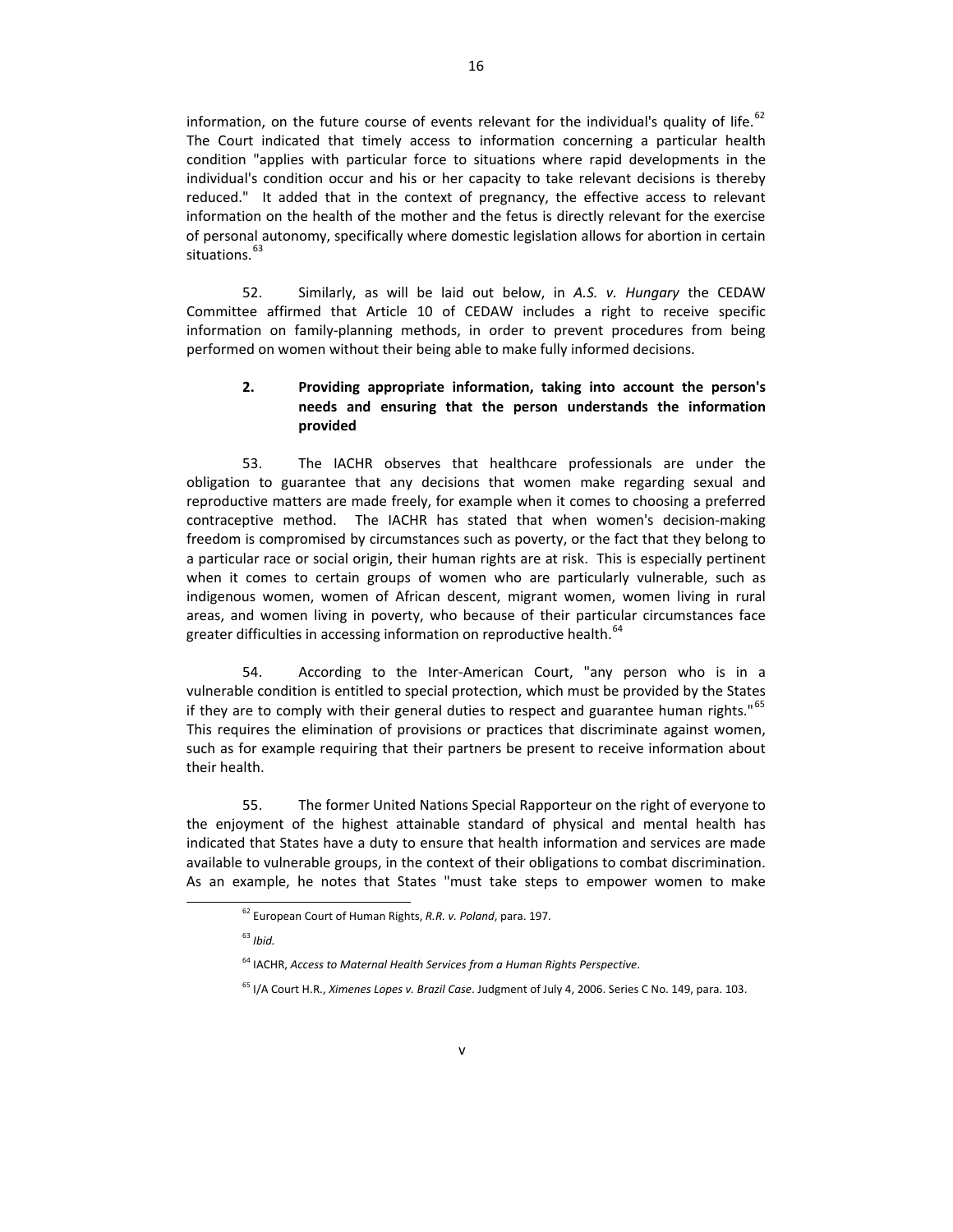decisions in relation to their sexual and reproductive health, free of coercion, violence and discrimination."<sup>[66](#page-21-0)</sup> In this regard, the CEDAW Committee has maintained that acceptable healthcare services are those that are delivered in a way that ensures that a women gives her fully informed consent, respects her dignity, guarantees her confidentiality, and is sensitive to her needs and perspectives.<sup>[67](#page-21-1)</sup>

56. CEDAW General Recommendation No. 21 states that in order to make an informed decision about safe and reliable contraceptive measures, women must have information about contraceptive measures and their use, and guaranteed access to sex education and family-planning services, as provided in Article 10 (h) of CEDAW.<sup>[68](#page-21-2)</sup>

57. For that purpose, the information should be complete, understandable, and up to date.<sup>[69](#page-21-3)</sup> The IACHR underscores the importance that the information provided be adapted to the language of the person who requests or needs it. The Office of the Special Rapporteur for Freedom of Expression has held that ethnic and cultural groups have the right to have the State design policies aimed at adapting the right of access to their cultural needs, such as their language.<sup>[70](#page-21-4)</sup> Thus, to guarantee effective access to information on sexual and reproductive matters, the States must ensure that women receive information and education in their own languages and in such a way that respects their cultures. Along these lines, the ESCR Committee has held that information about public services, for example, should be available, as far as possible, in languages spoken by minorities.<sup>[71](#page-21-5)</sup>

58. The Human Rights Council recently indicated that States should ensure the availability of a wide range of prevention programs that take into account local circumstances, ethics, and cultural values, including information, education, and communication in languages most understood by communities and respectful of their cultures, aimed at reducing risk‐taking behaviors and encouraging responsible sexual behavior.<sup>[72](#page-21-6)</sup>

 $\overline{a}$ 

<sup>70</sup> IACHR, *2008 Annual Report*, Office of the Rapporteur for Freedom of Expression.

<sup>&</sup>lt;sup>66</sup> United Nations, Report of the Special Rapporteur, Paul Hunt. The right of everyone to the enjoyment of the highest attainable standard of physical and mental health, E/CN.4/2004/49, February 16, 2004, para. 39.

<sup>67</sup> United Nations, Committee on the Elimination of Discrimination against Women, General Recommendation 24, para. 22.

<span id="page-21-0"></span><sup>&</sup>lt;sup>68</sup> United Nations, Committee on the Elimination of Discrimination against Women, General Recommendation 21, para. 22; United Nations, Committee on the Elimination of Discrimination against Women, *A.S. v. Hungary*, Communication No. 4/2004, CEDAW/C/36/D/4/2004.

<span id="page-21-1"></span><sup>69</sup> IACHR, *The Inter‐American Legal Framework regarding the Right to Access to Information*. Office of the Special Rapporteur for Freedom of Expression, December 30, 2009, para. 32.

<span id="page-21-2"></span> $71$  General Comment No. 20, Non-discrimination in economic, social and cultural rights (art. 2, para. 2, of the International Covenant on Economic, Social and Cultural Rights), July 2, 2009.

<span id="page-21-6"></span><span id="page-21-5"></span><span id="page-21-4"></span><span id="page-21-3"></span> $72$  United Nations, Resolution of the Human Rights Council, The protection of human rights in the context of human immunodeficiency virus (HIV) and acquired immunodeficiency syndrome (AIDS), A/HRC/RES/12/27), October 22, 2009, para. 6.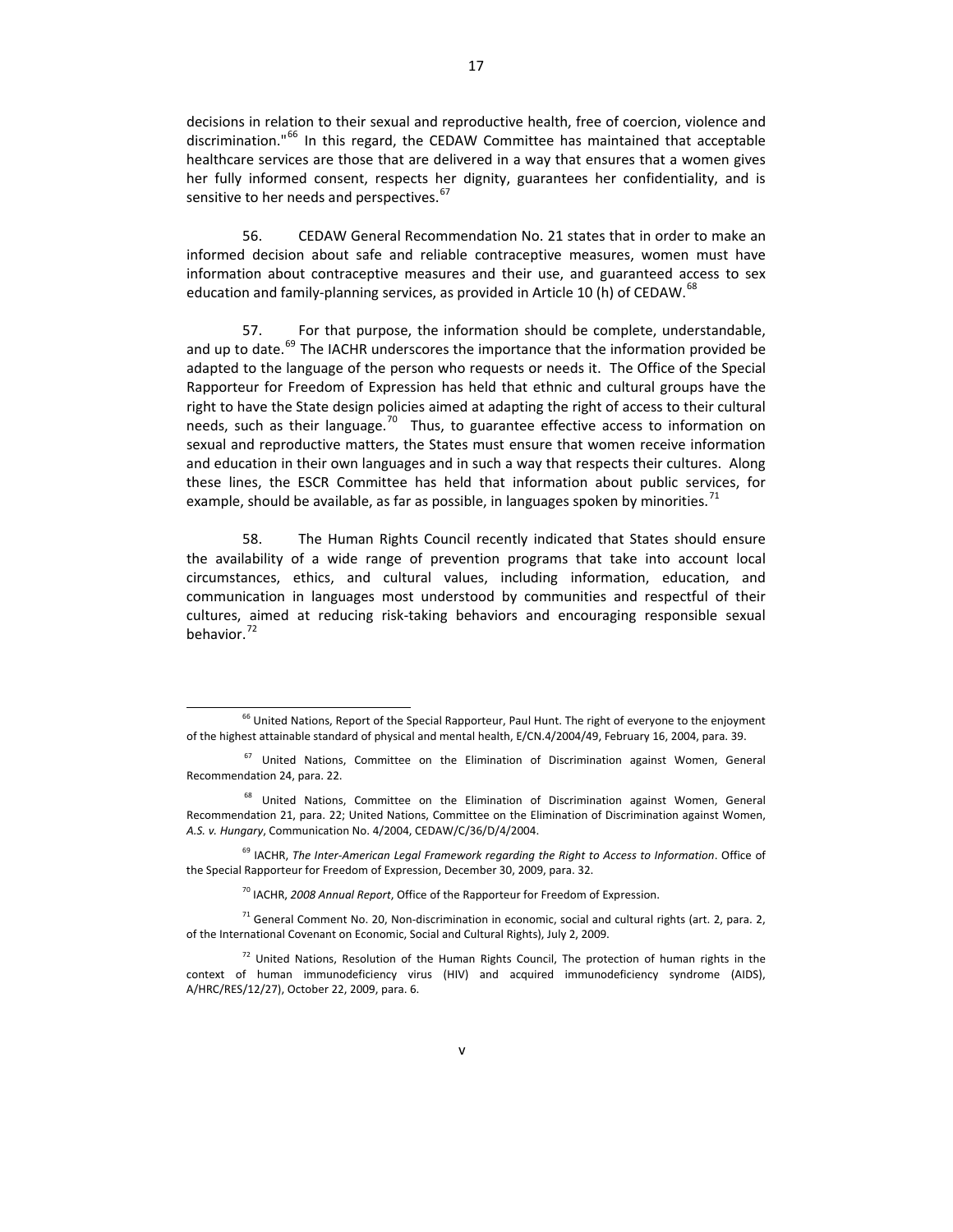59. In addition, the IACHR notes that another group requiring access to timely, complete, accessible, reliable, and proactive information are adolescents. In its report on Access to Maternal Health Services from a Human Rights Perspective, the IACHR addressed the problem of high rates of maternal mortality among adolescent girls and the need to provide them with information and education on the subject.<sup>[73](#page-22-0)</sup>

60. On this point, the ESCR Committee has established that "the realization of the right to health of adolescents is dependent on the development of youth‐friendly health care, which respects confidentiality and privacy and includes appropriate sexual and reproductive health services."<sup>[74](#page-22-1)</sup> Along these same lines, the former United Nations Special Rapporteur on the right of everyone to the enjoyment of the highest attainable standard of physical and mental health maintained that "States should ensure that adolescents are able to receive information, including on family planning and contraceptives, the dangers of early pregnancy and the prevention of sexually transmitted infections including HIV/AIDS, as well as appropriate services for sexual and reproductive health."<sup>[75](#page-22-2)</sup>

#### **3. Ensuring that any consent provided is free and voluntary**

61. The various systems for the protection of human rights have emphasized the need for States to ensure that the decisions women make about their reproductive health are free of any form of coercion. That accounts for the importance of guaranteeing women's consent in the provision of medical treatment or surgical intervention. The IACHR has deemed that the practice of a surgical intervention without the required consent may constitute a violation of the patient's human rights.<sup>[76](#page-22-3)</sup> Specifically, it may constitute a violation of the person's right to personal integrity protected by Article 5 of the American Convention. This close relationship between access to information and women's right to integrity was addressed by the European Court in a recent judgment, in which the Court established that compliance with the State's positive obligation to secure to its citizens their right to effective respect for their physical and psychological integrity may necessitate the adoption of regulations concerning access to information about an individual's health. $^{77}$  $^{77}$  $^{77}$ 

62. Indeed, a lack of voluntariness of medical procedures may constitute a violation of the rights to integrity, life, and equal protection before the law, pursuant to the American Convention, as well as forms of violence and discrimination against women,

 $73$  For more information, see IACHR, Access to Maternal Health Services from a Human Rights Perspective.

 $74$  United Nations Committee on Economic, Social and Cultural Rights. The right to the highest attainable standard of health, General Comment No. 14, para. 23.

<span id="page-22-0"></span><sup>&</sup>lt;sup>75</sup> United Nations, Report of the Special Rapporteur, Paul Hunt. The right of everyone to the enjoyment of the highest attainable standard of physical and mental health, para. 39.

<span id="page-22-4"></span><span id="page-22-3"></span><span id="page-22-2"></span><span id="page-22-1"></span> $76$  According to the World Health Organization, "Male and female sterilization should be regarded as permanent methods and all individuals and couples considering these methods should be counselled accordingly. No other methods result in permanent infertility." Medical eligibility criteria for contraceptive use  $3^{rd}$ Edition)(2005), p. 8.

<sup>77</sup> European Court of Human Rights, *R.R. v. Poland*, para. 188.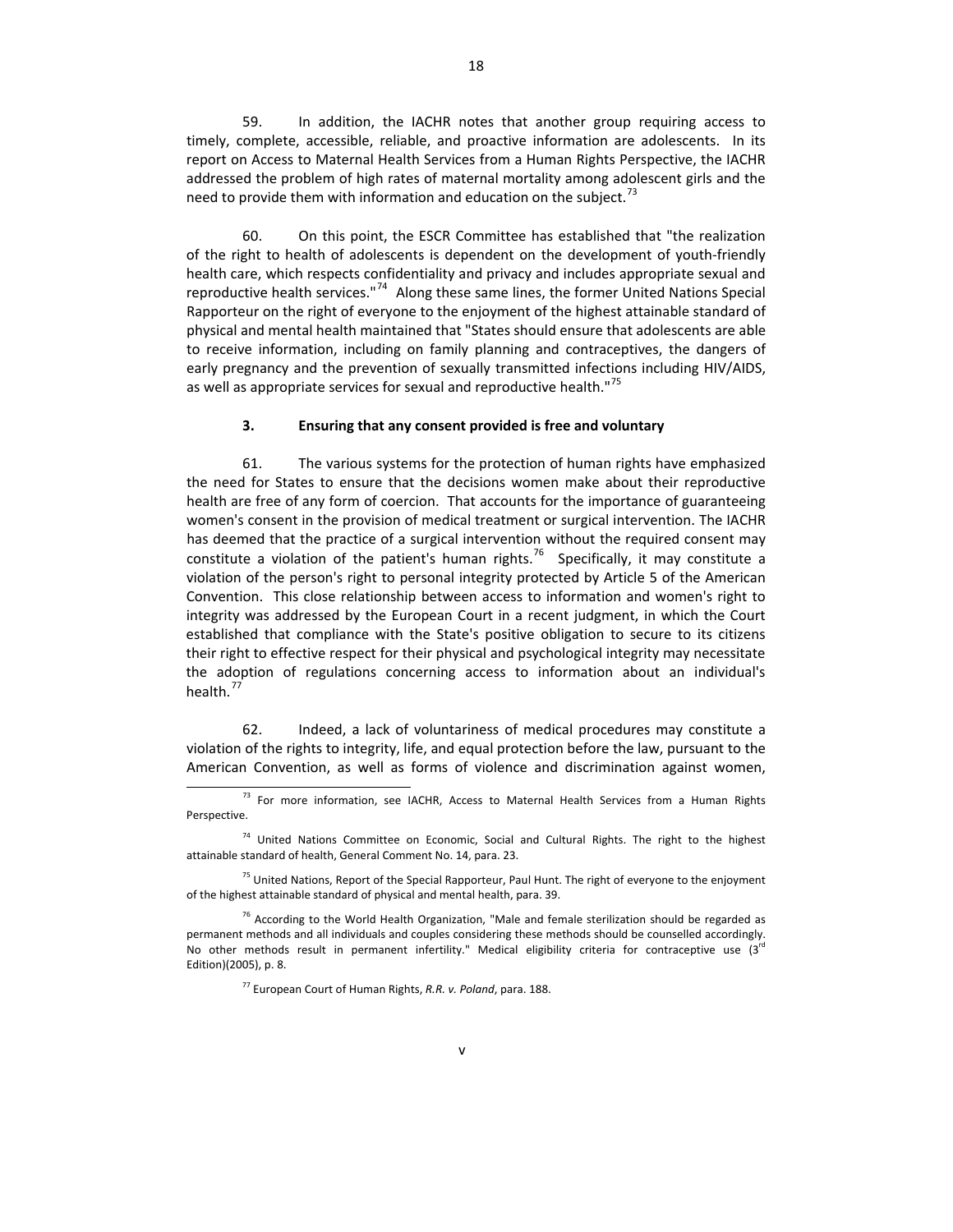pursuant to provisions of the Inter‐American Convention on the Prevention, Punishment and Eradication of Violence against Women (hereinafter "Convention of Belém do Pará"). The IACHR has expressed its concern over cases of sterilization performed in Peru without women's consent, related to the implementation of family-planning policy and the Voluntary Contraceptive Surgery program.<sup>[78](#page-23-0)</sup> The IACHR held that when a family-planning program ceases to be voluntary and turns women into mere objects of control so as to make adjustments to population growth, it poses a danger of violence and direct discrimination against women.<sup>[79](#page-23-1)</sup> The Commission found that "a campaign to disseminate family planning methods is a positive action, so long as it is voluntary family planning."

63. Through its case system, the IACHR received a petition that referred to a forced sterilization performed at a public health center in Peru, which resulted in the death of the victim, María Mamérita Mestanza. In this case, the victim was not informed about the procedure the medical authorities were going to perform on her and thus was deprived of the possibility of accepting or rejecting the medical intervention, which led to an infringement of various human rights. The case was resolved with a friendly settlement agreement between the parties signed in 2001, by which the State of Peru recognized its responsibility for violating the victim's right to life, to physical and psychological integrity and humane treatment, and to equality before the law, and the right to be free from violence.<sup>[80](#page-23-2)</sup> Among its commitments, the State pledged to implement measures to ensure that women can provide informed consent within a 72‐hour period prior to sterilization. The IACHR is monitoring compliance with the agreement.

64. On July 23, 2008, the IACHR admitted a petition in which the State of Bolivia is alleged to have international liability over the alleged forced sterilization of a woman in a public hospital. The petitioner maintains that in the year 2000, Mrs. I.V. was submitted to a tubal ligation surgical procedure without her informed consent, and that this was therefore an involuntary sterilization, in which she permanently lost her reproductive capacity. The State, for its part, indicates that while the alleged victim was undergoing a caesarean section, she presented with multiple adhesions and as a result was told that any future pregnancy could put her life at risk. Because of this, the State indicates, it was suggested to her that a ligation of her fallopian tubes be performed, to which she gave her verbal consent.<sup>[81](#page-23-3)</sup> It is important to note that for the first time, the Commission deemed that the facts should be analyzed under Article 13 of the American Convention in relation to the obligations enshrined in Article 1(1) of the same instrument, insofar as it was argued that the alledged victim had not "been adequately informed of the effects, risks and consequences of the surgical operation she was submitted to, and/or

<sup>78</sup> IACHR, *Second Report on the Situation of Human Rights in Peru*, June 2, 2000, see Chapter VII, Women's Rights.

<sup>79</sup> *Ibid.*

<span id="page-23-3"></span><span id="page-23-2"></span><span id="page-23-1"></span><span id="page-23-0"></span><sup>80</sup> IACHR, Report No. 71/03, Petition 12.191, Friendly Settlement, *María Mamérita Mestanza Chávez* (Peru), October 3, 2003.

<sup>81</sup> IACHR, Report No. 40/08, Admissibility, *I.V.* (Bolivia), July 23, 2008.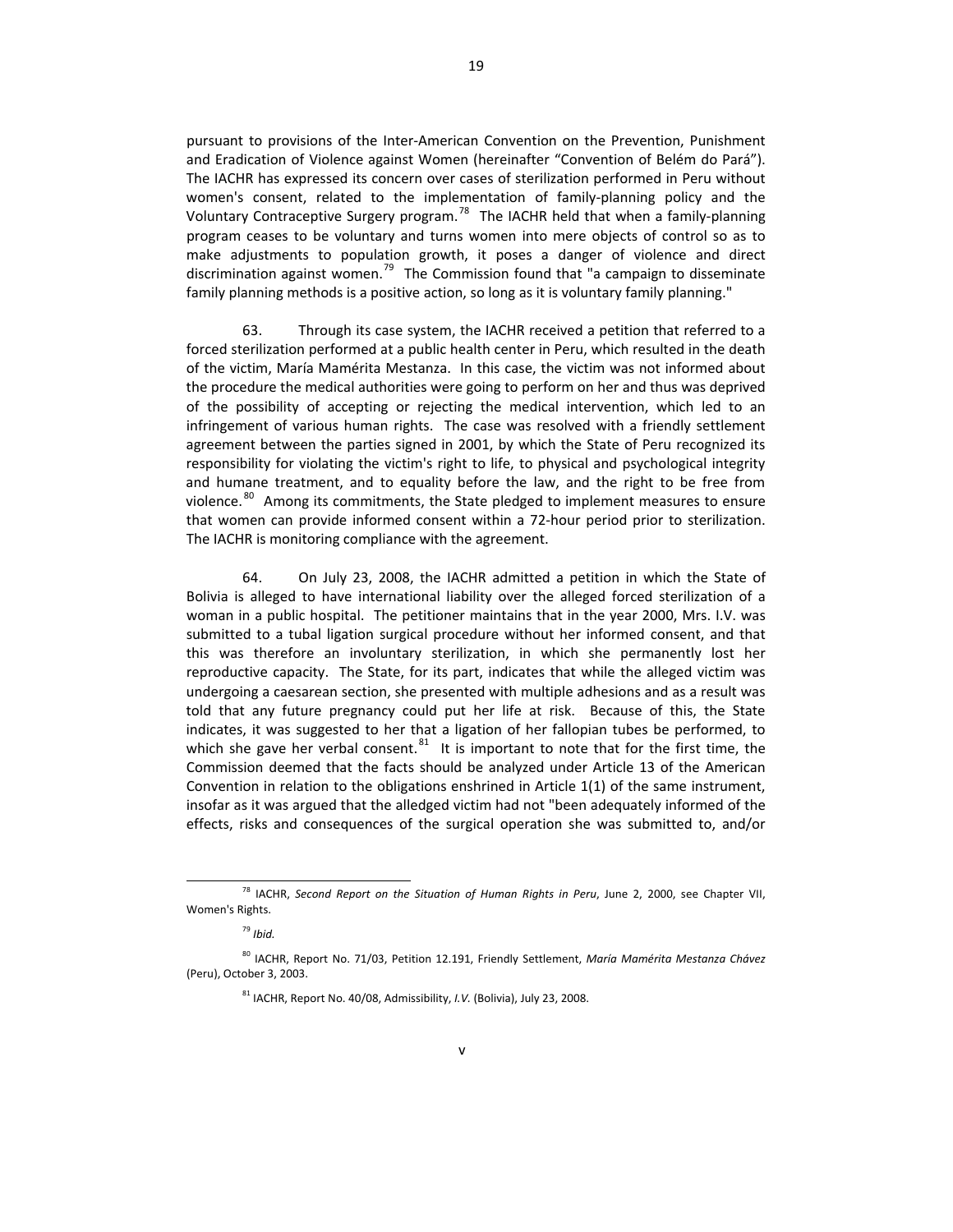alternative methods as demanded by Bolivian law and the international standards of

human rights in this area." $82$  This case is now in the merits stage.

65. In its report on *Access to Maternal Health Services from a Human Rights Perspective*, the IACHR stated that the Convention of Belém do Pará "recognizes the crucial linkage between the right to live free of discrimination and the recognition of other fundamental rights, particularly the right to be free of violence based on gender."<sup>[83](#page-24-1)</sup> The Convention of Belém do Pará, in Article 6, establishes that the right of every woman to be free from violence includes, among others:

- The right of women to be free from all forms of discrimination; and
- The right of women to be valued and educated free of stereotyped patterns of behavior and social and cultural practices based on concepts of inferiority or subordination.

66. In accordance with the parameters established in the Convention of Belém do Pará, the lack of information with respect to a sterilization performed without a woman's consent, as well as the physical and psychological consequences of such an intervention, are examples of forms of violence against women. Likewise, failing to inform women victims of sexual violence about the services that are available to them in these circumstances may also amount to a form of violence.

67. The IACHR has stated that subparagraph (e) of Article 7 of the Convention of Belém do Pará imposes on States the obligation to take all appropriate measures, including legislative measures, to amend or repeal existing laws and regulations or to modify lawful or customary practices that sustain the persistence and tolerance of violence against women. Given the clear relationship that exists between discrimination and violence, this precept should be interpreted in the sense of imposing on States the obligation to review public regulations, practices, and policies that are discriminatory or could lead to discriminatory effects against women (for example, legal norms that do not guarantee women a process for free and voluntary consent for a medical intervention).

68. For its part, the CEDAW Committee has maintained the following:

States parties should not permit forms of coercion, such as non‐ consensual sterilization, mandatory testing for sexually transmitted diseases or mandatory pregnancy testing as a condition of employment that violate women's rights to informed consent and dignity.<sup>[84](#page-24-2)</sup>

<sup>82</sup> *Ibid.*, para. 81.

<sup>83</sup> IACHR, *Access to Maternal Health Services from a Human Rights Perspective*.

<span id="page-24-2"></span><span id="page-24-1"></span><span id="page-24-0"></span><sup>&</sup>lt;sup>84</sup> United Nations, Committee on the Elimination of Discrimination against Women, General Recommendation No. 24, para. 22. It is important to note that Article 14(2)(b) of the Convention on the Elimination of All Forms of Discrimination against Women establishes that "States Parties shall take all appropriate measures to eliminate discrimination against women in rural areas in order to ensure, on a basis of equality of men and women, that they participate in and benefit from rural development and, in particular, shall ensure to such women the right...to have access to adequate health care facilities, including information, counselling and services in family planning."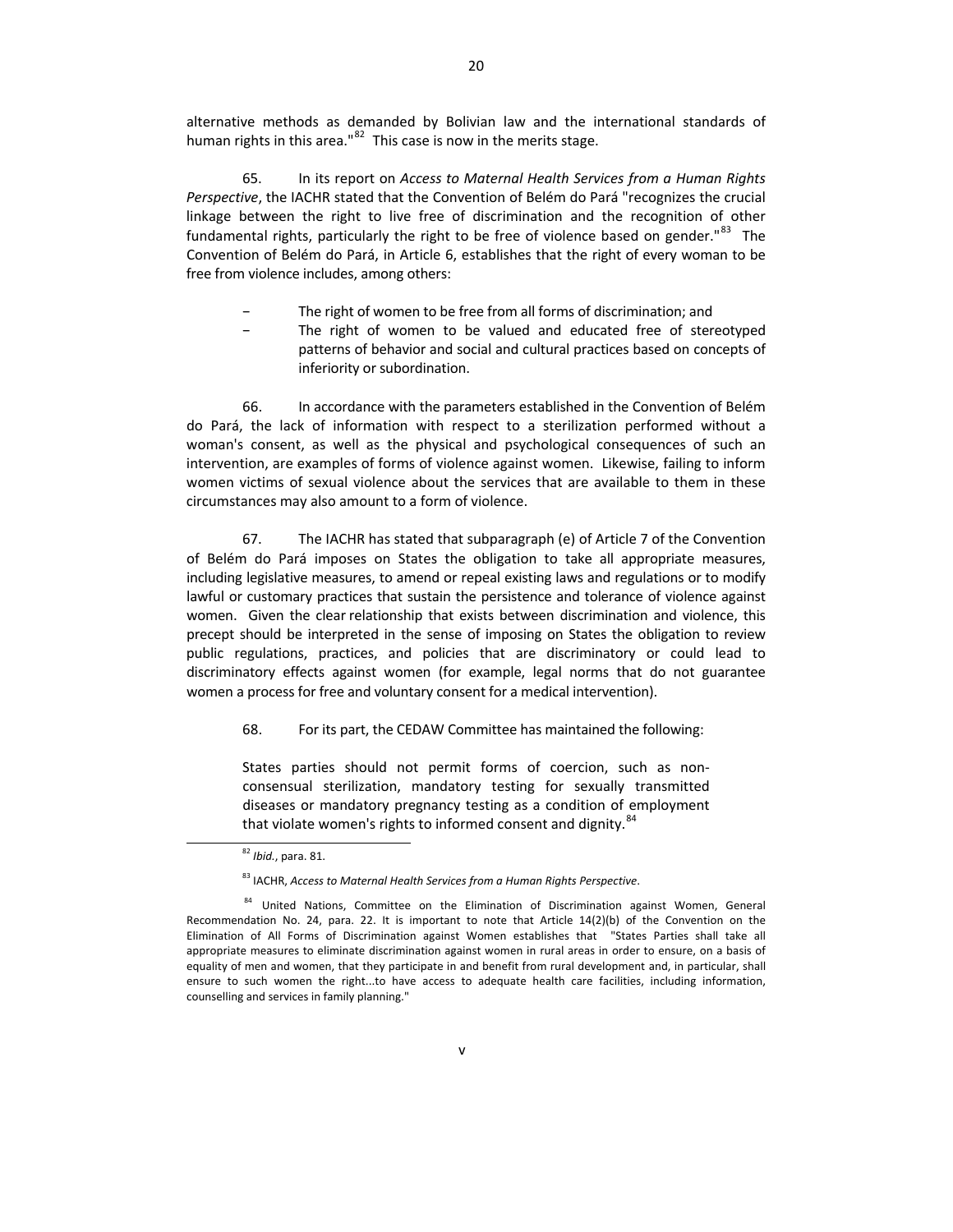69. In the *A.S. v. Hungary* case, the petitioner argued to the CEDAW Committee that Hungary had violated several provisions of CEDAW as a result of her having been subjected to sterilization, during a surgical intervention to extract a fetus, without having received specific or understandable information on the sterilization or on the effects it would have on her ability to reproduce. She also argued that she was unable to give informed consent on account of the incomplete information provided to her, which constituted a violation of the right to appropriate healthcare services. She also indicated that the surgical intervention to which she was subjected limited her capacity to reproduce.

70. An opinion issued on August 29, 2006, pursuant to paragraph 3 of Article 7 of the Optional Protocol of CEDAW, expanded on the interpretation of Article 10 of CEDAW. The Committee reasoned that the petitioner had a right protected by Article 10(h) of the Convention to specific information on sterilization and alternative procedures for family planning in order to guard against such an intervention being carried out without her having made a fully informed choice.<sup>[85](#page-25-0)</sup> Given the circumstances of the particular case, the CEDAW Committee evaluated the petitioner's state of health on arrival at the hospital and determined that any counseling she received must have been given "under stressful and most inappropriate conditions."<sup>8</sup>

71. As a result, the CEDAW Committee found "a failure of the State party, through the hospital personnel, to provide appropriate information and advice on family planning," which constitutes a violation of the victim's right under Article 10(h) of the Convention and Article 16, paragraph 1(e) of the same instrument [CEDAW].<sup>[87](#page-25-2)</sup>

72. The CEDAW Committee's decision emphasizes that, in order for consent not to be flawed, it must not be obtained under coercion or influence of any kind. On this point, the Commission emphasizes that while consent may be granted verbally or in writing, in practice, for greater legal protection and in the event of possible future disputes, consent should be granted in writing. The Commission understands that the greater the consequences of a decision to be made, the more rigorous the controls should be to ensure that consent was truly given. The situation and conditions under which consent is given should be strictly analyzed on a case‐by‐case basis. In addition, the Commission recognizes that the mere statement or record of consent does not constitute full proof of consent. The statement of consent is used as evidence with respect to the contents of the conversation between the healthcare provider and the patient.<sup>[88](#page-25-3)</sup>

 $\overline{a}$ <sup>85</sup> United Nations, Committee on the Elimination of Discrimination against Women, *A.S. v. Hungary*, Communication No. 4/2004, CEDAW/C/36/D/4/2004.

<sup>86</sup> *Ibid.*

<sup>87</sup> *Ibid.*

<span id="page-25-3"></span><span id="page-25-2"></span><span id="page-25-1"></span><span id="page-25-0"></span><sup>88</sup> Jocelyn Downie, Timothy Caulfield, Colleen Flood, Canadian Health Law and Policy, Second Edition, 2000, p. 112.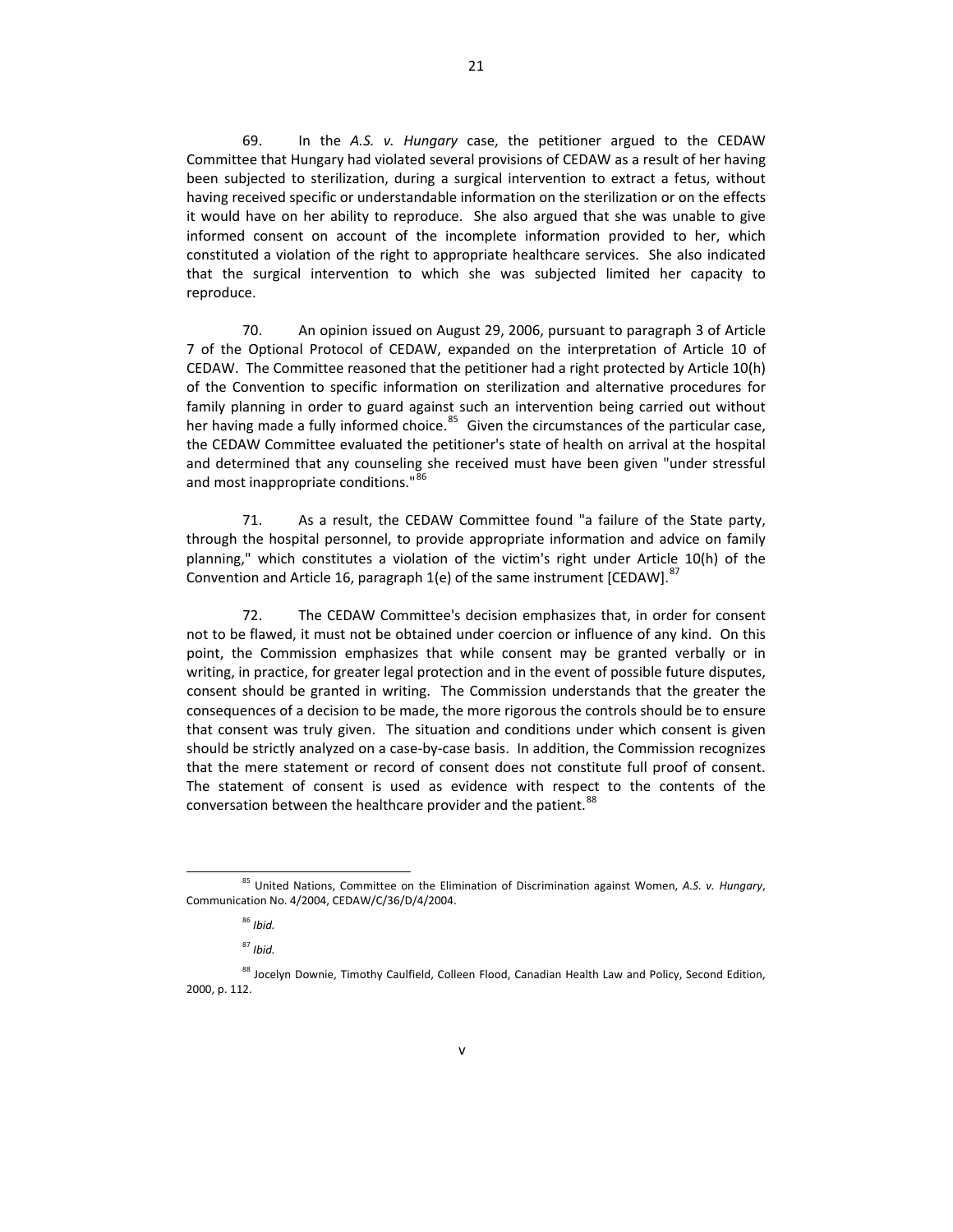73. The United Nations International Conference on Population and Development, held in Cairo in 1994, emphasized the importance of people being well‐ informed so they can make decisions responsibly, based on their needs.

The success of population education and family‐planning programmes in a variety of settings demonstrates that informed individuals everywhere can and will act responsibly in the light of their own needs and those of their families and communities. The principle of informed free choice is essential to the long-term success of family-planning programmes. Any form of coercion has no part to play. [89](#page-26-0)

74. The Commission recognizes that exceptional circumstances exist in which consent does not apply. Such exceptions are related to emergency situations, for example when it is necessary to treat a person medically to save his or her life or health but neither the person nor a close family member can provide consent. Other cases in which consent may not apply involve the existence of legal mandates tied to issues of mental health and public health. In this regard, the IACHR considers it important that in those cases in which public health is invoked to not apply consent, the States ensure that situations do not exist in which the obligatory nature of some evidence runs contrary to women's right to be free from all forms of discrimination.

#### **B. Access to information and the protection of confidentiality**

75. The IACHR deems that one important aspect to consider in terms of access to information on sexual and reproductive matters is closely tied to the professional relationship between healthcare professionals and women who use health services. The World Health Organization (WHO) defines confidentiality as the duty of providers "to protect patients' information against unauthorized disclosures."<sup>[90](#page-26-1)</sup>

76. Confidentiality is a duty of healthcare professionals who receive private information in a medical environment, and maintaining the confidentiality or privacy of information they obtain from their patients is of critical interest in sexual and reproductive health.<sup>[91](#page-26-2)</sup> Professional confidentiality and secrecy were addressed by the Inter-American Court of Human Rights in its judgment in *De La Cruz‐Flores v. Peru*. This case involves María Teresa De La Cruz, a medical professional who was prosecuted, convicted, and sentenced for terrorism, based on the argument that she was providing health treatment to alleged terrorists. In its decision, the Inter‐American Court established that "the medical act is acknowledged in numerous normative and declarative documents relating to the medical profession." For informational purposes, the Court made reference to Article 18 of the First Geneva Convention of 1949, which states that "[n]o one may ever be molested or

<sup>89</sup> United Nations, International Conference on Population and Development, Cairo, 1994, Programme of Action, para. 7.12.

<span id="page-26-2"></span><span id="page-26-1"></span><span id="page-26-0"></span><sup>&</sup>lt;sup>90</sup> World Health Organization. Safe Abortion: Technical and Policy Guidance for Health Systems. Geneva: WHO, 2003, p. 68.

<sup>&</sup>lt;sup>91</sup> Rebecca J. Cook, Bernard M. Dickens, and Mahmoud F. Fathalla, p. 115.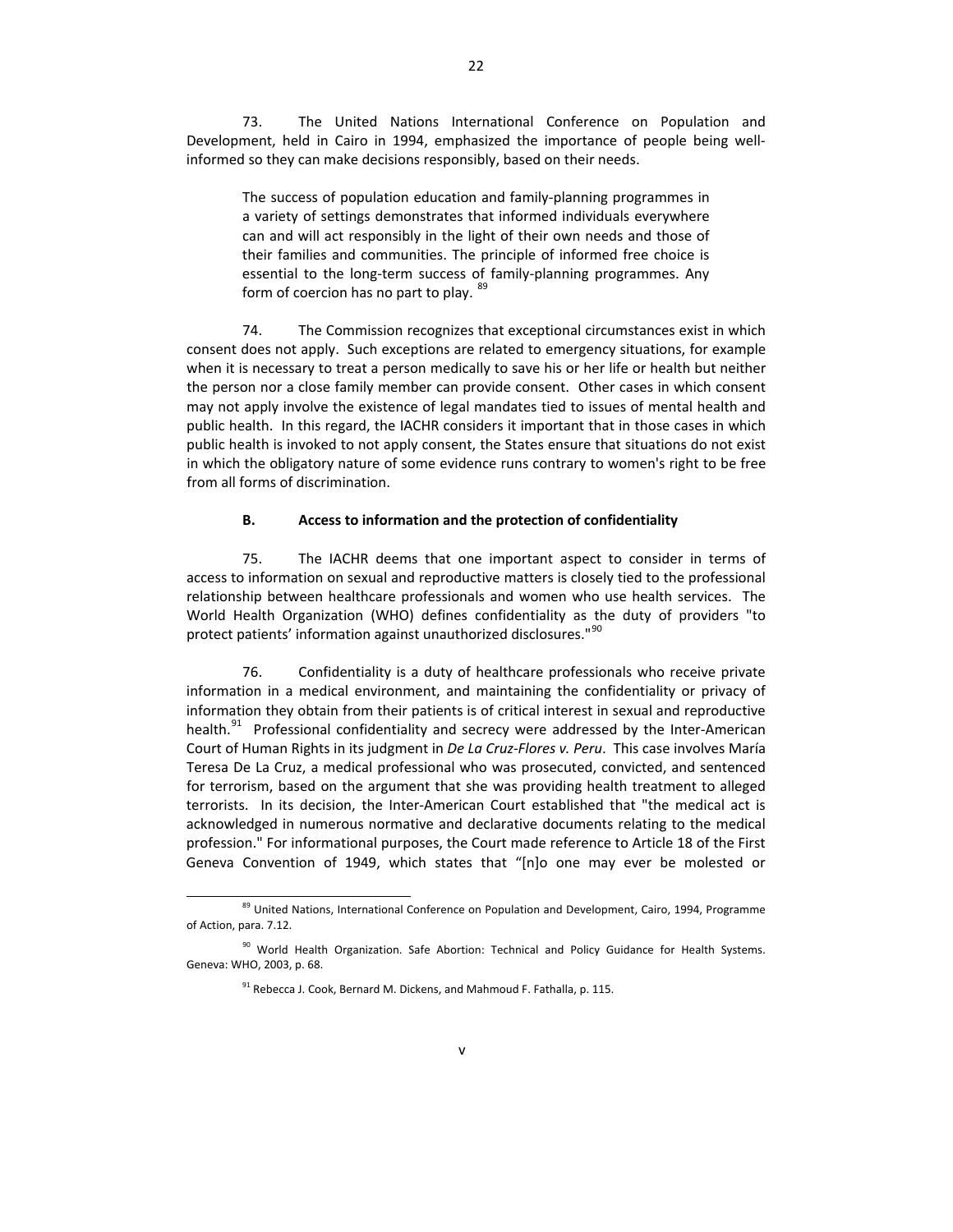convicted for having nursed the wounded or sick." It also referred to Article 16 of Protocol I and Article 10 of Protocol II, both Protocols to the 1949 Geneva Conventions, which establish that "Under no circumstances shall any person be punished for carrying out medical activities compatible with medical ethics, regardless of the person benefiting therefrom."<sup>[92](#page-27-0)</sup>

77. The Court also established that the information a physician obtains in the exercise of his or her profession is privileged by professional confidentiality. On that point, it referred to a provision in International Code of Medical Ethics of the World Medical Association establishing that "a physician must keep absolutely secret everything that has been confided in him, even after the death of the patient."<sup>[93](#page-27-1)</sup> The Court also emphasized that the Human Rights Committee has already recommended that domestic legislation be modified to protect the confidentiality of medical information.<sup>[94](#page-27-2)</sup>

78. In its decision, the Court considered that physicians have a right and an obligation to protect the confidentiality of the information to which, as physicians, they have access.<sup>[95](#page-27-3)</sup> The Inter-American Court of Human Rights determined that the State of Peru had violated the principle of legality established in Article 9 of the American Convention, among other reasons because it penalized a medical activity which is not only an essential lawful act, but which it is also the physician's obligation to provide.<sup>[96](#page-27-4)</sup> It also found a violation of the principle of legality for imposing on physicians the obligation to report the possible criminal behavior of their patients, based on information obtained in the exercise of their profession.<sup>[97](#page-27-5)</sup>

79. In his separate opinion, Judge Sergio García Ramírez indicated that the State may not violate the protection of health and life for which doctors are responsible, through norms or interpretations of norms that dissuade a doctor from complying with his duty, either because they threaten him with the imposition of a penalty (a threat that could prevent him from providing medical services), or because they induce him to make distinctions contrary to the principles of equality and non‐discrimination, or because they force him to deviate from his proper functions and assume others that conflict with them, pose unacceptable dilemmas, or change the basis of the relationship between doctor and patient, as would happen if doctors were obliged to inform on the patients they treat.<sup>[98](#page-27-6)</sup>

<sup>93</sup> *Ibid.*, para. 97.

<sup>97</sup> *Ibid.*

 $\overline{a}$ 

<span id="page-27-6"></span><span id="page-27-5"></span><span id="page-27-4"></span><span id="page-27-3"></span><span id="page-27-2"></span><sup>98</sup> *Ibid.*, para. 100, citing the Final observations of the Human Rights Committee, Chile, U.N. Doc. CCPR/C/79/Add.104. (1999).

<sup>92</sup> I/A Court H.R., *De La Cruz‐Flores v. Peru Case*. Judgment of November 18, 2004. Series C No. 115, para. 95.

<sup>94</sup> *Ibid.*, para. 100, citing the Final observations of the Human Rights Committee, Chile, U.N. Doc. CCPR/C/79/Add.104. (1999).

<span id="page-27-1"></span><span id="page-27-0"></span><sup>95</sup> I/A Court H.R., *De La Cruz‐Flores v. Peru Case*. Judgment of November 18, 2004. Series C No. 115, para. 101.

<sup>96</sup> *Ibid.*, para. 102.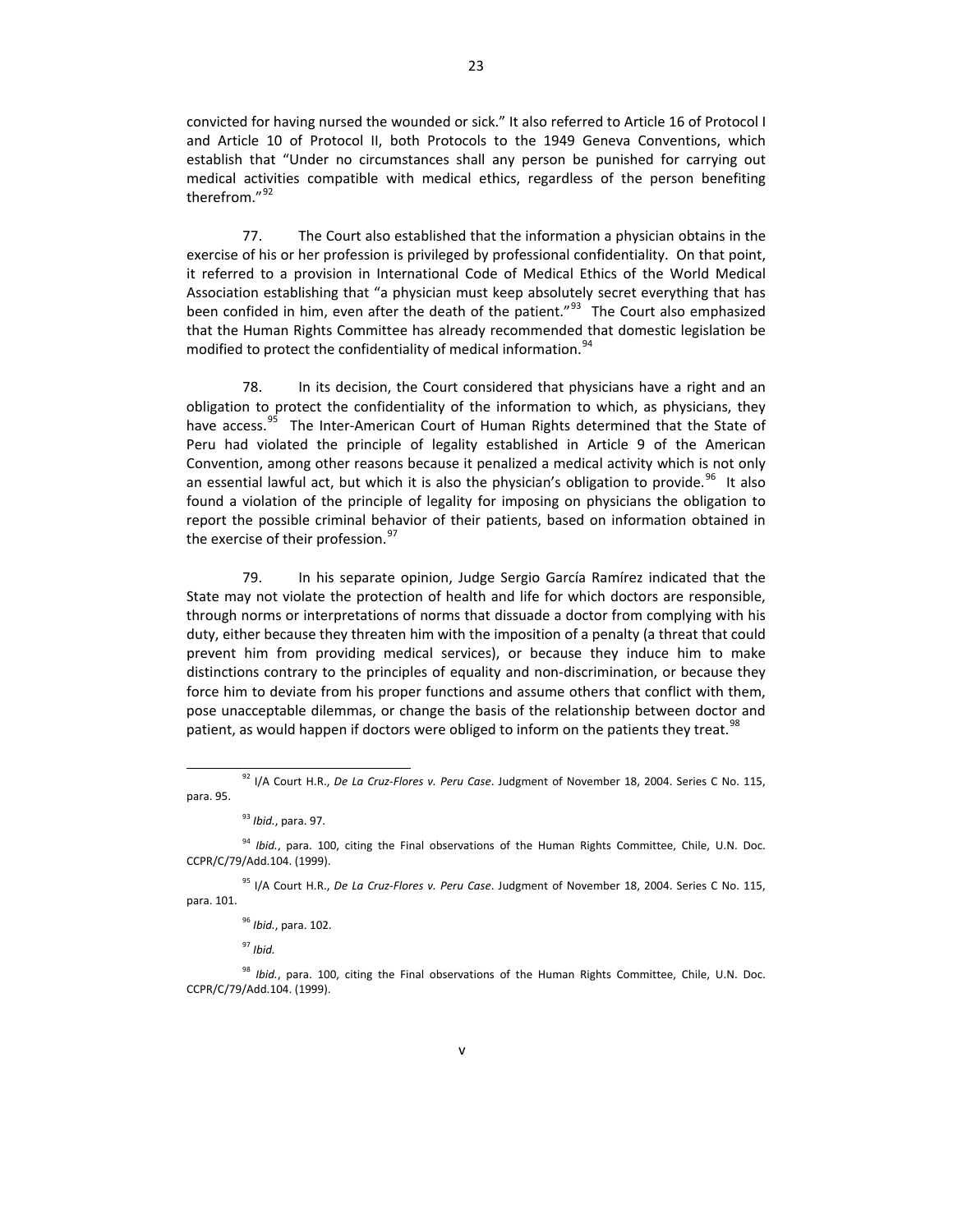A similar situation would arise, if lawyers were forced to report the unlawful acts committed by their clients (which they learn about through their relationship of assistance and defense), or priests to reveal the secrets of the confessional.

80. Judge García Ramírez emphasized the need to prohibit incriminating the conduct of a doctor who abstains from providing information to the authorities about his patient's punishable conduct, which he is aware of through information provided to him by the patient in connection with the medical procedure.<sup>[99](#page-28-0)</sup>

I consider that it is inadmissible—a consideration that coincides with the opinion of the Inter‐American Court, as stated in the judgment in this case—to criminally penalize the conduct of a doctor who provides care designed to protect the health and life of other individuals, notwithstanding their characteristics, activities and beliefs, and the origin of their injuries or illnesses.

81. The IACHR notes that issues related to sexuality and reproduction are extremely sensitive, and thus the fear that confidentiality will not be respected can have the effect of women not seeking the medical care they need. By contrast, if a person feels safe and trusting, she will provide all the information needed so the medical professional can more effectively diagnose and treat her.

82. On that specific point, the CEDAW recognizes the importance of respecting the confidentiality of the information obtained in the medical environment, especially so that women are not deterred from seeking needed care.

While lack of respect for the confidentiality of patients will affect both men and women, it may deter women from seeking advice and treatment and thereby adversely affect their health and well‐being. Women will be less willing, for that reason, to seek medical care for diseases of the genital tract, for contraception or for incomplete abortion and in cases where they have suffered sexual or physical violence. $100$ 

83. The former United Nations Special Rapporteur on the right of everyone to the enjoyment of the highest attainable standard of physical and mental health has also expressed himself in this regard, indicating the importance of confidentiality in the medical context. In the words of the former Rapporteur:

...in the context of sexual and reproductive health, breaches of medical confidentiality may occur. Sometimes these breaches, when accompanied by stigmatization, lead to unlawful dismissal from

<sup>99</sup> *Ibid.*, Separate opinion of Judge Sergio Ramírez.

<span id="page-28-1"></span><span id="page-28-0"></span><sup>&</sup>lt;sup>100</sup> United Nations, Committee on the Elimination of Discrimination against Women, General Recommendation 24, Women and health, para. 12(d).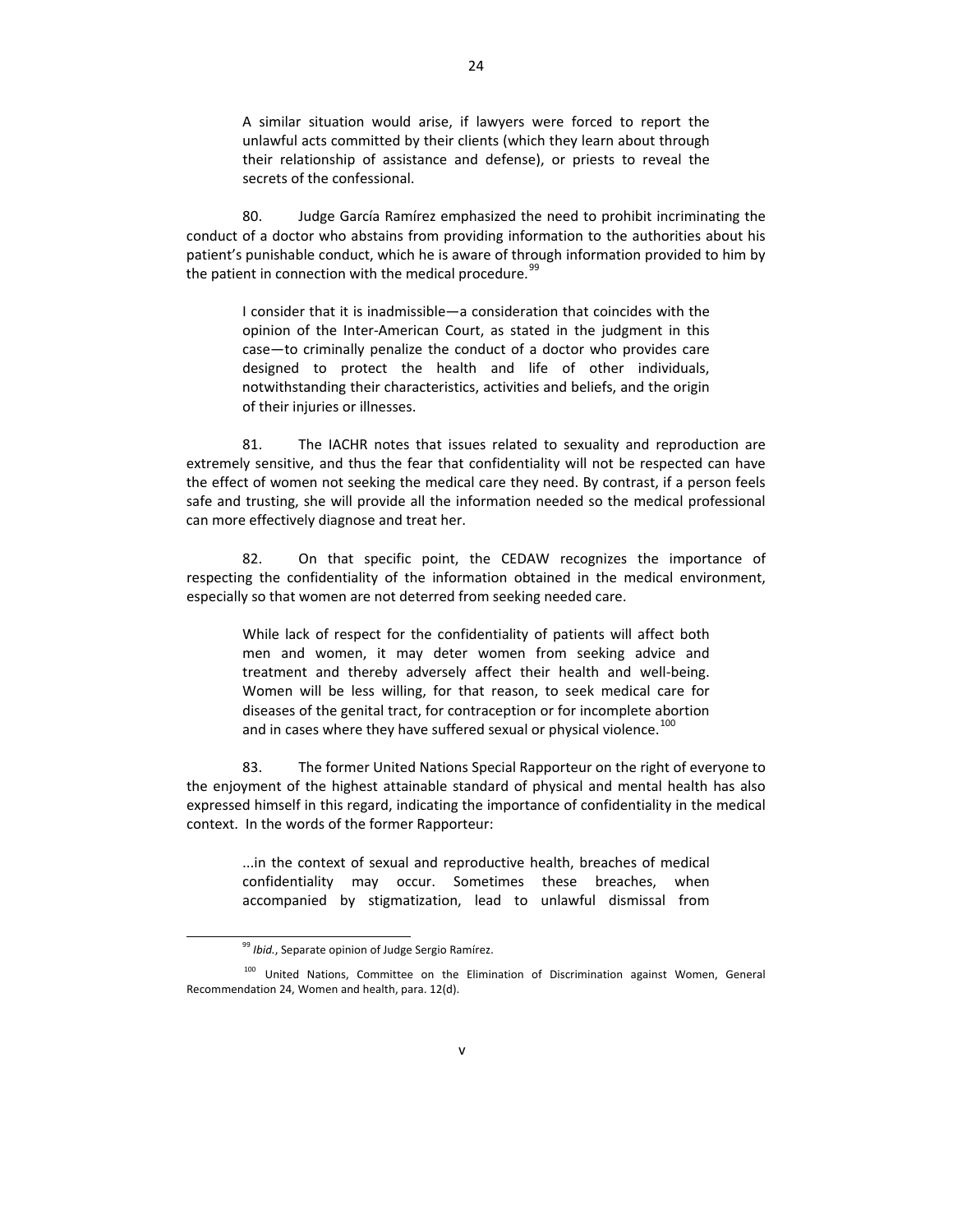employment, expulsion from families and communities, physical assault and other abuse. Also, a lack of confidentiality may deter individuals from seeking advice and treatment, thereby jeopardizing their health and well‐ being. Thus, States are obliged to take effective measures to ensure medical confidentiality and privacy.<sup>[101](#page-29-0)</sup>

84. For its part, the ESCR Committee has noted that "accessibility of information should not impair the right to have personal health data treated with confidentiality."<sup>[102](#page-29-1)</sup> Consequently, guaranteeing confidentiality in access to information regarding reproductive matters is critical to guaranteeing that women seek medical care in a timely manner. This is particularly relevant in some countries of the region where some medical services have been completely criminalized and healthcare professionals are required to report them. In this regard, the Committee Against Torture has classified as torture the practice of providing life‐saving medical care for women suffering complications from illegal abortions only on condition that they first provide information on whether they had had an abortion.<sup>[103](#page-29-2)</sup>

#### **C. Access to information and the obligation to provide information that is timely, complete, accessible, reliable, and proactive**

85. As has already been noted, it is important that the information that is provided helps women make informed decisions about their reproductive health. In this framework, the obstruction of access to information or the provision of inadequate or erroneous information contravenes the right to access to information.

86. On this point, the IACHR emphasizes that States have an obligation to refrain from censoring, either administratively or judicially, information on reproductive matters that falls within existing laws in this area, for example on the effects and effectiveness of family-planning methods. This means, for the States, that the public

 $\overline{a}$ <sup>101</sup> United Nations, Report of the Special Rapporteur, Paul Hunt. The right of everyone to the enjoyment of the highest attainable standard of physical and mental health, para. 40.

<sup>&</sup>lt;sup>102</sup> United Nations Committee on Economic, Social and Cultural Rights. The right to the highest attainable standard of health General Comment 14, para. 12.

<span id="page-29-0"></span><sup>103</sup> The Committee Against Torture has expressed its concern about reports "that life-saving medical care for women suffering complications after illegal abortions is administered only on condition that they provide information on those performing such abortions. Such confessions are reportedly used subsequently in legal proceedings against the women and against third parties, in contravention of the provisions of the Convention." Conclusions and recommendations of the Committee against Torture, Chile, U.N. Doc. CAT/C/CR/32/5 (2004), para. 6(j).

<span id="page-29-2"></span><span id="page-29-1"></span>The Committee therefore recommended that the State should: "Eliminate the practice of extracting confessions for prosecution purposes from women seeking emergency medical care as a result of illegal abortion; investigate and review convictions where statements obtained by coercion in such cases have been admitted into evidence, and take remedial measures including nullifying convictions which are not in conformity with the Convention. In accordance with World Health Organization guidelines, the State party should ensure immediate and unconditional treatment of persons seeking emergency medical care." Conclusions and recommendations of the Committee against Torture, Chile, U.N. Doc. CAT/C/CR/32/5 (2004), para. 7(m).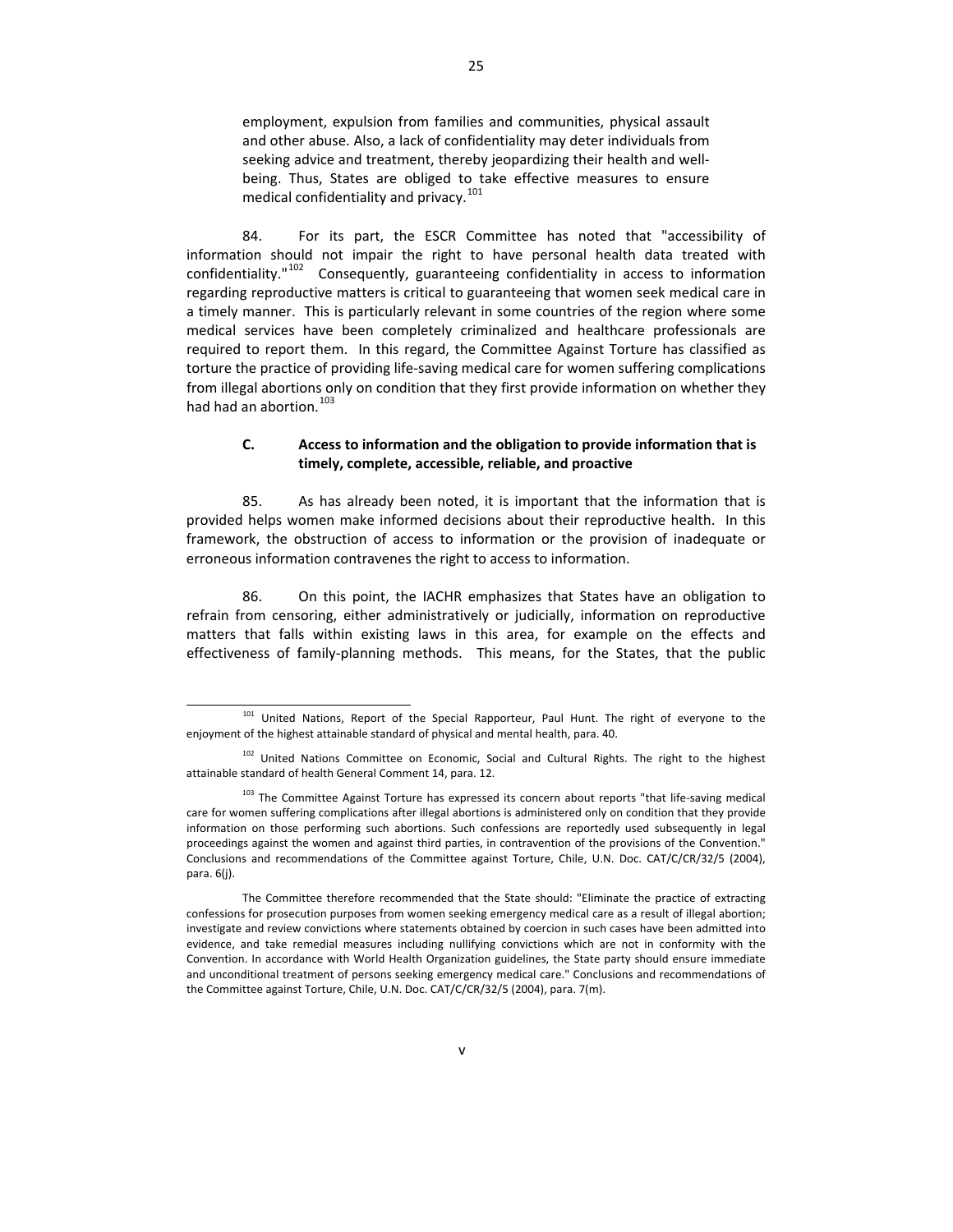policies and programs on sexual and reproductive health should be based on scientific evidence that provides certainty.

87. The IACHR has maintained that prior censorship *"*implies restricting or preventing expression before it has been circulated, so preventing not only the individual whose expression has been censored, but also all of society, from exercising their right to the information. In other words, prior censorship produces 'a radical suspension of freedom of expression through preventing the free circulation of information, ideas, opinions, or news.'" This "constitutes a radical violation not only of the right of each person to express himself, but also of the right of every person to be well informed, and therefore constitutes one of the basic conditions of a democratic society."  $^{104}$  $^{104}$  $^{104}$ 

88. As the case law of the inter-American system has held, cases of prior censorship "result in the radical violation of each person's right of expression, as well as the right of all people to be well-informed and to receive and know the expressions of others; as such, one of the basic conditions of a democratic society is adversely affected."<sup>[105](#page-30-1)</sup> The Declaration of Principles on Freedom of Expression establishes, "Prior censorship, direct or indirect interference in or pressure exerted upon any expression, opinion or information transmitted through any means of oral, written, artistic, visual or electronic communication must be prohibited by law."<sup>[106](#page-30-2)</sup> It also states, "Restrictions to the free circulation of ideas and opinions, as well as the arbitrary imposition of information and the imposition of obstacles to the free flow of information violate the right to freedom of expression."<sup>[107](#page-30-3)</sup>

89. In the area of reproductive health, the ESCR Committee noted that States have an obligation to refrain from censoring, withholding, or intentionally misrepresenting health-related information such as contraceptive methods—including sexual education and related information—as well as from preventing people's participation in health‐related matters.<sup>[108](#page-30-4)</sup>

90. For its part, the Committee on the Rights of the Child addressed prior censorship as regards children's access to information about HIV/AIDS. It emphasized that effective HIV/AIDS prevention requires States to refrain from censoring, withholding, or intentionally misrepresenting health‐related information, including sexual education and information, and that consistent with their obligations to ensure the survival, life, and

 $\overline{a}$ <sup>104</sup> IACHR, *2008 Annual Report*, Office of the Rapporteur for Freedom of Expression, citing IACHR. Report on the Merits No. 90/05. Case No. 12.142. *Alejandra Matus Acuña* (Chile). October 24, 2005, para. 35.

<span id="page-30-0"></span><sup>105</sup> IACHR, *2008 Annual Report*, Office of the Rapporteur for Freedom of Expression, citing IACHR. *Case of Palamara‐Iribarne v. Chile*, Judgment of November 22, 2005, Series C No. 135, para. 68. I/A Court H.R., *Compulsory Membership in an Association Prescribed by Law for the Practice of Journalism (Arts. 13 and 29 American Convention on Human Rights),* Advisory Opinion OC‐5/85 of November 13, 1985, Series A No. 5, para. 54. IACHR, Arguments before the Inter‐American Court of Human Rights in the *Case of Herrera‐Ulloa v. Costa Rica*, cited in the judgment of July 2, 2004, Series C No. 107, para. 101(5).

<sup>&</sup>lt;sup>106</sup> Declaration of Principles on Freedom of Expression, para. 5.

<sup>107</sup> *Ibid.*

<span id="page-30-4"></span><span id="page-30-3"></span><span id="page-30-2"></span><span id="page-30-1"></span><sup>&</sup>lt;sup>108</sup> United Nations Committee on Economic, Social and Cultural Rights. The right to the highest attainable standard of health, General Comment 14, para. 34.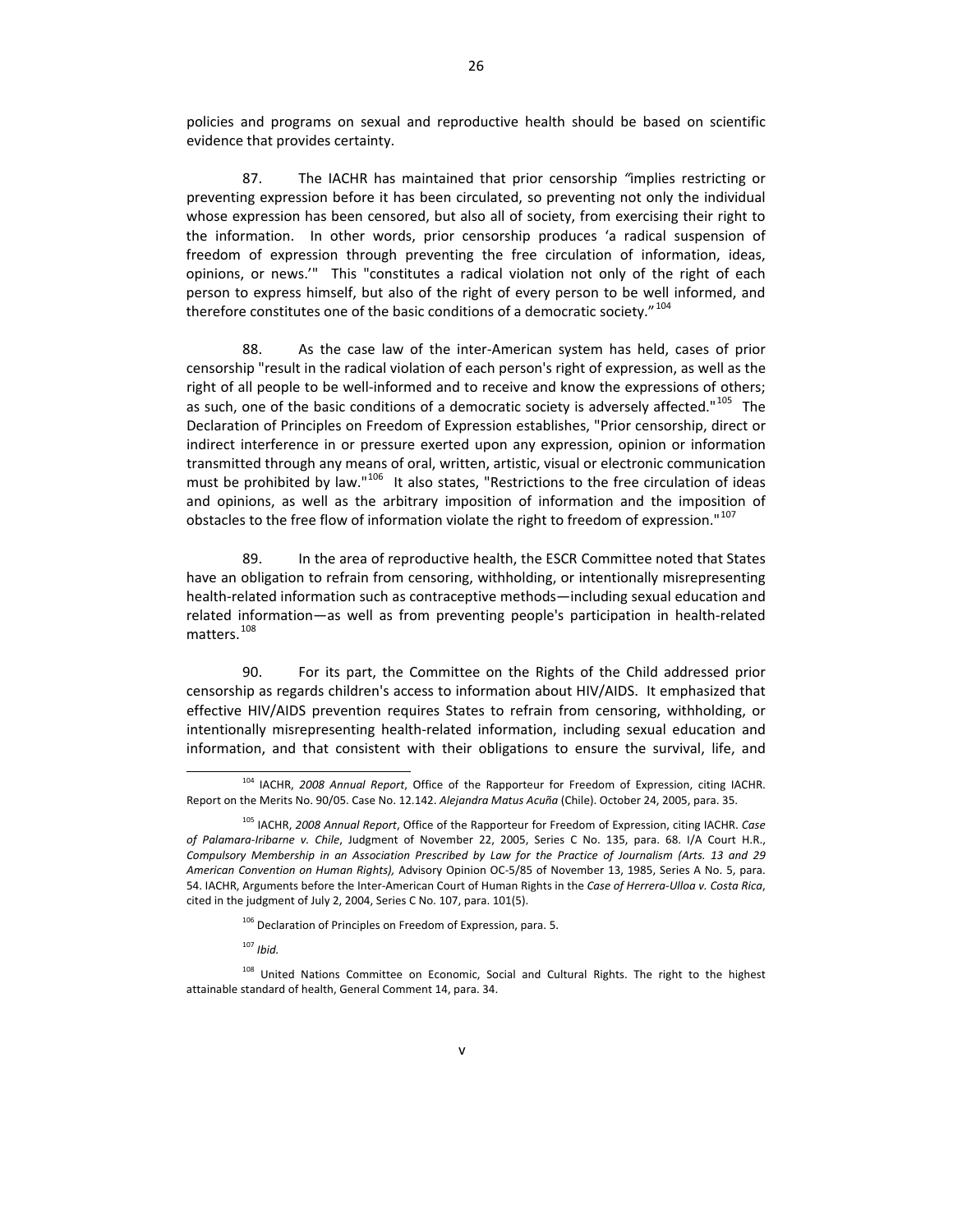development of the child, they must ensure that children have the ability to acquire the knowledge and skills to protect themselves and others as they begin to express their sexuality.<sup>[109](#page-31-0)</sup> For his part, the former Rapporteur on the Right to Health, Paul Hunt, has stated, "Some traditional views about sexuality are obstacles to the provision of sexual and reproductive health services, including reliable information, and these views have an especially damaging impact upon adolescents."<sup>[110](#page-31-1)</sup>

91. As an example of this situation, on March 8, 2002, the IACHR received a petition alleging the violation of the human rights of the minor child Paulina Ramírez Jacinto, who was a victim of a rape that resulted in pregnancy and was prevented by State authorities from exercising her right to interrupt the pregnancy, in accordance with Mexican law. Among other methods employed to dissuade her from getting a legal abortion, she and her mother were given incomplete and erroneous information about the medical procedure and its consequences. The case was resolved through a friendly settlement agreement dated March 8, 2006. In that agreement, the IACHR stated that women cannot fully enjoy their human rights without having timely access to comprehensive health care services, and to information and education in this sphere. $^{111}$  $^{111}$  $^{111}$ The IACHR is monitoring compliance with the agreement.

92. Consequently, the IACHR considers that to guarantee access to information on reproductive matters, the OAS Member States must refrain from censoring, withholding, or misrepresenting information. Moreover, pursuant to the respect and guarantee obligations imposed by the IACHR, and under the principles of equality and non‐ discrimination, the States must guarantee that women have access to information that is timely, complete, accessible, reliable, and proactive on reproductive matters; this should include information about the sexual and reproductive health services that are legally available.

#### **1. Access to information and conscientious objection**

93. The IACHR recognizes that health professionals have the right to have their freedom of conscience respected. Article 18(1) and (2) of the United Nations International Covenant on Civil and Political Rights establishes the following:

1. Everyone shall have the right to freedom of thought, conscience and religion. This right shall include freedom to have or to adopt a religion or belief of his choice, and freedom, either individually or in community with others and in public or private, to manifest his religion or belief in worship, observance, practice and teaching.

 $\overline{a}$ <sup>109</sup> United Nations, Committee on the Rights of the Child, General Comment 3, HIV/AIDS and the rights of the child, March 17, 2003, para. 16.

<sup>&</sup>lt;sup>110</sup> United Nations, Report of the Special Rapporteur, Paul Hunt. The right of everyone to the enjoyment of the highest attainable standard of physical and mental health, para. 14.

<span id="page-31-2"></span><span id="page-31-1"></span><span id="page-31-0"></span><sup>111</sup> IACHR, Report No. 21/07, Petition 161/02, Friendly Settlement, *Paulina del Carmen Ramírez Jacinto* (Mexico), March 9, 2007.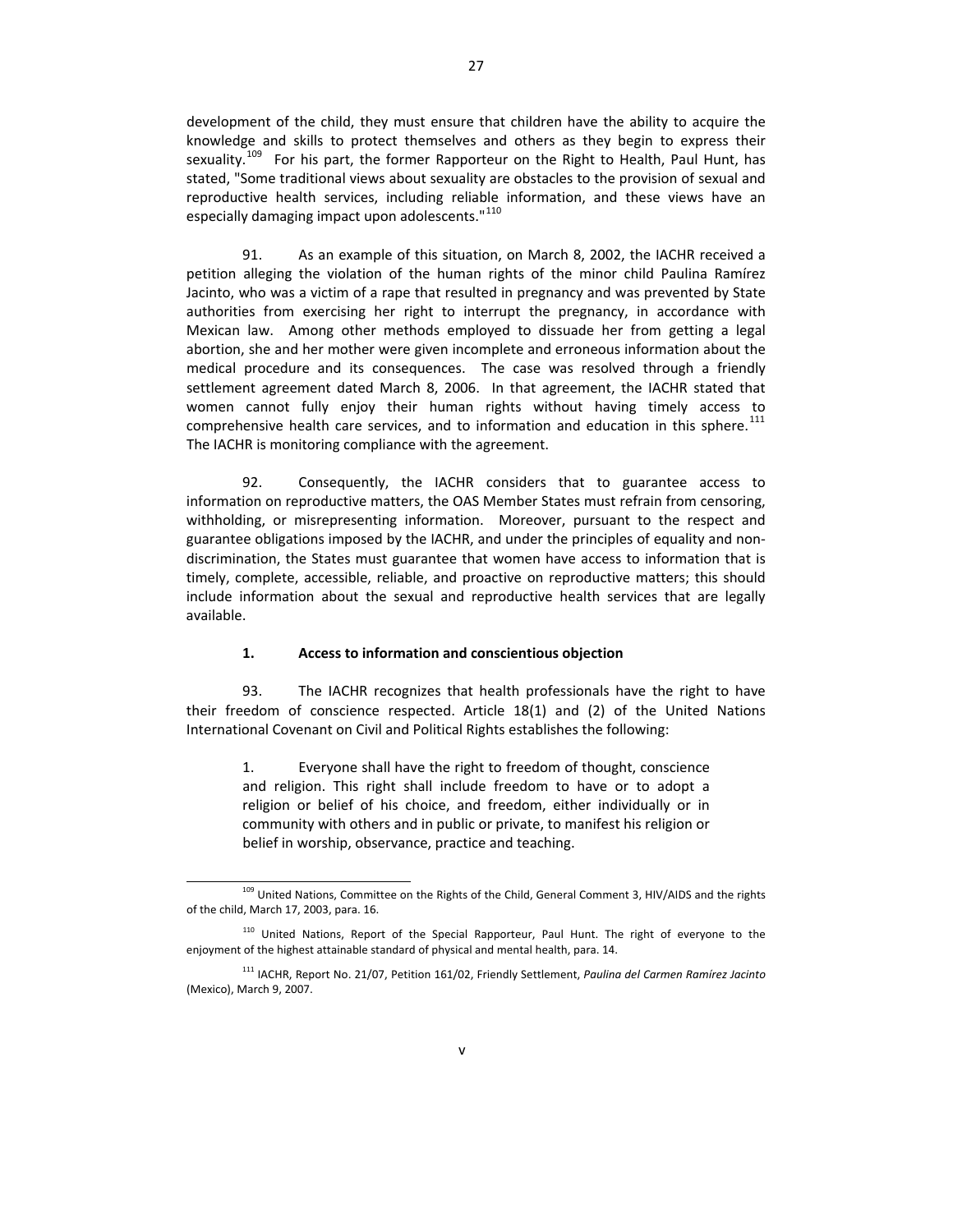2. No one shall be subject to coercion which would impair his freedom to have or to adopt a religion or belief of his choice.

94. In addition, Article 18(3) establishes: "Freedom to manifest one's religion or beliefs may be subject only to such limitations as are prescribed by law and are necessary to protect public safety, order, health, or morals or the fundamental rights and freedoms of others." That is to say, while healthcare professionals demand respect for their right to conscience, they must also show equal respect for their patients' rights to conscience.

95. Conscientious objection is a very relevant issue when it comes to access to information in the area of reproductive health. Many health professionals have their own convictions with respect to the use of family‐planning methods, emergency oral contraception, sterilization, and legal abortion, and they prefer not to provide these services. As was indicated in the preceding paragraph, the health professional's right to conscientious objection is a freedom. However, this freedom could come into conflict with patients' freedoms. Consequently, the balance between the rights of healthcare professionals and the rights of patients is maintained through referrals. In other words, a health professional may refuse to take care of a patient, but should transfer the patient without objection to another health professional who can provide what the patient is seeking. For example, if a woman needs family‐planning information and services and/or other lawful reproductive health services, and the health professional has his or her own convictions with respect to the utilization of such services, the professional has the obligation to refer the patient to another health provider who can provide the information and services in question. This is in order not to create barriers in access to services.

96. The IACHR notes that the European Court addressed the issue of conscientious objection in the provision of family-planning services. In this case, the petitioners alleged that they refused to sell birth‐control pills at a pharmacy because this went against their religious beliefs. The European Court held that "as long as the sale of contraceptives is legal and occurs on medical prescription nowhere other than in a pharmacy, the applicants cannot give precedence to their religious beliefs and impose them on others as justification for their refusal to sell such products." That is because they are able to manifest their beliefs "in many ways outside the professional sphere." $^{112}$  $^{112}$  $^{112}$  In another decision handed down recently, the European Court ruled that the States "are obliged to organise the health services system in such a way as to ensure that an effective exercise of the freedom of conscience of health professionals in the professional context does not prevent patients from obtaining access to services to which they are entitled under the applicable legislation."<sup>[113](#page-32-1)</sup>

<sup>112</sup> European Court of Human Rights, *Pichon and Sajous v. France*. App. No. 49853/99, 2001.

<span id="page-32-1"></span><span id="page-32-0"></span><sup>113</sup> European Court of Human Rights, *R.R. v. Poland*.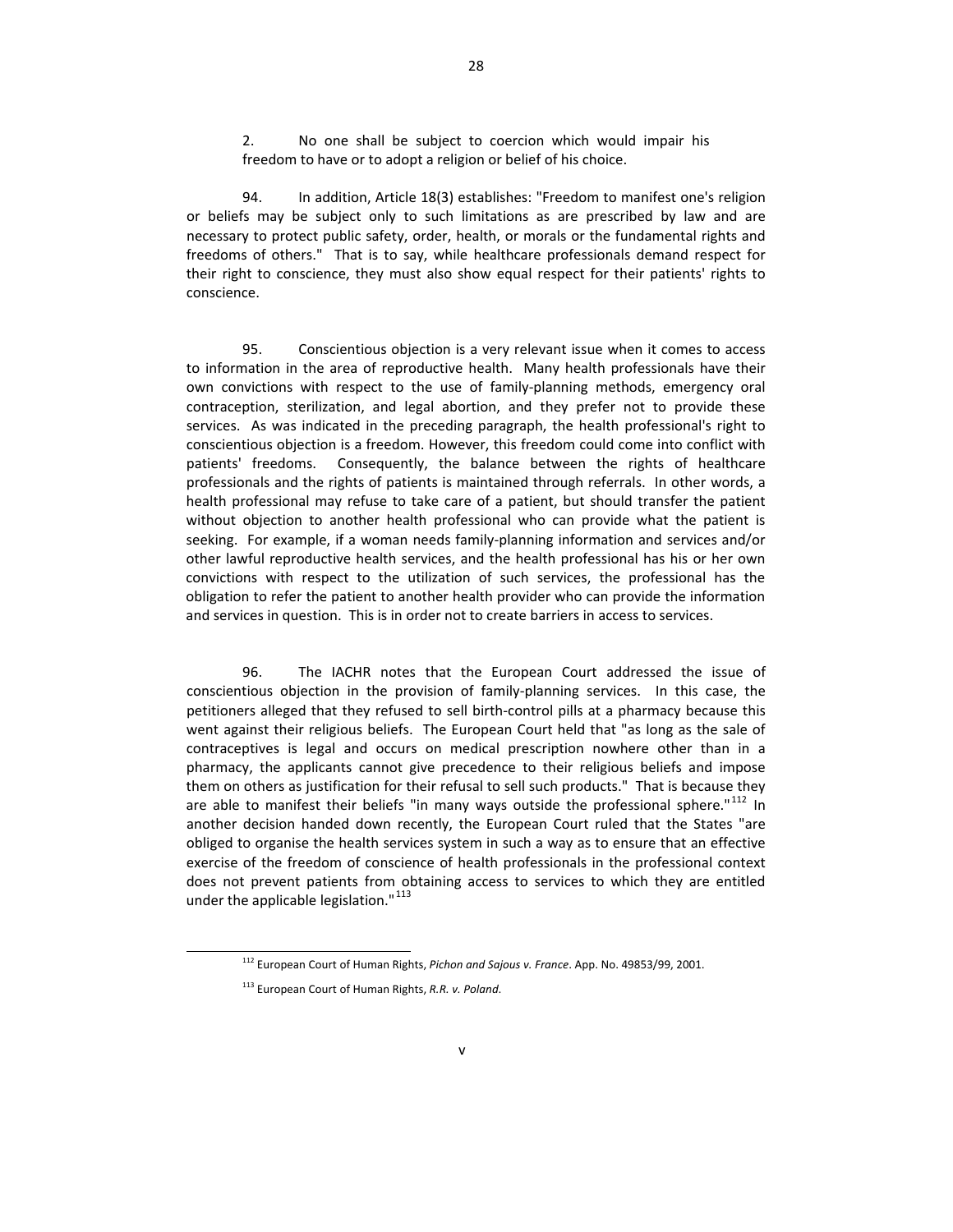97. In addition, the IACHR notes that the Constitutional Court of Colombia, in a decision handed down in 2008, determined some factors that are worth noting with respect to objections of conscience.<sup>[114](#page-33-0)</sup>

- ‐ Conscientious objection is not a right to which juridical persons or the State are entitled; it can be recognized only for natural persons;
- In cases in which a physician invokes a conscientious objection, he or she must proceed to refer the woman to another physician who can provide the medical service being requested, without prejudice to a later determination as to whether the conscientious objection was applicable and relevant through the mechanisms established by the medical profession.
- ‐ Conscientious objection is an individual, not an institutional or collective, decision.
- Conscientious objection applies only to direct providers and not to administrative personnel.
- ‐ Conscientious objection applies when it truly involves a religious conviction that is properly reasoned and submitted in writing. The physician who invokes it must follow the obligation to immediately refer the woman to a physician who can provide the reproductive health service being requested, this so as to prevent the refusal from becoming a barrier in access to reproductive health services.

98. In its decision, the Constitutional Court of Colombia underscores that the exercise of the right to conscientious objection must fall within the law, and thus may not constitute a mechanism for discrimination and the violation of women's fundamental rights.

99. In this regard, the IACHR considers that the States must guarantee that women are not prevented from accessing information and reproductive health services, and that in situations involving conscientious objectors in the health arena, the States should establish referral procedures, as well as appropriate sanctions for failure to comply with their obligation.

#### **D. Access to information and access to medical records**

100. The IACHR has indicated that, apart from the general right of access to State-held information, "Every person has the right to access to information about himself or herself, whether this is in the possession of a government or private entity." This right "includes the right to modify, remove or correct such information due to its sensitive, erroneous, biased or discriminatory nature."<sup>[115](#page-33-1)</sup> Moreover, the Declaration of Principles on Freedom of Expression establishes: "Every person has the right to access to information

<sup>114</sup> Constitutional Court of Colombia, Judgment T‐209/08.

<span id="page-33-1"></span><span id="page-33-0"></span><sup>115</sup> IACHR, *2008 Annual Report*, Office of the Rapporteur for Freedom of Expression, para. 94. IACHR, Report on Terrorism and Human Rights. Chapter III, E): Right to Freedom of Expression. OEA/Ser.L/V/II.116. October 22, 2002. Available at: <http://www.cidh.oas.org/Terrorism/Eng/toc.htm>.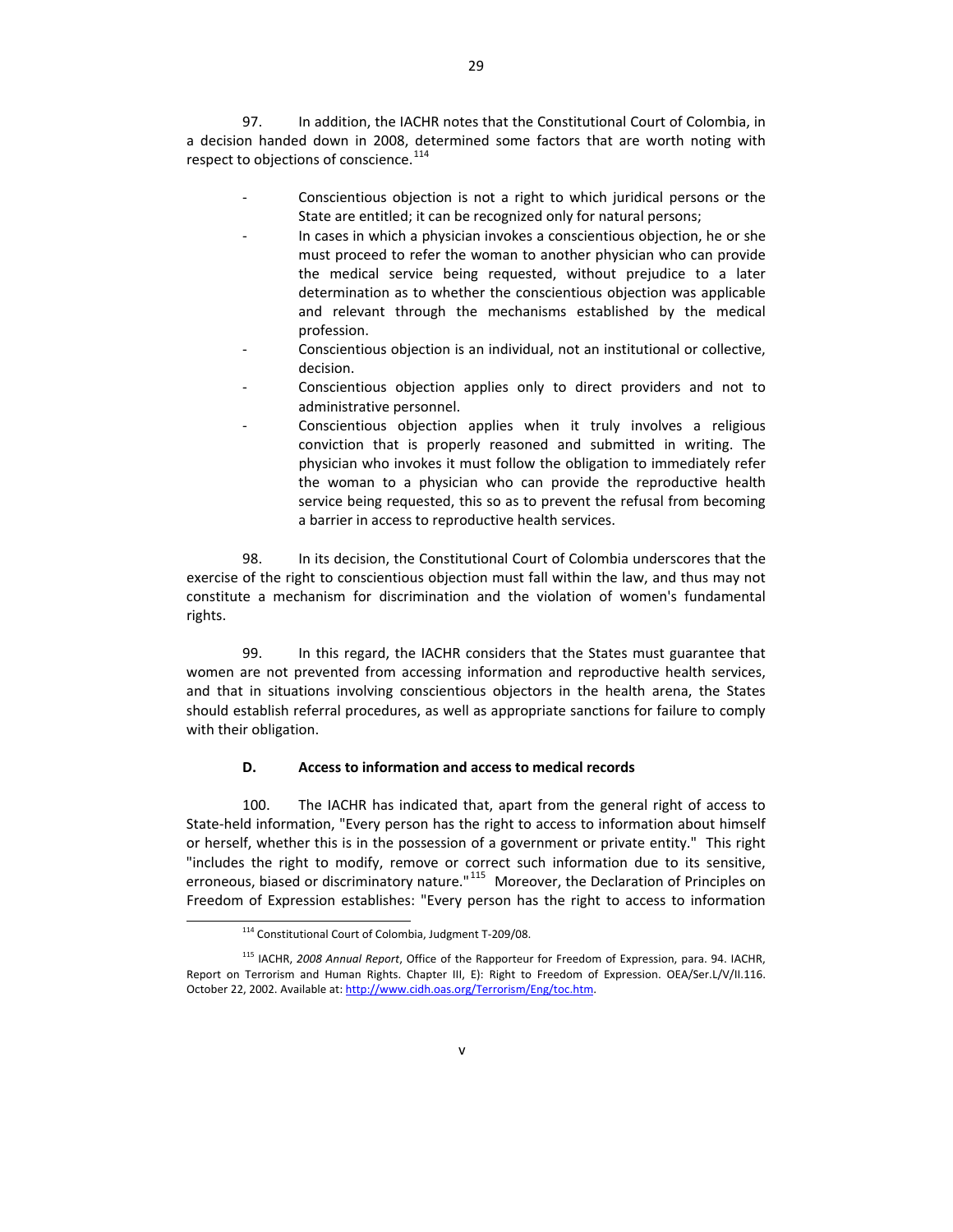about himself or herself or his/her assets expeditiously and not onerously, whether it be contained in databases or public or private registries, and if necessary to update it, correct it and/or amend it."<sup>[116](#page-34-0)</sup>

101. In addition, the IACHR has established, "The right to access to and control over personal information is essential in many areas of life, since the lack of legal mechanisms for the correction, updating or removal of information can have a direct impact on the right to privacy, honor, personal identity, property, and accountability in information gathering."<sup>[117](#page-34-1)</sup>

102. The IACHR notes that the matter of access to personal information contained in medical records was addressed by the European Court of Human Rights. In *K.H. and Others v. Slovakia*, the applicants alleged a violation of their right to respect for private and family life, established in Article 8 of the European Convention on Human Rights, because they did not have access to photocopies of the medical records of the alleged victims, whom they considered to have been victims of sterilization without their consent and without having been informed. The European Court framed the case as one involving "the exercise by the applicants of their right of effective access to information concerning their health and reproductive status," and determined a violation of the victims' "right to respect for private and family life."<sup>[118](#page-34-2)</sup>

103. In its reasoning, the Court reiterated that "in addition to the primarily negative undertakings in Article 8 of the Convention, there may be positive obligations inherent in effective respect for one's private life." According to the European Court, the original records, which could not be reproduced manually, contained information which the applicants considered important from the point of view of their moral and physical integrity, as they suspected that they had been subjected to an intervention affecting their reproductive status.<sup>[119](#page-34-3)</sup>

104. The European Court determined that the obligations derived from the exercise of the right to respect for private and family life should extend, in particular in cases like the one that is the subject of the complaint, which concerned personal data. The Court indicated that "protection of medical data is of fundamental importance to a person's enjoyment of his or her right to respect for private and family life as guaranteed by Article 8 of the Convention and that respecting the confidentiality of health data is a vital principle in the legal systems of all the Contracting Parties to the Convention." The Court likewise determined that while protection of medical data is of fundamental

<sup>&</sup>lt;sup>116</sup> IACHR Declaration of Principles on Freedom of Expression.

<span id="page-34-3"></span><span id="page-34-2"></span><span id="page-34-1"></span><span id="page-34-0"></span><sup>&</sup>lt;sup>117</sup> 2008 Annual Report, Office of the Rapporteur for Freedom of Expression, para. 94. IACHR, Report on Terrorism and Human Rights. Chapter III, E): Right to Freedom of Expression. OEA/Ser.L/V/II.116. October 22, 2002. Available at: <http://www.cidh.oas.org/Terrorism/Eng/toc.htm>.

<sup>118</sup> European Court of Human Rights, *K.H. and Others v. Slovakia*, Judgment 32881/04 of April 28, 2009.

<sup>119</sup> *Ibid.*, para. 50.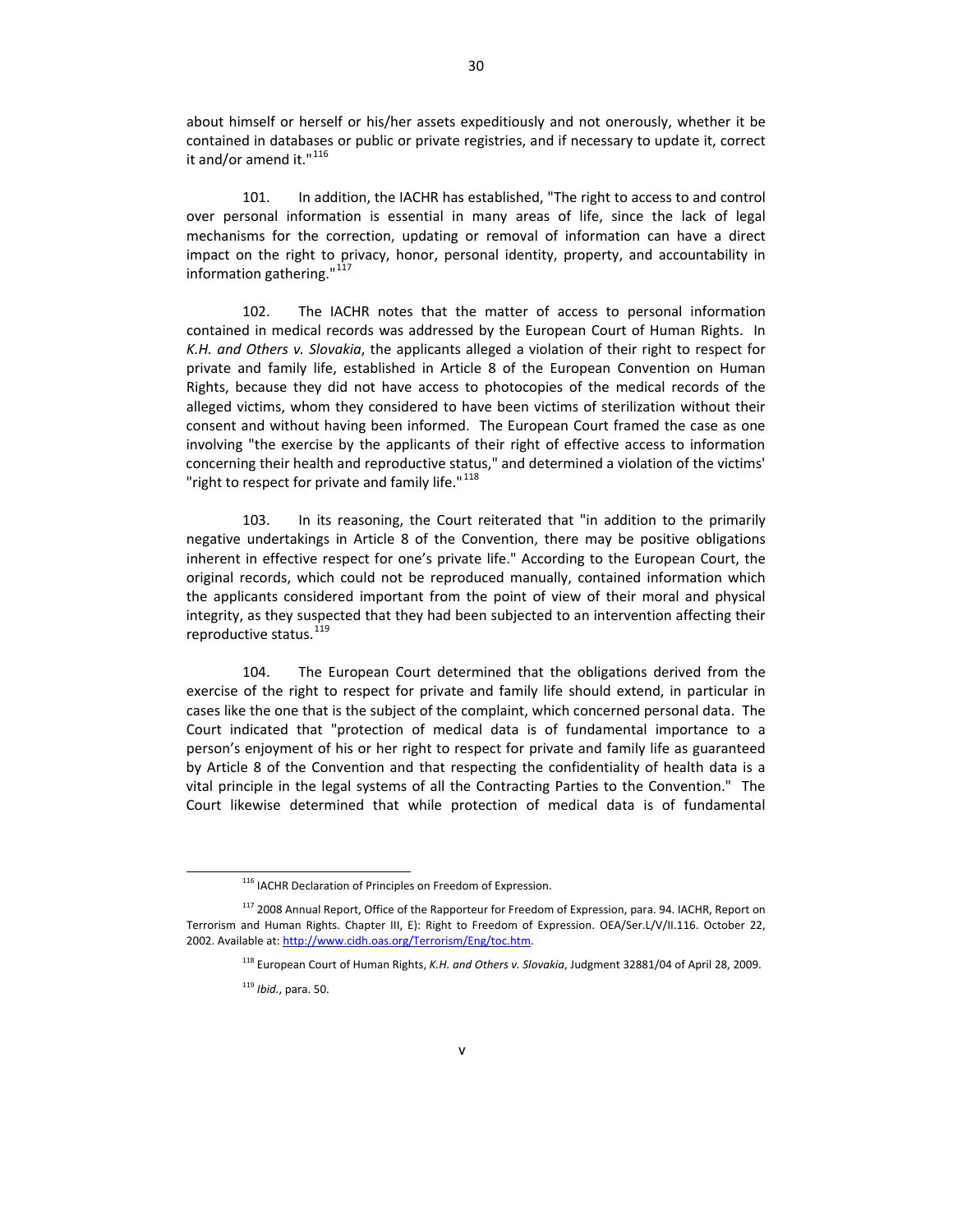importance, the risk of abuse by third persons "could have been prevented by means other than denying copies of the files to the applicants."<sup>[120](#page-35-0)</sup>

105. Meanwhile, in comparative case law, the IACHR has referred to case law of the Constitutional Court of Colombia, which has indicated that the right to petition, and indirectly the right to health, is breached when a patient is prevented from accessing his or her clinical records.<sup>[121](#page-35-1)</sup> In that regard, in Judgment T-275 of 2005, the Constitutional Court held: "The clinical history held by the petitioned entity in principle comprises not simply a private document subject to confidentiality, which may be seen only by the patient and the institution, and in exceptional cases by a third party, but in addition, all the evaluations, tests, interventions, and diagnoses done on the patient, in the only file or database where they are legitimately kept. In this regard, not allowing the patient access to his clinical history violates the petitioner's right to petition, and indirectly his right to health...."<sup>[122](#page-35-2)</sup>

106. The IACHR considers that the right to access to information is also adversely affected when access to information regarding medical history is denied. Consequently, the States of the Americas must guarantee that people can access the information contained in their clinical records, or face possible sanction.

#### **E. Access to information and the obligation to produce reliable statistics**

107. The obligation to produce information has been the subject of various pronouncements and specific recommendations at the international level. Information on people's health, whether through statistics or other means, is essential for identifying major problems, formulating public polices, and assigning the necessary resources. The IACHR has indicated that "the State has the obligation to produce or obtain the information it needs to fulfill its duties, pursuant to international, constitutional, or legal norms."<sup>[123](#page-35-3)</sup> This obligation extends to the sphere of health. In fact, in its 1998 regional report on the status of women in the America, "the Commission was able to confirm serious deficiencies in statistics, generally owing to a lack of resources and suitable infrastructure."<sup>[124](#page-35-4)</sup>

108. The IACHR has indicated that international laws include clear and explicit obligations on production of information tied to the exercise of the rights of sectors that historically have been excluded or discriminated against. Indeed, the Convention of Belém do Pará establishes the States' obligations to "ensure research and the gathering of statistics and other relevant information relating to the causes, consequences and

 $\overline{a}$ 

v

<sup>120</sup> European Court of Human Rights, *K.H. and Others v. Slovakia*.

<sup>121</sup> Constitutional Court of Colombia, Judgment T-232/09, Reference: case file T-2171774, Injunction (*acción de tutela*) filed by María Isabel Isaza against Francisco Javier Villegas Alzate.

<span id="page-35-0"></span><sup>&</sup>lt;sup>122</sup> Constitutional Court of Colombia, Judgment T-275 of 2005 (MP: Antonio Humberto Sierra Porto), See Judgment T‐232/09, Reference: case file T‐2171774, Injunction filed by María Isabel Isaza against Francisco Javier Villegas Alzate.

<sup>123</sup> IACHR, *2008 Annual Report*, Office of the Rapporteur for Freedom of Expression, para. 162.

<span id="page-35-4"></span><span id="page-35-3"></span><span id="page-35-2"></span><span id="page-35-1"></span><sup>124</sup> IACHR, *Report of the Inter‐American Commission on Human Rights on the Status of Women in the Americas*, October 13, 1998.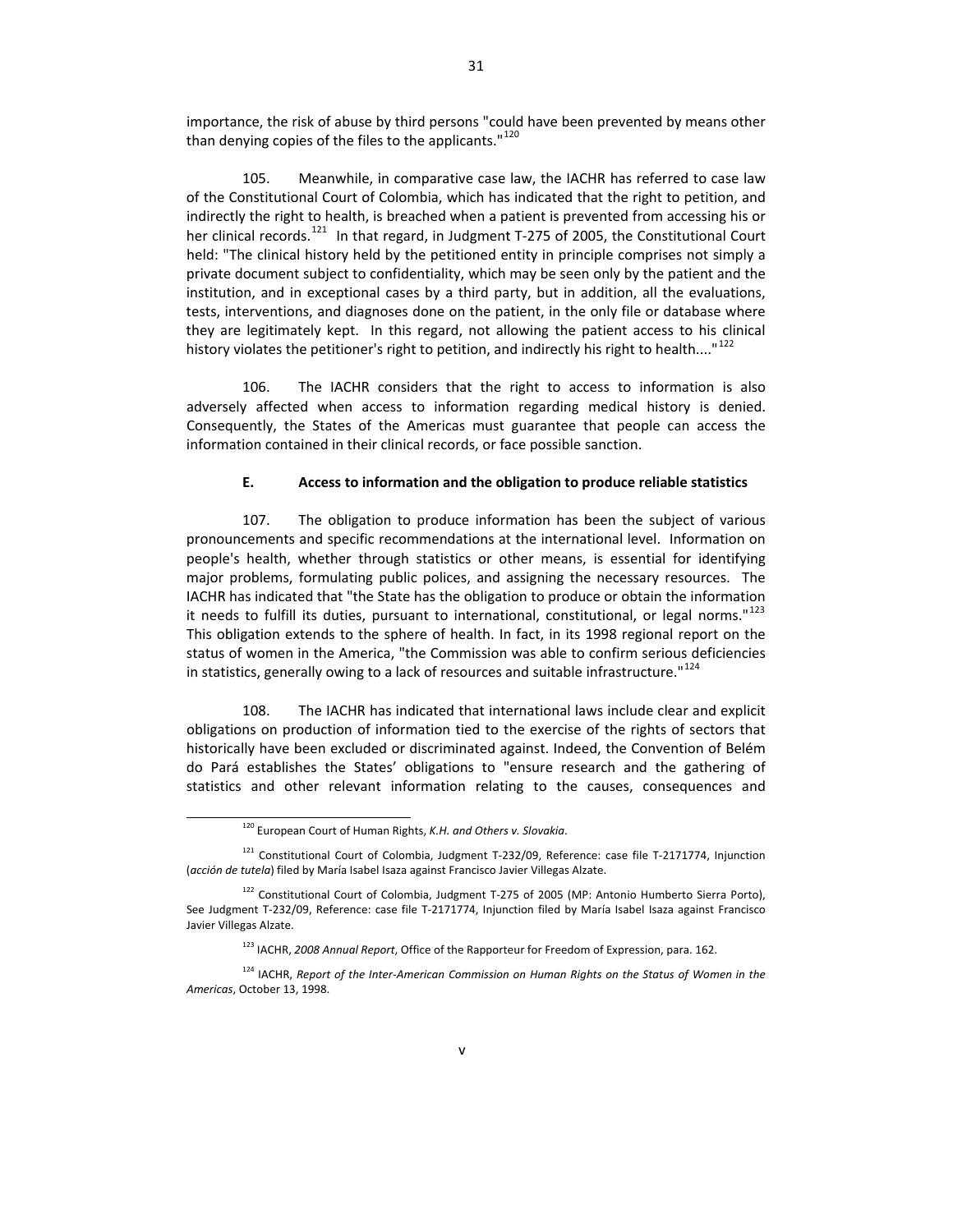frequency of violence against women, in order to assess the effectiveness of measures to prevent, punish and eradicate violence against women and to formulate and implement the necessary changes."<sup>[125](#page-36-0)</sup>

109. In its report on Guidelines for Preparation of Progress Indicators in the Area of Economic, Social and Cultural Rights, the IACHR noted that the State's obligation to take positive steps to safeguard the exercise of social rights raises important implications, for example, concerning the type of statistical information the State should produce.<sup>[126](#page-36-1)</sup> It also stated:

From this perspective, the generation of information suitably disaggregated to identify these disadvantaged sectors or groups deprived of the enjoyment of rights is not only a means to ensure the effectiveness of a public policy, but a core obligation that the State must perform in order to fulfill its duty to provide special and priority assistance to these sectors. For example, the disaggregation of data by sex, race or ethnicity is an essential tool for highlighting problems of inequality.<sup>[127](#page-36-2)</sup>

110. In the same document, the IACHR recalled that "The Committee on Economic, Social and Cultural Rights has drawn attention to the state obligation to produce information bases with which to validate indicators and, in general, access to many of the guarantees covered by each social right. Accordingly, this obligation is essential for the enforceability of these rights."<sup>[128](#page-36-3)</sup> The IACHR also noted that international law includes clear and precise obligations on the production of information tied to the exercise of rights by sectors that have traditionally suffered exclusion and discrimination.<sup>[129](#page-36-4)</sup>

111. Specifically in the area of health, in the report on *Guidelines for Preparation of Progress Indicators in the Area of Economic, Social and Cultural Rights*, the IACHR included indicators relating to access to information and participation. These indicators include those relating specifically to information on reproductive matters: statutory protection of personal health information, including its scope and limits; government dissemination of information on sexual and reproductive health policy, including its scope and coverage; and advisory services for pregnant women on mother‐ child HIV/AIDS transmission.

<sup>&</sup>lt;sup>125</sup> Article 8(h), Convention of Belém do Pará.

<sup>126</sup> IACHR, *Guidelines for Preparation of Progress Indicators in the Area of Economic, Social and Cultural Rights*, July 19, 2008, para. 58.

<sup>127</sup> *Ibid.*

<span id="page-36-0"></span><sup>128</sup> IACHR, *Guidelines for Preparation of Progress Indicators in the Area of Economic, Social and Cultural Rights*, para. 78. IACHR, *The Inter‐American Legal Framework regarding the Right to Access to Information*. Office of the Special Rapporteur for Freedom of Expression, December 30, 2009, para. 37.

<span id="page-36-4"></span><span id="page-36-3"></span><span id="page-36-2"></span><span id="page-36-1"></span><sup>129</sup> IACHR, *Guidelines for Preparation of Progress Indicators in the Area of Economic, Social and Cultural Rights*, para. 81. IACHR, The Inter‐American Legal Framework regarding the Right to Access to Information. Office of the Special Rapporteur for Freedom of Expression, December 30, 2009, para. 37.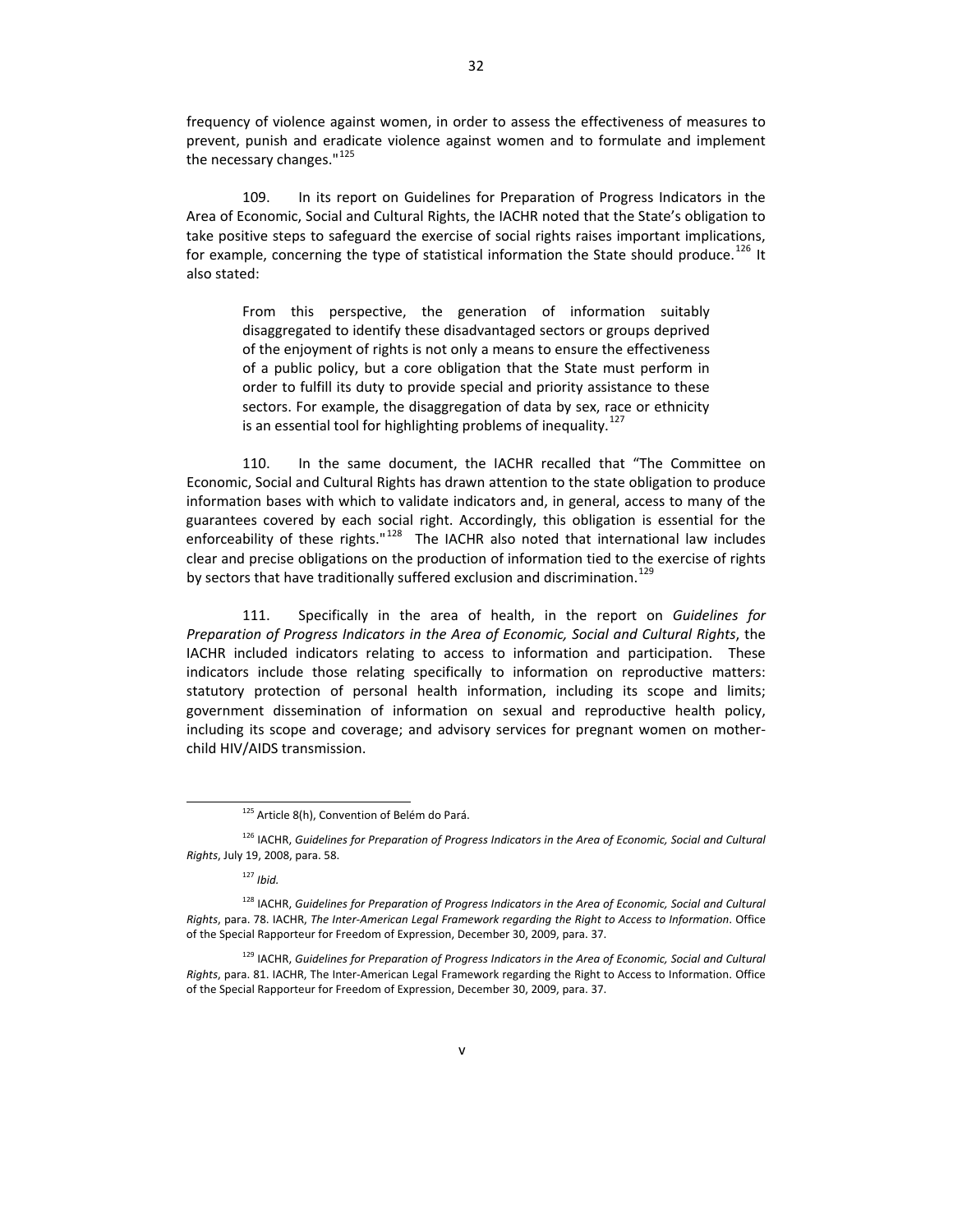112. The IACHR considers that the States should compile information on the status of women's human rights and reproductive health—including specific information on groups that have suffered exclusion, such as indigenous women, women of African descent, migrant women and women who live in rural areas—in order to identify and address the specific problems of these populations in this sphere.

113. For its part, the CEDAW Committee has encouraged States to include in their reports information on diseases or conditions hazardous to health that affect women or certain groups of women differently from men, as well as information on possible intervention in this regard.<sup>[130](#page-37-0)</sup> The CEDAW Committee has also maintained that the States should report on their understanding of how policies and measures on health care address the health rights of women from the perspective of women's needs and interests, and how health care addresses distinctive features and factors which differ for women in comparison to men.<sup>[131](#page-37-1)</sup>

114. Likewise, the Committee on Economic, Social and Cultural Rights has stated that a gender‐based approach recognizes that biological and socio‐cultural factors play a significant role in influencing the health of men and women. The disaggregation of health and socio-economic data according to sex is essential for identifying and remedying inequalities in health.<sup>[132](#page-37-2)</sup>

115. The IACHR concludes that the production of reliable statistics on reproductive matters and the dissemination of that information will help to bring greater attention to countries' public health policies so the States can meet their international obligations in this area. Moreover, being aware of the true situation regarding women's sexual and reproductive health will raise collective awareness about the real needs that must be addressed.

#### **IV. RECOMMENDATIONS**

116. This report has reviewed the minimum principles the OAS Member State should observe in order to guarantee the protection, under equal conditions, of the right of access to information on reproductive health. The Commission trusts that its recommendations will contribute to the efforts the States are carrying out in this area:

1. Adapt domestic laws on access to information and education on sexual and reproductive health so that they meet the international standards the States have pledged to follow with regard to the right of access to information. Ensure that policies and programs, designed with the participation of women themselves, are consistent with the goals

<sup>&</sup>lt;sup>130</sup> United Nations, CEDAW Committee, General Recommendation 24, Women and health, para. 10.

<sup>131</sup> *Ibid.*, para. 12.

<span id="page-37-2"></span><span id="page-37-1"></span><span id="page-37-0"></span><sup>&</sup>lt;sup>132</sup> United Nations Committee on Economic, Social and Cultural Rights. The right to the highest attainable standard of health, General Comment 14, para. 20.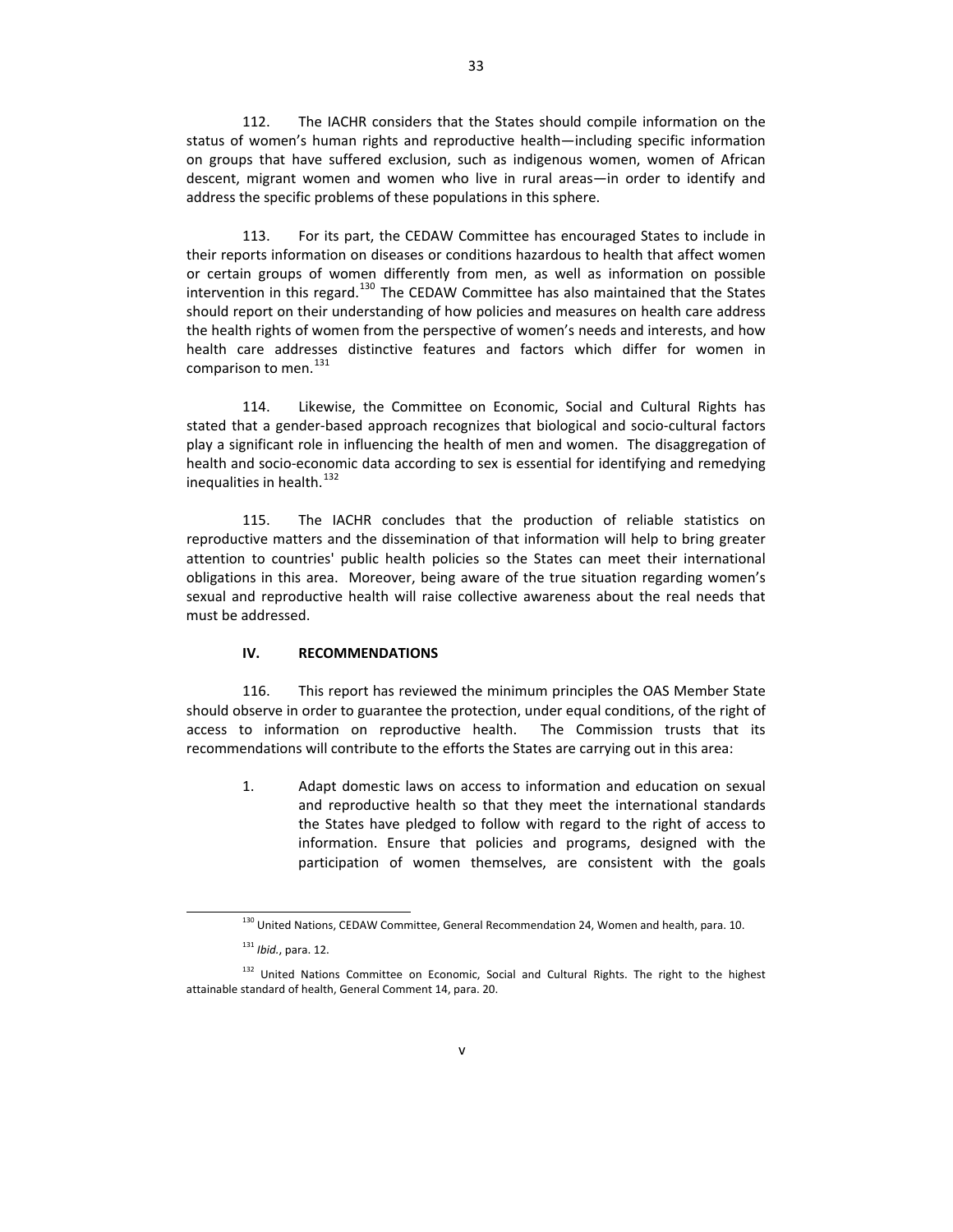established by the States to improve the flow of information related to reproductive health.

- 2. Analyze—at the level of the legislative, executive, and judicial branches, and with strict scrutiny—all laws, regulations, practices, and public policies in the area of health so that they guarantee the right to access to information on sexual and reproductive health and the obligation of the State to provide such information. Ensure, therefore, that the information provided is timely, complete, accessible, reliable, and proactive.
- 3. Incorporate simple, effective, and appropriate administrative procedures which can be used by anyone to request needed information.
- 4. Incorporate effective judicial procedures for reviewing decisions by public officials that deny women the right of access to certain information or that simply fail to respond to requests.
- 5. Guarantee confidentiality in access to information on sexual and reproductive health.
- 6. Ensure health professionals' obligation to inform women about their health so that women can make free, informed, and responsible decisions related to sexuality and reproduction.
- 7. Ensure that the information provided is adapted to the audience that needs it, particularly so that women who speak other languages can have access to the information in their own tongue.
- 8. Establish protocols for effective access to information in cases involving conscientious objection.
- 9. Revise criminal-law provisions that force health professionals to violate confidentiality and professional secrecy in accordance with international standards in this area.
- 10. Guarantee that patients can have access to their medical records when needed, and establish mechanisms for sanctioning the failure to comply with such a provision.
- 11. Implement measures so that information systems adequately reflect the situation of women's health, at the national and local level, including figures on family‐planning needs, maternal morbidity and mortality, and neonatal mortality, along with their causes, so that effective decisions and actions can be taken.